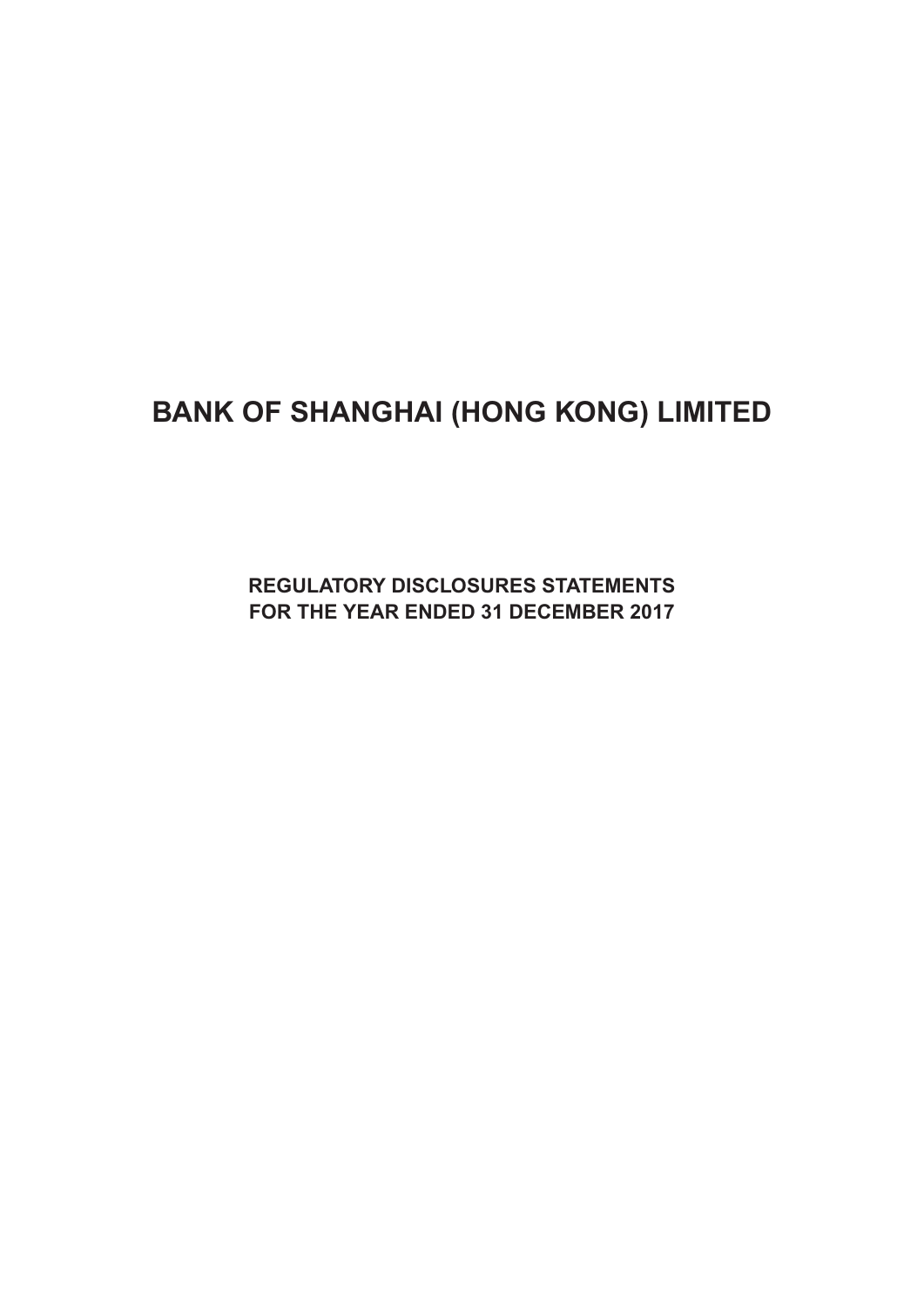## **CONTENTS**

|                                                     | Pages        |
|-----------------------------------------------------|--------------|
| Introduction                                        | $\mathbf{1}$ |
| Capital Adequacy                                    | $\mathbf{1}$ |
| <b>Composition of Capital</b>                       | 3            |
| Leverage Ratio                                      | 15           |
| Risk Management Approach                            | 18           |
| Overview of Risk-weighted Amount                    | 21           |
| <b>Credit Risk</b>                                  | 21           |
| <b>Counterparty Credit Risk</b>                     | 31           |
| <b>Market Risk</b>                                  | 34           |
| <b>Operational Risk</b>                             | 35           |
| Interest Rate Risk In Banking Book                  | 38           |
| <b>International Claims</b>                         | 38           |
| Segmental Information                               | 39           |
| Non-bank Mainland Exposures                         | 39           |
| <b>Currency Concentration</b>                       | 41           |
| <b>Liquidity Ratio</b>                              | 41           |
| Further Analysis of Loans and Advances to Customers | 42           |
| Overdue and Rescheduled Assets                      | 43           |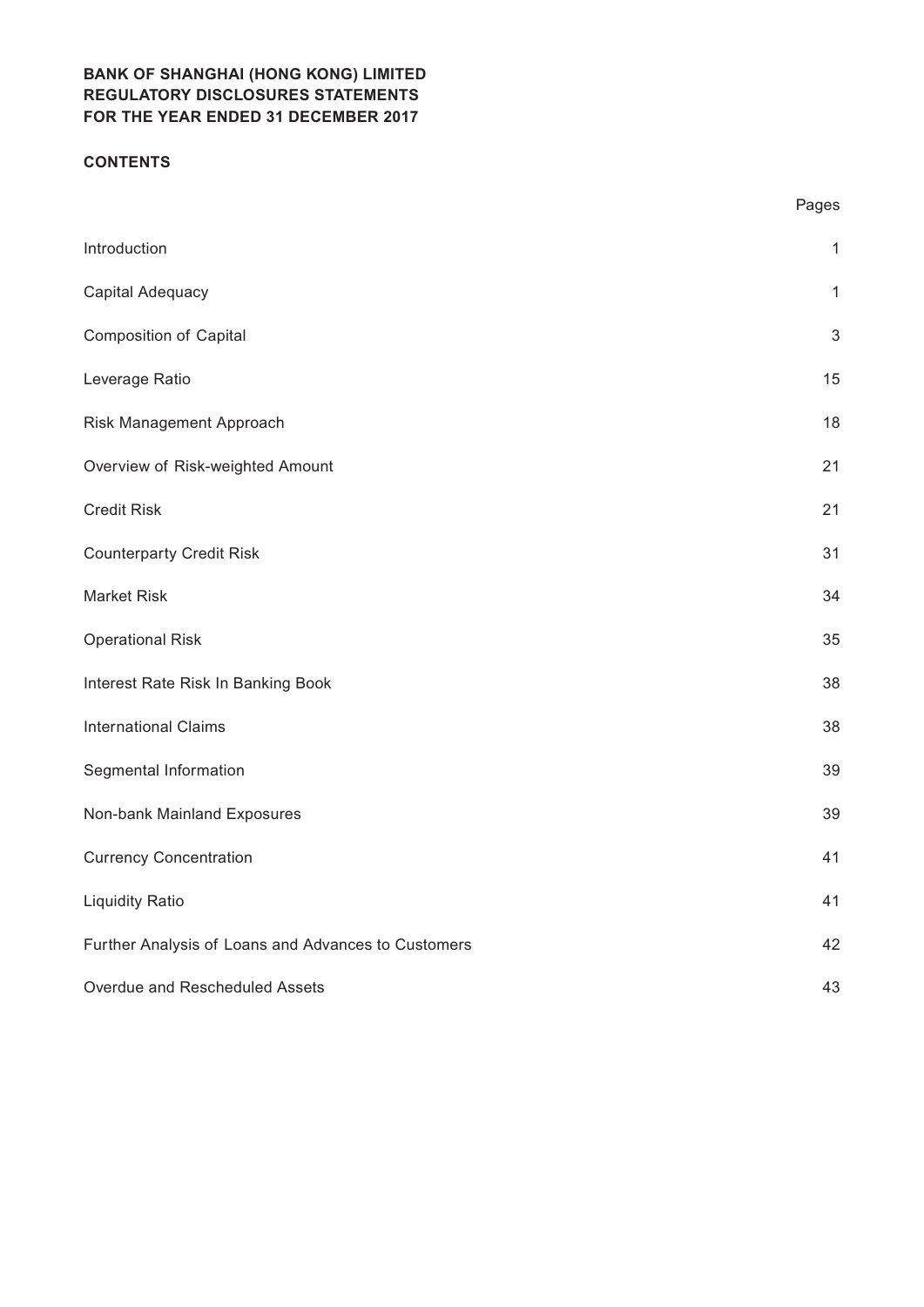## **1 INTRODUCTION**

The information contained in this document is for Bank of Shanghai (Hong Kong) Limited ("**the Company**") and its subsidiaries (together "**the Group**") and is prepared in accordance with the Banking (Disclosure) Rules and disclosure templates issued by the Hong Kong Monetary Authority ("**HKMA**").

#### **Basis of preparation**

For regulatory reporting purpose, the Company is required to report its capital adequacy ratios, leverage ratios and liquidity maintenance ratio ("**LMR**") on an unconsolidated basis. The other financial information contained in this document is prepared based on an unconsolidated base unless otherwise specified.

In calculating the risk-weighted amount ("**RWA**"), the Company adopted the Standardised (Credit Risk) Approach for credit risk and the Standardised (Market Risk) Approach for market risk. For operational risk, the capital requirement was determined by using the Basic Indicator Approach.

## **2 CAPITAL ADEQUACY**

#### **(a) Capital adequacy ratio**

The capital adequacy ratios were calculated in accordance with the Banking (Capital) Rules issued by the HKMA.

| 31 December<br>2017               | 31 December<br>2016<br>$\frac{0}{0}$<br>$\frac{0}{0}$ |
|-----------------------------------|-------------------------------------------------------|
| <b>Capital adequacy ratios</b>    |                                                       |
| 21.5<br>Common Equity Tier 1      | 30.0                                                  |
| 21.5<br>Tier 1                    | 30.0                                                  |
| 22.3<br>Total                     | 30.9                                                  |
| 31 December                       | 31 December                                           |
| 2017                              | 2016                                                  |
| <b>HK'000</b>                     | HK'000                                                |
| <b>Capital</b>                    |                                                       |
| 3,934,044<br>Common Equity Tier 1 | 4,121,288                                             |
| 3,934,044<br>Tier 1               | 4,121,288                                             |
| Total<br>4,087,329                | 4,249,435                                             |
| <b>Total RWA</b><br>18,298,193    | 13,733,301                                            |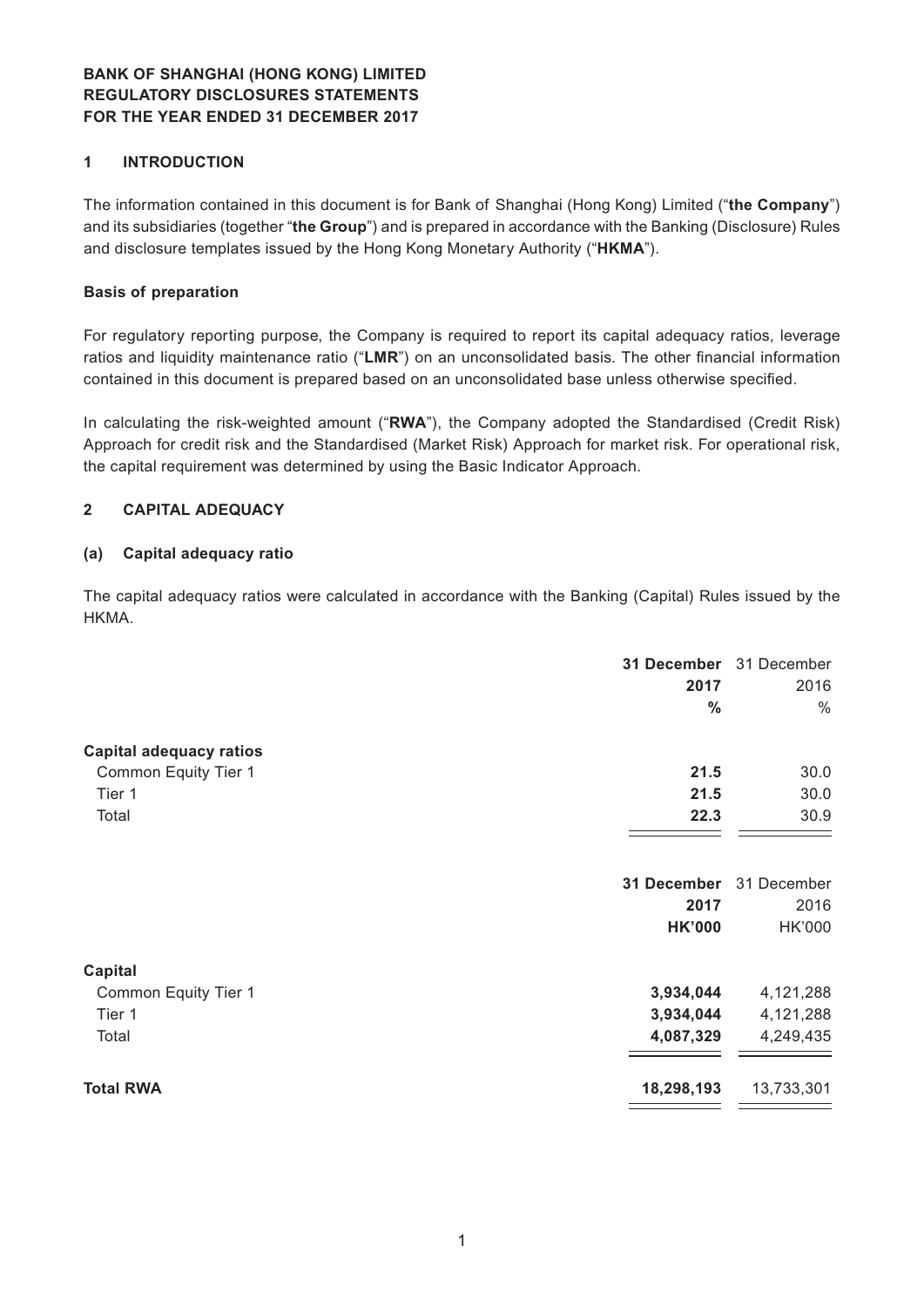## **2 CAPITAL ADEQUACY (CONTINUED)**

## **(b) Capital buffers**

The following capital buffers ratios applicable for the Company on an unconsolidated basis are as follows:

|                                               | 2017 |
|-----------------------------------------------|------|
|                                               | ℅    |
| Capital conservation buffer ratio             | 1.25 |
| Higher loss absorbency ratio                  |      |
| Countercyclical capital buffer ("CCyB") ratio | 0.53 |
| <b>Total</b>                                  | 1.78 |

## **(c) Geographical Distribution of RWA related to Credit Exposures used in the Countercyclical Capital Buffer Ratio**

The table below sets out the geographical breakdown of the RWA of private sector credit exposures relevant for the computation of the countercyclical capital buffer.

|   |                       | As at 31 December 2017                                            |                                                                                    |                        |                                          |
|---|-----------------------|-------------------------------------------------------------------|------------------------------------------------------------------------------------|------------------------|------------------------------------------|
|   | Jurisdiction (J)      | Applicable<br>JCCyB <sup>#</sup> ratio<br>effect<br>$\frac{0}{0}$ | <b>Total RWA used in</b><br>computation of<br><b>CCyB</b> ratio<br><b>HK\$'000</b> | <b>CCyB</b> ratio<br>% | <b>CCyB</b><br>amount<br><b>HK\$'000</b> |
|   | Hong Kong             | 1.25                                                              | 5,031,678                                                                          |                        |                                          |
| 2 | <b>Mainland China</b> | –                                                                 | 6,306,915                                                                          |                        |                                          |
| 3 | Chinese Taipei        | -                                                                 | 222,538                                                                            |                        |                                          |
| 4 | Germany               | -                                                                 | 22,047                                                                             |                        |                                          |
| 5 | Switzerland           | —                                                                 | 23,864                                                                             |                        |                                          |
| 6 | United Kingdome       | —                                                                 | 49,358                                                                             |                        |                                          |
| 7 | <b>United States</b>  | —                                                                 | 122,087                                                                            |                        |                                          |
|   | <b>Total</b>          |                                                                   | 11,778,487                                                                         | 0.53                   | 62,896                                   |

# JCCyB refers to the CCyB applicable to that jurisdiction.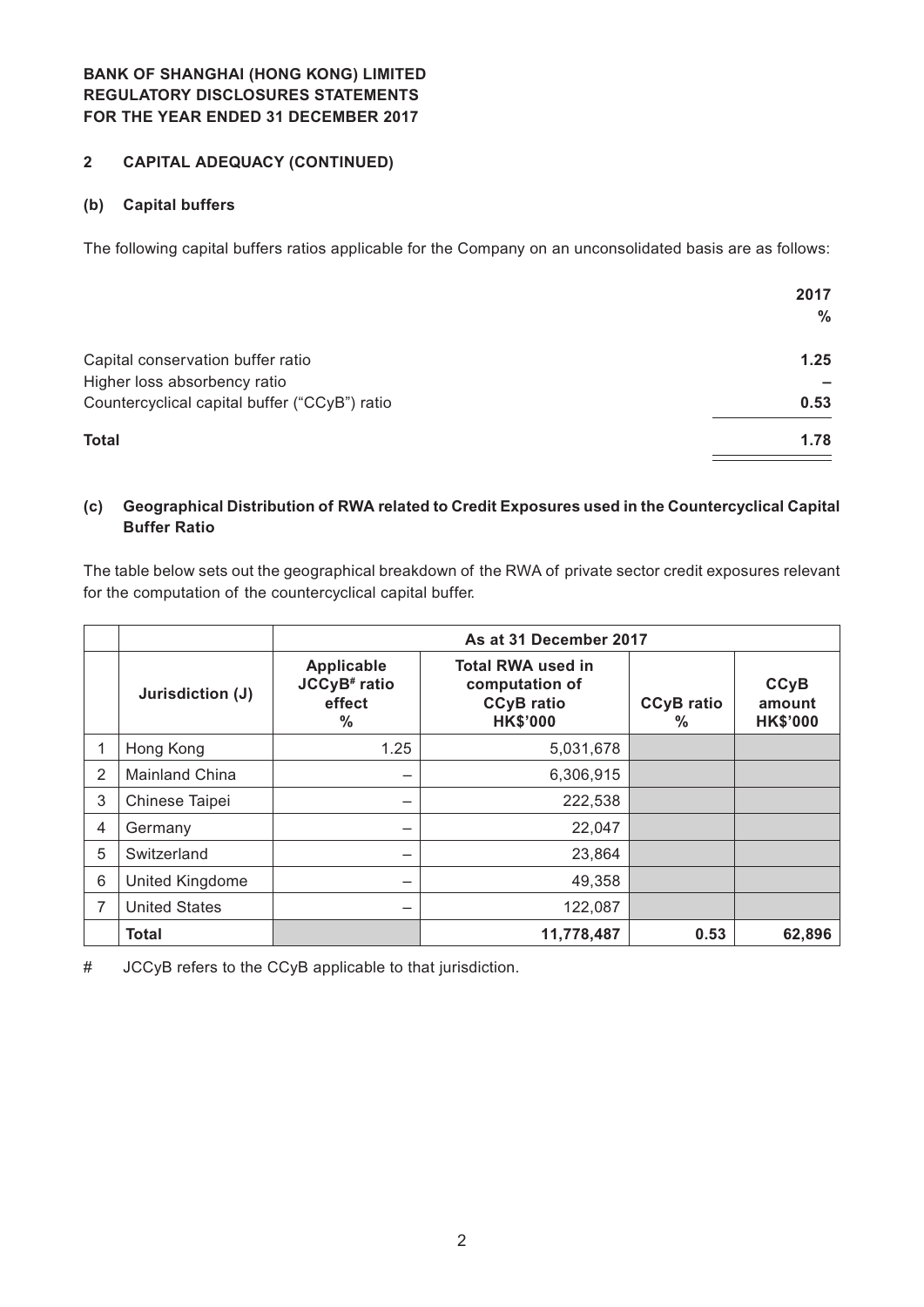### **3 COMPOSITION OF CAPITAL**

#### **(a) Financial Statements and Regulatory Scope of Consolidation**

Capital adequacy ratios were calculated in accordance with the Capital Rules issued by the HKMA. The basis of consolidation for regulatory reporting purposes is different from the basis of consolidation for accounting purposes. As specified in a notice from the HKMA in accordance with Section 3C of the Capital Rules, the Company is only required to calculate capital adequacy ratio on an unconsolidated basis. Subsidiaries not included in consolidation for regulatory reporting purposes are companies that are authorised and supervised by a regulator and are subject to supervisory arrangements regarding the maintenance of adequate capital to support business activities comparable to those prescribed for authorized institutions under the Capital Rules and the Banking Ordinance. Details of subsidiaries that are not included in consolidation for regulatory reporting purposes are as follows:

| Name of companies                                                                         | <b>Principal activities</b>                     | <b>Total assets</b><br>as at<br>31 December<br>2017<br><b>HK\$'000</b> | <b>Total equity</b><br>as at<br>31 December<br>2017<br><b>HK\$'000</b> |
|-------------------------------------------------------------------------------------------|-------------------------------------------------|------------------------------------------------------------------------|------------------------------------------------------------------------|
|                                                                                           |                                                 |                                                                        |                                                                        |
| <b>BOSC International Company Limited</b>                                                 | Corporate finance                               | 857,848                                                                | 791,670                                                                |
| <b>BOSC International Securities Limited</b>                                              | Securities brokerage                            | 9,998                                                                  | 9,984                                                                  |
| <b>BOSC International Asset Management Limited</b>                                        | Asset management                                | 5,000                                                                  | 4,984                                                                  |
| <b>BOSC International Capital Limited</b>                                                 | Corporate finance                               | 10,000                                                                 | 9,984                                                                  |
| <b>BOSC</b> International Investment Limited                                              | Investment trading                              | 871,269                                                                | 28,841                                                                 |
| BOSC International (Shenzhen) Company Limited                                             | Corporate advisory                              | 133,397                                                                | 124,180                                                                |
| <b>BOSC International Advisory (Shenzhen)</b><br><b>Company Limited</b>                   | Corporate advisory                              | 35,998                                                                 | 11,993                                                                 |
| <b>BOSC International Equity Investment Fund</b><br>Management (Shenzhen) Company Limited | Fund management                                 | 11,904                                                                 | 11,439                                                                 |
| BOSC International Investment (Shenzhen)<br>Company Limited                               | Investment trading                              |                                                                        | (27)                                                                   |
| <b>BOSC International (BVI) Limited</b>                                                   | Special purpose entity for<br>financing         |                                                                        |                                                                        |
| BOSC International Investment (BVI) Limited                                               | Special purpose entity for<br>business projects |                                                                        |                                                                        |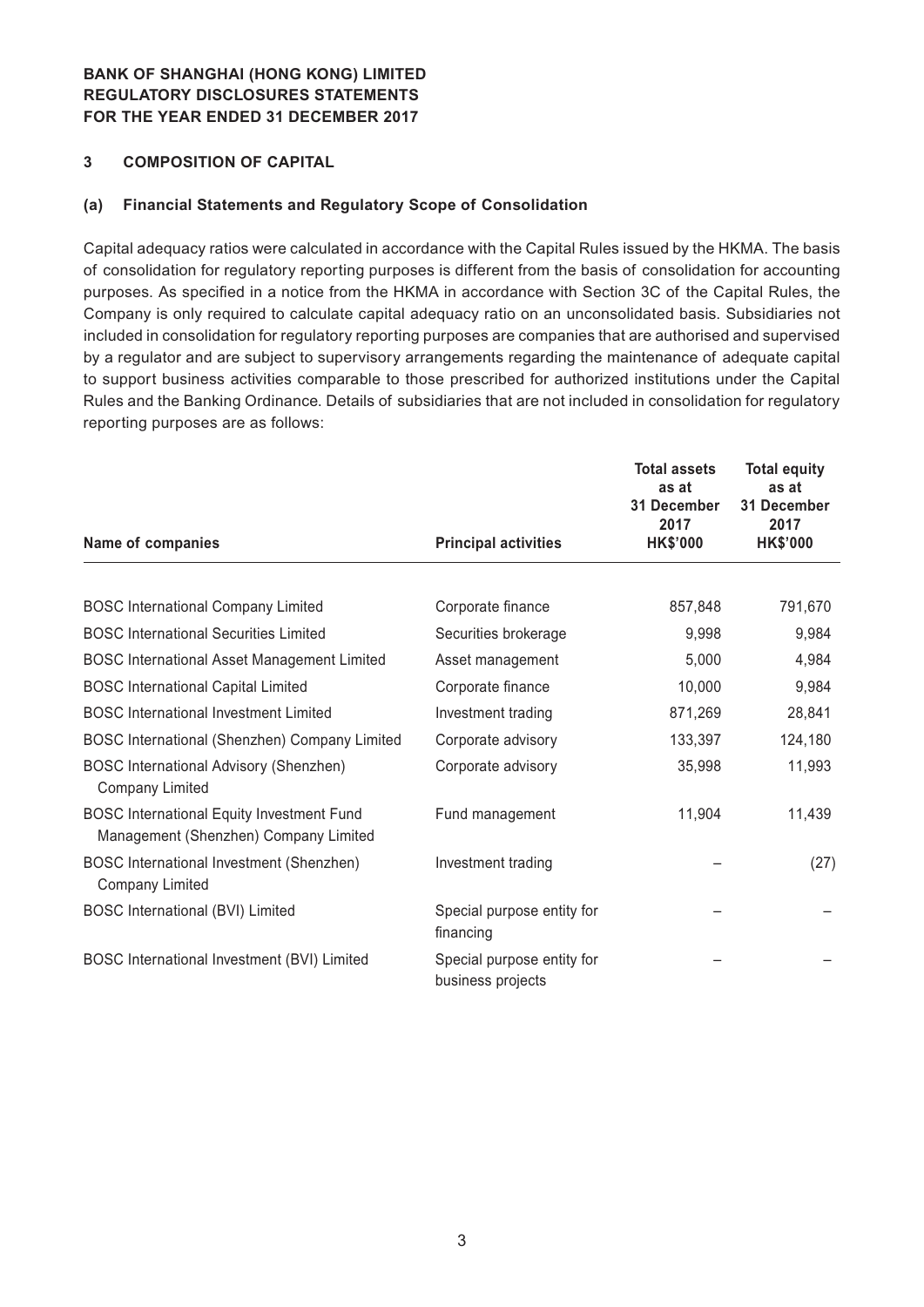## **3 COMPOSITION OF CAPITAL (CONTINUED)**

### **(b) Capital Adequacy and Reconciliation of Regulatory Capital to the Balance Sheet**

## **Table 1: Reconciliation of Regulatory Scope Consolidated Balance Sheet to Capital Components**

|                                                                               | <b>Balance sheet</b><br>as in published<br>disclosure<br>statements | <b>Under</b><br>regulatory<br>scope of<br>consolidation | <b>Cross</b><br>reference<br>to Capital<br><b>Disclosures</b> |
|-------------------------------------------------------------------------------|---------------------------------------------------------------------|---------------------------------------------------------|---------------------------------------------------------------|
|                                                                               | As at                                                               | As at                                                   |                                                               |
|                                                                               | 31 December                                                         | 31 December                                             |                                                               |
|                                                                               | 2017                                                                | 2017                                                    |                                                               |
|                                                                               | HK\$'000                                                            | HK\$'000                                                |                                                               |
| <b>Assets</b>                                                                 |                                                                     |                                                         |                                                               |
| Cash and balances from banks and central bank                                 | 424,887                                                             | 289,368                                                 |                                                               |
| Placements with and advances to banks                                         | 7,065,494                                                           | 7,048,990                                               |                                                               |
| Trading securities                                                            | 51,230                                                              |                                                         |                                                               |
| Derivative financial assets                                                   | 19,535                                                              | 19,535                                                  |                                                               |
| Loans and advances to customers                                               | 15,062,895                                                          | 15,062,895                                              |                                                               |
| of which: collective impairment allowances reflected in<br>regulatory capital |                                                                     | 44,892                                                  | (1)                                                           |
| Investment securities                                                         | 2,914,030                                                           | 1,562,489                                               |                                                               |
| Investment in associate                                                       | 1,199                                                               |                                                         |                                                               |
| Investment in subsidiaries                                                    |                                                                     | 780,000                                                 |                                                               |
| Property and equipment                                                        | 20,169                                                              | 16,330                                                  |                                                               |
| Intangible assets                                                             | 6,139                                                               | 5,878                                                   | (2)                                                           |
| Current tax recoverable                                                       | 1,128                                                               | 1,128                                                   |                                                               |
| Deferred tax assets                                                           | 8,030                                                               | 8,030                                                   | (3)                                                           |
| of which: deferred tax liabilities related to intangible assets               |                                                                     | 912                                                     | (4)                                                           |
| Other assets                                                                  | 202,324                                                             | 155,267                                                 |                                                               |
| <b>Total assets</b>                                                           | 25,777,060                                                          | 24,949,910                                              |                                                               |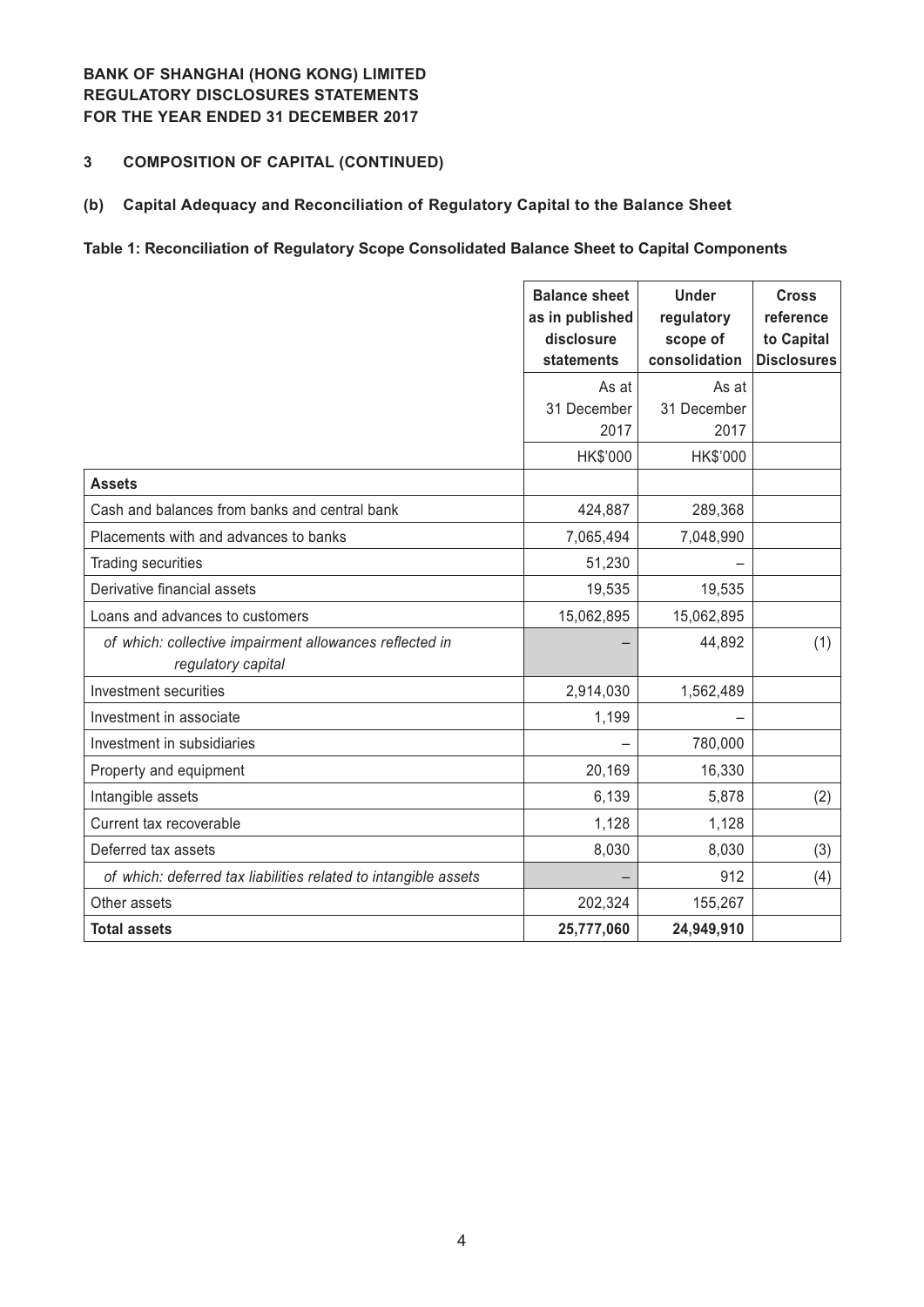## **3 COMPOSITION OF CAPITAL (CONTINUED)**

**(b) Capital Adequacy and Reconciliation of Regulatory Capital to the Balance Sheet (continued)**

#### **Table 1: Reconciliation of Regulatory Scope Consolidated Balance Sheet to Capital Components (continued)**

|                                     | <b>Balance sheet</b><br>as in published<br>disclosure<br>statements | <b>Under</b><br>regulatory<br>scope of<br>consolidation | <b>Cross</b><br>reference<br>to Capital<br><b>Disclosures</b> |
|-------------------------------------|---------------------------------------------------------------------|---------------------------------------------------------|---------------------------------------------------------------|
|                                     | As at                                                               | As at                                                   |                                                               |
|                                     | 31 December                                                         | 31 December                                             |                                                               |
|                                     | 2017                                                                | 2017                                                    |                                                               |
|                                     | HK\$'000                                                            | HK\$'000                                                |                                                               |
| <b>Liabilities</b>                  |                                                                     |                                                         |                                                               |
| Deposits from customers             | 13,628,287                                                          | 13,706,562                                              |                                                               |
| Deposits from banks                 | 4,424,141                                                           | 4,424,141                                               |                                                               |
| Derivative financial liabilities    | 19,294                                                              | 19,294                                                  |                                                               |
| Certificates of deposit issued      | 3,028,315                                                           | 2,246,775                                               |                                                               |
| Current tax payable                 | 7,955                                                               |                                                         |                                                               |
| Deferred tax liabilities            | 437                                                                 |                                                         |                                                               |
| <b>Other liabilities</b>            | 214,262                                                             | 145,279                                                 |                                                               |
| <b>Total liabilities</b>            | 21,322,691                                                          | 20,542,051                                              |                                                               |
| <b>Equity</b>                       |                                                                     |                                                         |                                                               |
| Share capital                       | 4,000,000                                                           | 4,000,000                                               | (5)                                                           |
| Retained profits                    | 350,080                                                             | 309,061                                                 | (6)                                                           |
| Other reserves                      | 104,289                                                             | 98,798                                                  | (7)                                                           |
| of which: regulatory reserves       |                                                                     | 108,393                                                 | (8)                                                           |
| <b>Total equity</b>                 | 4,544,369                                                           | 4,407,859                                               |                                                               |
| <b>Total equity and liabilities</b> | 25,777,060                                                          | 24,949,910                                              |                                                               |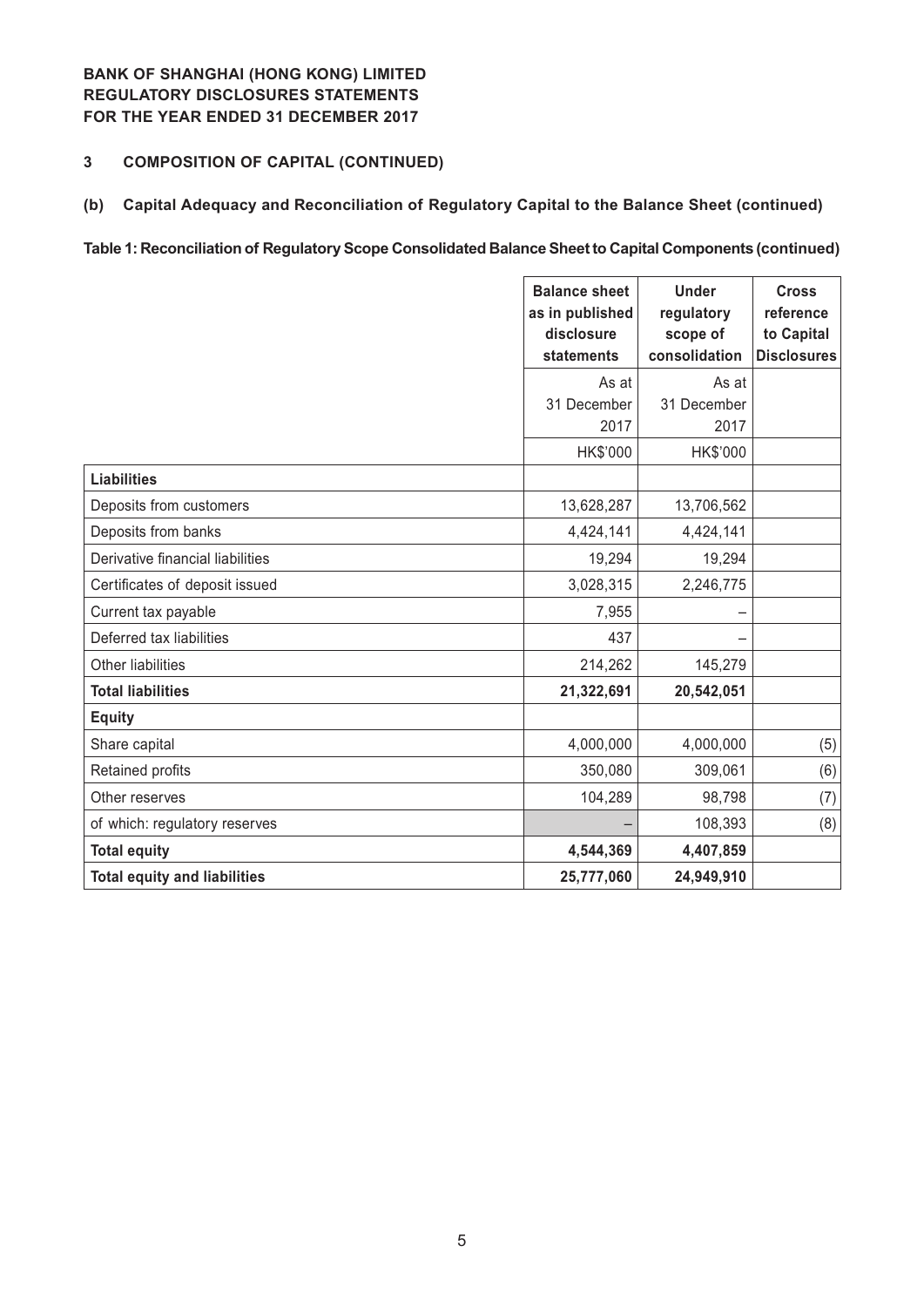## **3 COMPOSITION OF CAPITAL (CONTINUED)**

## **(b) Capital Adequacy and Reconciliation of Regulatory Capital to the Balance Sheet (continued)**

#### **Table 2: Capital Disclosures**

As the Company does not have any capital deduction qualified for transition arrangement under section 3 of Schedule 4H of the Banking (Capital) Rules ("**BCR**"), the Company has applied full capital deductions under BCR and the Company adopted this Capital Disclosures Template for making disclosures specified in the relevant subsections of section 24 of Banking (Disclosures) Rules.

|                |                                                                                                                  |                          | <b>Cross</b>            |
|----------------|------------------------------------------------------------------------------------------------------------------|--------------------------|-------------------------|
|                |                                                                                                                  |                          | reference to            |
|                |                                                                                                                  |                          | <b>Balance Sheet</b>    |
|                |                                                                                                                  |                          | HK\$'000 Reconciliation |
|                | <b>CET1 capital: Instruments and reserve</b>                                                                     |                          |                         |
| 1              | Directly issued qualifying CET1 capital instruments plus any related share premium                               | 4,000,000                | (5)                     |
| $\overline{2}$ | Retained earnings                                                                                                | 309,061                  | (6)                     |
| 3              | Disclosed reserves                                                                                               | 98,798                   | (7)                     |
| 4              | Directly issued capital subject to phase out from CET1 capital (only applicable lo non-joint stock companies)    | Not applicable           |                         |
| 5              | Minority interests arising from CET1 capital instruments issued by consolidated bank subsidiaries and held       |                          |                         |
|                | by third parties (amount allowed in CET1 capital of the consolidation group)                                     |                          |                         |
| 6              | CET1 capital before regulatory deductions                                                                        | 4,407,859                |                         |
|                | <b>CET1 capital: regulatory deductions</b>                                                                       |                          |                         |
| 7              | Valuation adjustments                                                                                            |                          |                         |
| 8              | Goodwill (net of associated deferred tax liability)                                                              |                          |                         |
| 9              | Other intangible assets (net of associated deferred tax liability)                                               | 4,966                    | $(2) - (4)$             |
| 10             | Deferred tax assets net of deferred tax liabilities                                                              | 8,942                    | $(3) + (4)$             |
| 11             | Cash flow hedge reserve                                                                                          |                          |                         |
| 12             | Excess of total EL amount over total eligible provisions under the IRB approach                                  |                          |                         |
| 13             | Gain-on-sale arising from securitization transactions                                                            | -                        |                         |
| 14             | Gains and losses due to changes in own credit risk on fair valued liabilities                                    | $\overline{\phantom{m}}$ |                         |
| 15             | Defined benefit pension fund net assets (net of associated deferred tax liabilities)                             | -                        |                         |
| 16             | Investments in own CET1 capital instruments (if not already netted off paid-in capital on reported balance       |                          |                         |
|                | sheet)                                                                                                           |                          |                         |
| 17             | Reciprocal cross-holdings in CET1 capital instruments                                                            |                          |                         |
| 18             | Insignificant capital investments in CET1 capital instruments issued by financial sector entities that are       |                          |                         |
|                | outside the scope of regulatory consolidation (amount above 10% threshold)                                       |                          |                         |
| 19             | Significant capital investments in CET1 capital instruments issued by financial sector entities that are outside | 351,514                  |                         |
|                | the scope of regulatory consolidation (amount above 10% threshold)                                               |                          |                         |
| 20             | Mortgage servicing rights (amount above 10% threshold)                                                           | Not applicable           |                         |
| 21             | Deferred tax assets arising from temporary differences (amount above 10% threshold, net of related tax           | Not applicable           |                         |
|                | liability)                                                                                                       |                          |                         |
| 22             | Amount exceeding the 15% threshold                                                                               | Not applicable           |                         |
| 23             | of which: significant investments in the common stock of financial sector entities                               | Not applicable           |                         |
| 24             | of which: mortgage servicing rights                                                                              | Not applicable           |                         |
| 25             | of which: deferred tax assets arising from temporary differences                                                 | Not applicable           |                         |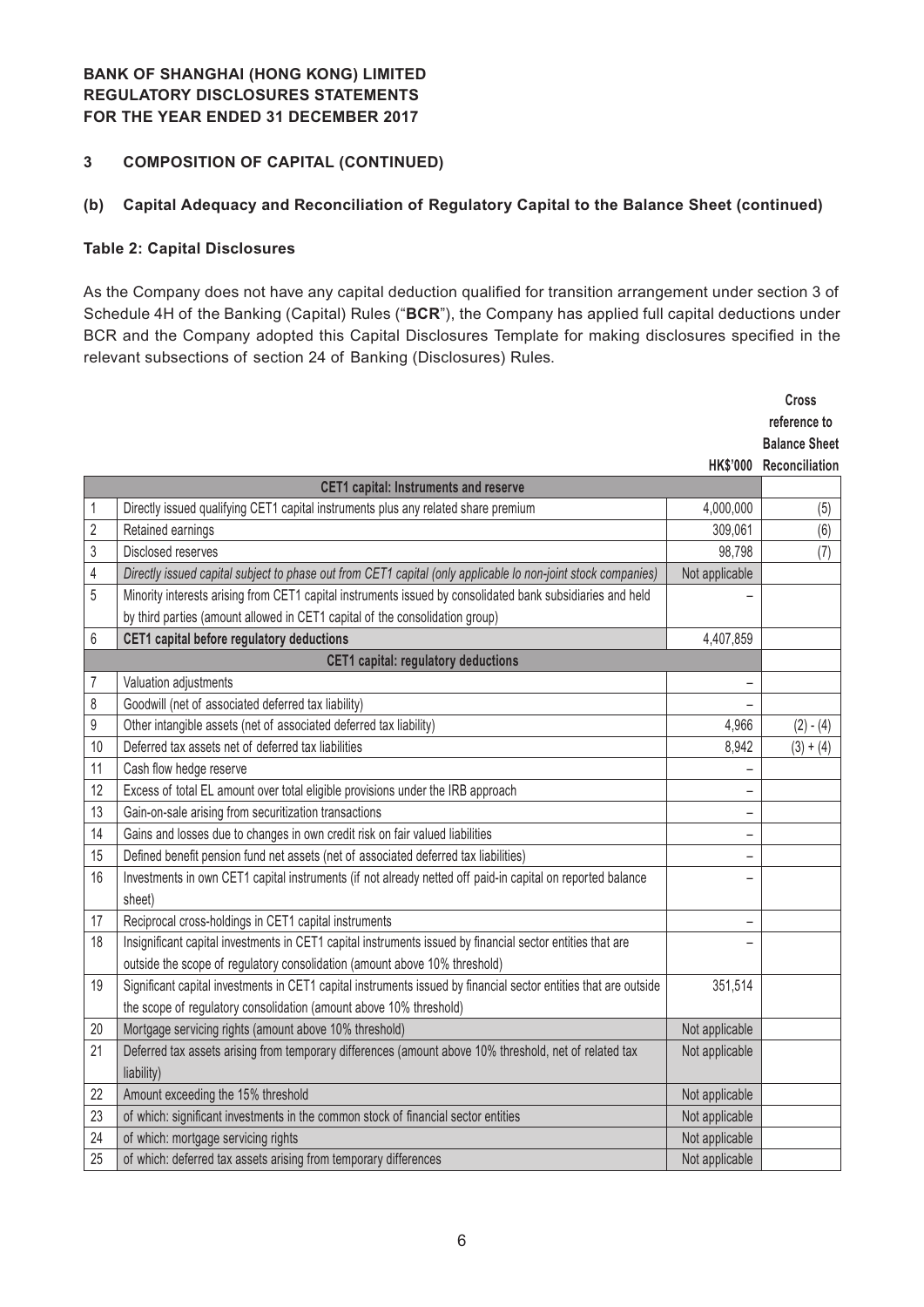# **3 COMPOSITION OF CAPITAL (CONTINUED)**

# **(b) Capital Adequacy and Reconciliation of Regulatory Capital to the Balance Sheet (continued)**

# **Table 2: Capital Disclosures (continued)**

|                 |                                                                                                                   |                 | <b>Cross</b><br>reference to           |
|-----------------|-------------------------------------------------------------------------------------------------------------------|-----------------|----------------------------------------|
|                 |                                                                                                                   | <b>HK\$'000</b> | <b>Balance Sheet</b><br>Reconciliation |
| 26              | National specific regulatory adjustments applied to CET1 capital                                                  | 108,393         |                                        |
| 26a             | Cumulative fair value gains arising from the revaluation of land and buildings (own-use and investment            |                 |                                        |
|                 | properties)                                                                                                       |                 |                                        |
| 26 <sub>b</sub> | Regulatory reserve for general banking risks                                                                      | 108,393         | (8)                                    |
| 26c             | Securitization exposures specified in a notice given by the Monetary Authority                                    |                 |                                        |
| 26d             | Cumulative losses below depreciated cost arising from the institution's holdings of land and buildings            |                 |                                        |
| 26e             | Capital shortfall of regulated non-bank subsidiaries                                                              |                 |                                        |
| 26f             | Capital investment in a connected company which is a commercial entity (amount above 15% of the                   |                 |                                        |
|                 | reporting institution's capital base)                                                                             |                 |                                        |
| 27              | Regulatory deductions applied to CET1 capital due to insufficient AT1 capital and Tier 2 capital to cover         |                 |                                        |
|                 | deductions                                                                                                        |                 |                                        |
| 28              | Total regulatory deductions to CET1 capital                                                                       | 473,815         |                                        |
| 29              | <b>CET1</b> capital                                                                                               | 3,934,044       |                                        |
|                 | AT1 capital: Instruments                                                                                          |                 |                                        |
| 30              | Qualifying AT1 capital instruments plus any related share premium                                                 |                 |                                        |
| 31              | of which: classified as equity under applicable accounting standards                                              |                 |                                        |
| 32              | of which: classified as liabilities under applicable accounting standards                                         |                 |                                        |
| 33              | Capital instruments subject to phase out arrangements from AT1 capital                                            |                 |                                        |
| 34              | AT1 capital instruments issued by consolidated bank subsidiaries and held by third parties (amount allowed        |                 |                                        |
|                 | in AT1 capital of the consolidation group)                                                                        |                 |                                        |
| 35              | of which: AT1 capital instruments issued by subsidiaries subject to phase out arrangements                        |                 |                                        |
| 36              | AT1 capital before regulatory deductions                                                                          |                 |                                        |
|                 | <b>AT1 Capital: Regulatory deductions</b>                                                                         |                 |                                        |
| 37              | Investments in own AT1 capital instruments                                                                        |                 |                                        |
| 38              | Reciprocal cross-holdings in AT1 capital instruments                                                              | -               |                                        |
| 39              | Insignificant capital investments in AT1 capital instruments issued by financial sector entities that are outside |                 |                                        |
|                 | the scope of regulatory consolidation (amount above 10% threshold)                                                |                 |                                        |
| 40              | Significant capital investments in AT1 capital instruments issued by financial sector entities that are outside   |                 |                                        |
|                 | the scope of regulatory consolidation                                                                             |                 |                                        |
| 41              | National specific regulatory adjustments applied to AT1 capital                                                   |                 |                                        |
| 42              | Regulatory deductions applied to AT1 capital due to insufficient Tier 2 capital to cover deductions               |                 |                                        |
| 43              | Total regulatory deductions to AT1 capital                                                                        |                 |                                        |
| 44              | AT1 capital                                                                                                       |                 |                                        |
| 45              | Tier 1 capital (Tier 1 = CET1+AT1)                                                                                | 3,934,044       |                                        |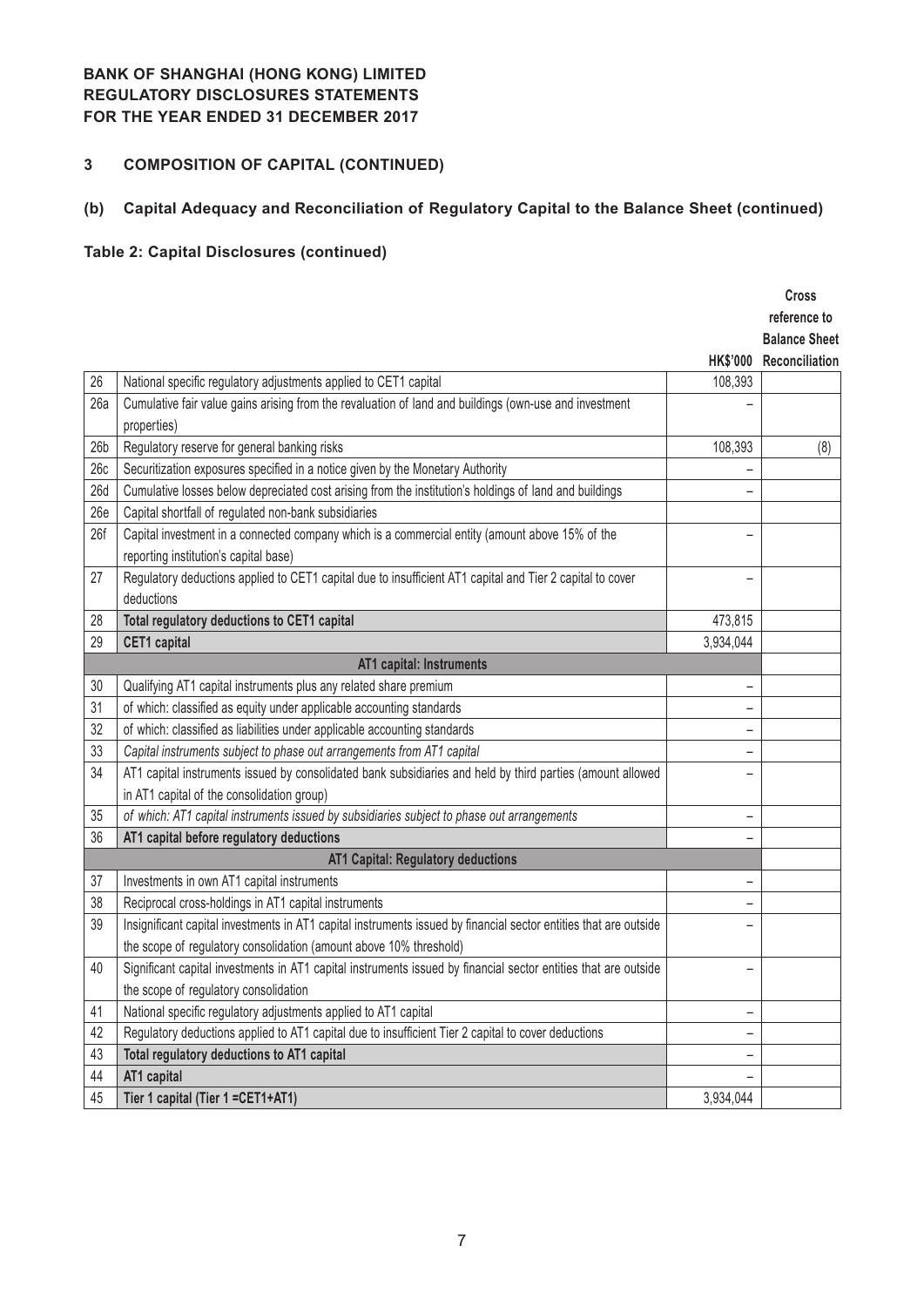# **3 COMPOSITION OF CAPITAL (CONTINUED)**

# **(b) Capital Adequacy and Reconciliation of Regulatory Capital to the Balance Sheet (continued)**

# **Table 2: Capital Disclosures (continued)**

|     |                                                                                                                    |                 | <b>Cross</b>         |
|-----|--------------------------------------------------------------------------------------------------------------------|-----------------|----------------------|
|     |                                                                                                                    |                 | reference to         |
|     |                                                                                                                    |                 | <b>Balance Sheet</b> |
|     |                                                                                                                    | <b>HK\$'000</b> | Reconciliation       |
|     | Tier 2 capital: Instruments and provisions                                                                         |                 |                      |
| 46  | Qualifying Tier 2 capital instruments plus any related share premium                                               |                 |                      |
| 47  | Capital instruments subject to phase out arrangements from Tier 2 capital                                          |                 |                      |
| 48  | Tier 2 capital instruments issued by consolidated bank subsidiaries and held by third parties (amount              |                 |                      |
|     | allowed in Tier 2 capital of the consolidation group)                                                              |                 |                      |
| 49  | of which: capital instruments issued by subsidiaries subject to phase out arrangements                             |                 |                      |
| 50  | Collective impairment allowances and regulatory reserve for general banking risks eligible for inclusion in        | 153,285         | $(1)+(8)$            |
|     | Tier 2 capital                                                                                                     |                 |                      |
| 51  | Tier 2 capital before regulatory deductions                                                                        | 153,285         |                      |
|     | Tier 2 capital: regulatory deductions                                                                              |                 |                      |
| 52  | Investments in own Tier 2 capital instruments                                                                      |                 |                      |
| 53  | Reciprocal cross-holdings in Tier 2 capital instruments                                                            |                 |                      |
| 54  | Insignificant capital investments in Tier 2 capital instruments issued by financial sector entities that are       |                 |                      |
|     | outside the scope of regulatory consolidation (amount above 10% threshold)                                         |                 |                      |
| 55  | Significant capital investments in Tier 2 capital instruments issued by financial sector entities that are outside |                 |                      |
|     | the scope of regulatory consolidation                                                                              |                 |                      |
| 56  | National specific regulatory adjustments applied to Tier 2 capital                                                 |                 |                      |
| 56a | Add back of cumulative fair value gains arising from the revaluation of land and buildings (own-use and            |                 |                      |
|     | investment properties) eligible for inclusion in Tier 2 capital                                                    |                 |                      |
| 57  | Total regulatory deductions to Tier 2 capital                                                                      |                 |                      |
| 58  | <b>Tier 2 capital</b>                                                                                              | 153,285         |                      |
| 59  | Total capital (Total capital=Tier 1+Tier 2)                                                                        | 4,087,329       |                      |
| 60  | Total risk weighted assets                                                                                         | 18,298,193      |                      |
|     | Capital ratios (as a percentage of risk weighted assets)                                                           |                 |                      |
| 61  | CET1 capital ratio                                                                                                 | 21.50%          |                      |
| 62  | Tier 1 capital ratio                                                                                               | 21.50%          |                      |
| 63  | Total capital ratio                                                                                                | 22.34%          |                      |
| 64  | Institution specific buffer requirement (minimum CET1 capital requirement as specified in s.3B of the BCR          | 6.28%           |                      |
|     | plus capital conservation buffer plus countercyclical buffer requirements plus G-SIB or D-SIB requirements)        |                 |                      |
| 65  | of which: capital conservation buffer requirement                                                                  | 1.25%           |                      |
| 66  | of which: bank specific countercyclical buffer requirement                                                         | 0.53%           |                      |
| 67  | of which: G-SIB or D-SIB buffer requirement                                                                        | 0.00%           |                      |
| 68  | CET1 capital surplus over the minimum CET1 requirement and any CET1 capital used to meet the Tier 1                | 14.34%          |                      |
|     | and Total capital requirement under s.38 of the BCR                                                                |                 |                      |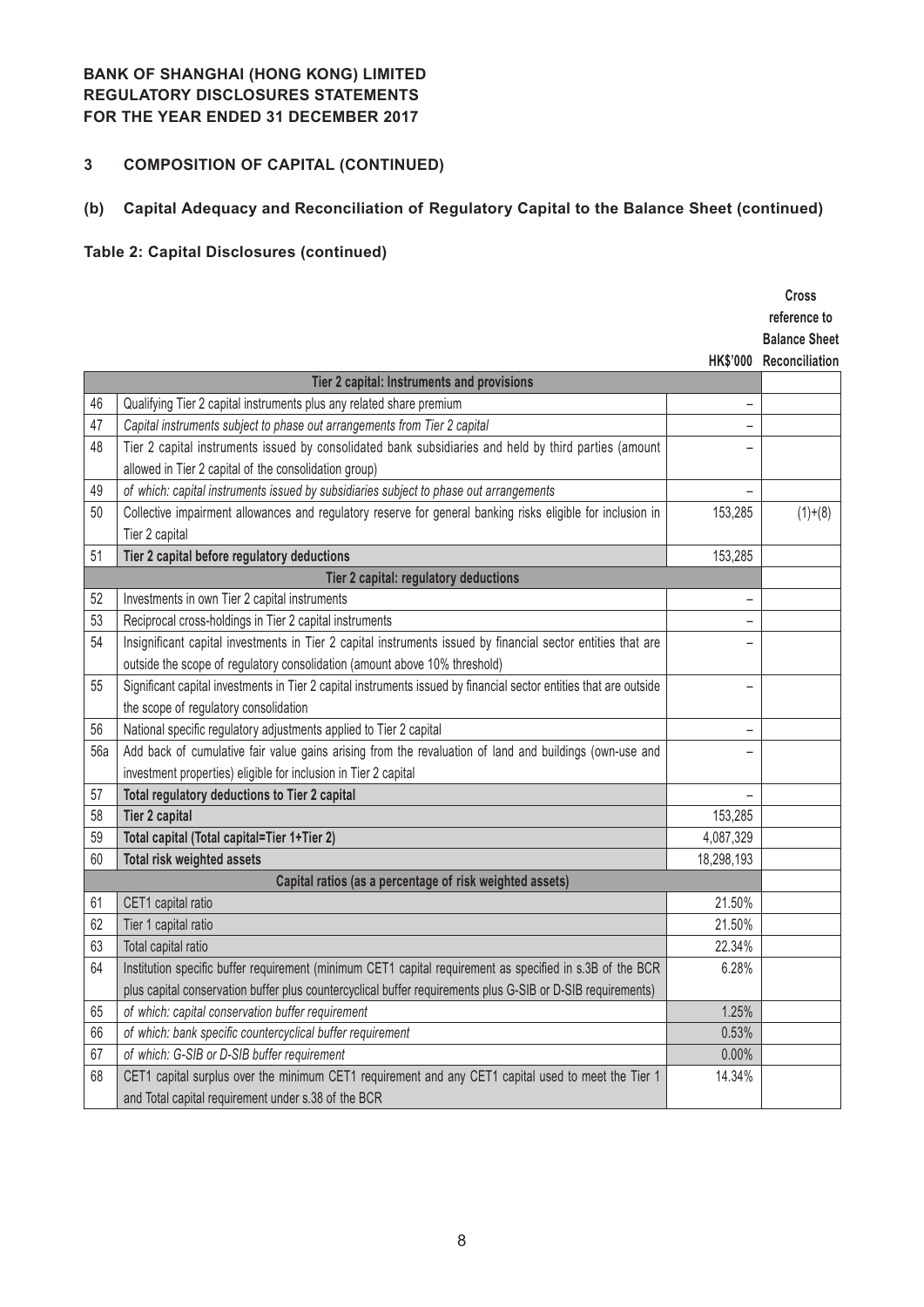# **3 COMPOSITION OF CAPITAL (CONTINUED)**

# **(b) Capital Adequacy and Reconciliation of Regulatory Capital to the Balance Sheet (continued)**

# **Table 2: Capital Disclosures (continued)**

|    |                                                                                                                  |                 | <b>Cross</b>         |
|----|------------------------------------------------------------------------------------------------------------------|-----------------|----------------------|
|    |                                                                                                                  |                 | reference to         |
|    |                                                                                                                  |                 | <b>Balance Sheet</b> |
|    |                                                                                                                  | <b>HK\$'000</b> | Reconciliation       |
|    | National minima (if different from Basel 3 minimum)                                                              |                 |                      |
| 69 | National CET1 minimum ratio                                                                                      | Not applicable  |                      |
| 70 | National Tier 1 minimum ratio                                                                                    | Not applicable  |                      |
| 71 | National Total capital minimum ratio                                                                             | Not applicable  |                      |
|    | Amounts below the thresholds for deduction (before risk weighting)                                               |                 |                      |
| 72 | Insignificant capital investments in CET1 capital instruments, AT1 capital instruments and Tier 2 capital        |                 |                      |
|    | instruments issued by financial sector entities that are outside the scope of regulatory consolidation           |                 |                      |
| 73 | Significant capital investments in CET1 capital instruments issued by financial sector entities that are outside | 428,556         |                      |
|    | the scope of regulatory consolidation                                                                            |                 |                      |
| 74 | Mortgage servicing rights (net of related tax liability)                                                         | Not applicable  |                      |
| 75 | Deferred tax assets arising from temporary differences (net of related tax liability)                            | Not applicable  |                      |
|    | Applicable caps on the tnclu1ton of provisions In Tier 2 capital                                                 |                 |                      |
| 76 | Provisions eligible for inclusion in Tier 2 in respect of exposures subject to the basic approach and the        | 153,285         |                      |
|    | standardized (credit risk) approach (prior to application of cap)                                                |                 |                      |
| 77 | Cap on inclusion of provisions in Tier 2 under the basic approach and the standardized (credit risk)             | 208,468         |                      |
|    | approach                                                                                                         |                 |                      |
| 78 | Provisions eligible for inclusion in Tier 2 in respect of exposures subject to the IRB approach (prior to        |                 |                      |
|    | application of cap)                                                                                              |                 |                      |
| 79 | Cap for inclusion of provisions in Tier 2 under the IRB approach                                                 |                 |                      |
|    | Capital Instruments subject to phase-out arrangements (only applicable between 1 Jan 2018 and 1 Jan 2022)        |                 |                      |
| 80 | Current cap on CET1 capital Instruments subject to phase out arrangements                                        | Not applicable  |                      |
| 81 | Amount excluded from CET1 due to cap (excess over cap after redemptions and maturities)                          | Not applicable  |                      |
| 82 | Current cap on AT1 capital instruments subject to phase out arrangements                                         |                 |                      |
| 83 | Amount excluded from AT1 capital due to cap (excess over cap after redemptions and maturities)                   |                 |                      |
| 84 | Current cap on Tier 2 capital instruments subject to phase out arrangements                                      |                 |                      |
| 85 | Amount excluded from Tier 2 capital due to cap (excess over cap after redemptions and maturities)                |                 |                      |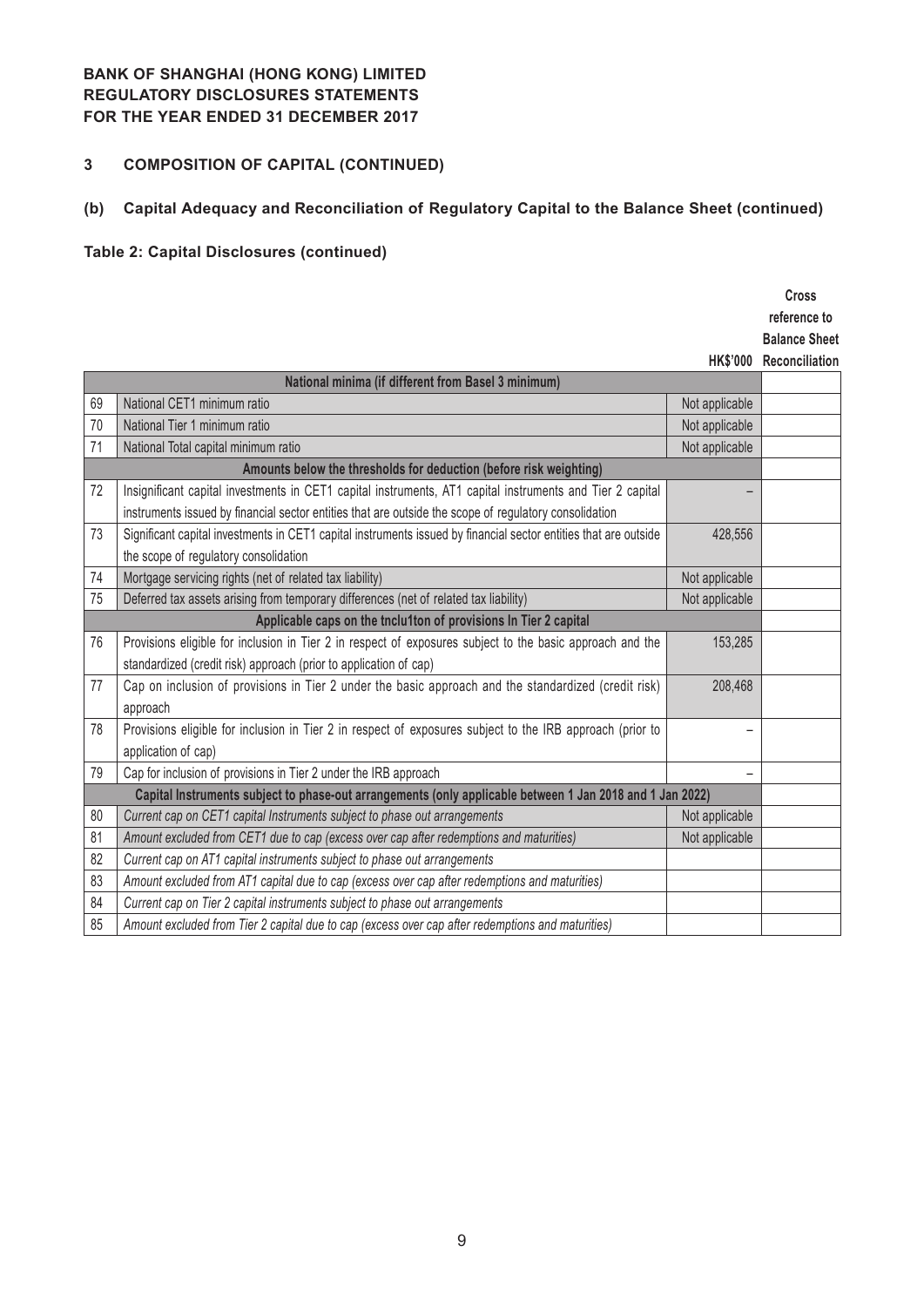# **3 COMPOSITION OF CAPITAL (CONTINUED)**

## **(b) Capital Adequacy and Reconciliation of Regulatory Capital to the Balance Sheet (continued)**

## **Notes to the Table 2:**

Elements where a more conservative definition has been applied in the BCR relative to that set out in Basel Ill capital standards:

| <b>Row</b><br>No. | <b>Description</b>                                                                                                                                                                                                                                                                                                                                                                                                                                                                                                                                                                                                                                                                                                                                                                                                                                                                                                                                                                                                                                                                                                                                                                                                                                                                                                                               | Hong Kong basis | <b>Basel III basis</b> |  |  |
|-------------------|--------------------------------------------------------------------------------------------------------------------------------------------------------------------------------------------------------------------------------------------------------------------------------------------------------------------------------------------------------------------------------------------------------------------------------------------------------------------------------------------------------------------------------------------------------------------------------------------------------------------------------------------------------------------------------------------------------------------------------------------------------------------------------------------------------------------------------------------------------------------------------------------------------------------------------------------------------------------------------------------------------------------------------------------------------------------------------------------------------------------------------------------------------------------------------------------------------------------------------------------------------------------------------------------------------------------------------------------------|-----------------|------------------------|--|--|
|                   | Other intangible assets (net of associated deferred                                                                                                                                                                                                                                                                                                                                                                                                                                                                                                                                                                                                                                                                                                                                                                                                                                                                                                                                                                                                                                                                                                                                                                                                                                                                                              | 4,966           | 4,966                  |  |  |
|                   | tax liability)                                                                                                                                                                                                                                                                                                                                                                                                                                                                                                                                                                                                                                                                                                                                                                                                                                                                                                                                                                                                                                                                                                                                                                                                                                                                                                                                   |                 |                        |  |  |
|                   | Explanation                                                                                                                                                                                                                                                                                                                                                                                                                                                                                                                                                                                                                                                                                                                                                                                                                                                                                                                                                                                                                                                                                                                                                                                                                                                                                                                                      |                 |                        |  |  |
| 9                 | As set out in paragraph 87 of the Basel III text issued by the Basel Committee (December<br>2010), mortgage servicing rights (MSRs) may be given limited recognition in CET1 capital<br>(and hence be excluded from deduction from CET1 capital up to the specified threshold). In<br>Hong Kong, an AI is required to follow the accounting treatment of including MSRs as part of<br>intangible assets reported in the AI's financial statements and to deduct MSRs in full from<br>CET1 capital. Therefore, the amount to be deducted as reported in row 9 may be greater than<br>that required under Basel III. The amount reported under the column "Basel III basis" in this<br>box represents the amount reported in row 9 (i.e. the amount reported under the "Hong Kong<br>basis") adjusted by reducing the amount of MSRs to be deducted to the extent not in excess<br>of the 10% threshold set for MSRs and the aggregate 15% threshold set for MSRs, DTAs<br>arising from temporary differences and significant investments in CET1 capital instruments<br>issued by financial sector entities (excluding those that are loans, facilities or other credit<br>exposures to connected companies) under Basel III.                                                                                                                     |                 |                        |  |  |
|                   | Deferred tax assets net of deferred tax liabilities                                                                                                                                                                                                                                                                                                                                                                                                                                                                                                                                                                                                                                                                                                                                                                                                                                                                                                                                                                                                                                                                                                                                                                                                                                                                                              | 8,942           | 8,942                  |  |  |
| 10                | Explanation<br>As set out in paragraphs 69 and 87 of the Basel III text issued by the Basel Committee<br>(December 2010), DTAs that rely on future profitability of the bank to be realized are to be<br>deducted, whereas DTAs which relate to temporary differences may be given limited<br>recognition in CET1 capital (and hence be excluded from deduction from CET1 capital up to<br>the specified threshold). In Hong Kong, an AI is required to deduct all DTAs in full, irrespective<br>of their origin, from CET1 capital. Therefore, the amount to be deducted as reported in row<br>10 may be greater than that required under Basel III.<br>The amount reported under the column "Basel III basis" in this box represents the amount<br>reported in row 10 (i.e. the amount reported under the "Hong Kong basis") adjusted by<br>reducing the amount of DTAs to be deducted which relate to temporary differences to the<br>extent not in excess of the 10% threshold set for DTAs arising from temporary differences and<br>the aggregate 15% threshold set for MSRs, DTAs arising from temporary differences and<br>significant investments in CET1 capital instruments issued by financial sector entities<br>(excluding those that are loans, facilities and other credit exposures to connected companies)<br>under Basel III. |                 |                        |  |  |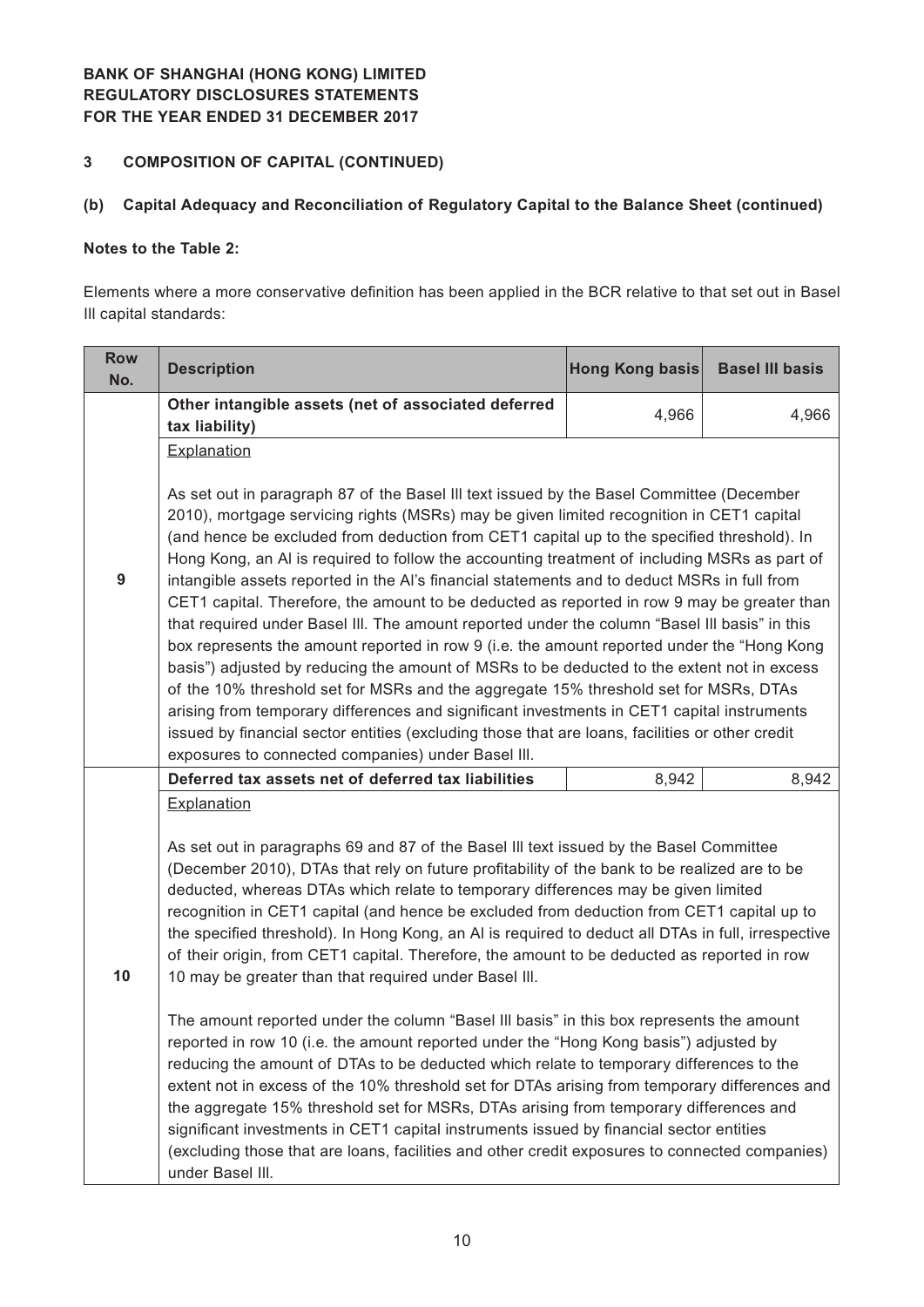## **3 COMPOSITION OF CAPITAL (CONTINUED)**

## **(b) Capital Adequacy and Reconciliation of Regulatory Capital to the Balance Sheet (continued)**

#### **Notes to the Table 2: (continued)**

| <b>Row</b><br>No.                                                                                            | <b>Description</b>                                                                                                                                                                                                                                                                                                                                                                                                                                                                                                                                                                                                                                                                                                                                                                                                                                                                                                                                                                                                                                                                                                                                                                                                                                                                                                           | Hong Kong basis | <b>Basel III basis</b> |  |  |
|--------------------------------------------------------------------------------------------------------------|------------------------------------------------------------------------------------------------------------------------------------------------------------------------------------------------------------------------------------------------------------------------------------------------------------------------------------------------------------------------------------------------------------------------------------------------------------------------------------------------------------------------------------------------------------------------------------------------------------------------------------------------------------------------------------------------------------------------------------------------------------------------------------------------------------------------------------------------------------------------------------------------------------------------------------------------------------------------------------------------------------------------------------------------------------------------------------------------------------------------------------------------------------------------------------------------------------------------------------------------------------------------------------------------------------------------------|-----------------|------------------------|--|--|
|                                                                                                              | Significant capital investments in CET1 capital<br>instruments issued by financial sector entities that<br>are outside the scope of regulatory consolidation<br>(amount above 10% threshold)                                                                                                                                                                                                                                                                                                                                                                                                                                                                                                                                                                                                                                                                                                                                                                                                                                                                                                                                                                                                                                                                                                                                 | 351,514         | 351,444                |  |  |
| 19                                                                                                           | Explanation<br>For the purpose of determining the total amount of significant capital investments in CET1<br>capital instruments issued by financial sector entities, an AI is required to aggregate any<br>amount of loans, facilities or other credit exposures provided by it to any of its connected<br>companies, where the connected company is a financial sector entity, as if such loans,<br>facilities or other credit exposures were direct holdings, indirect holdings or synthetic holdings<br>of the AI in the capital instruments of the financial sector entity, except where the AI<br>demonstrates to the satisfaction of the Monetary Authority that any such loan was made, any<br>such facility was granted, or any such other credit exposure was incurred, in the ordinary<br>course of the Al's business.<br>Therefore, the amount to be deducted as reported in row 19 may be greater than that<br>required under Basel III. The amount reported under the column "Basel III basis" in this box<br>represents the amount reported in row 19 (i.e. the amount reported under the "Hong Kong<br>basis") adjusted by excluding the aggregate amount of loans, facilities or other credit<br>exposures to the Al's connected companies which were subject to deduction under the Hong<br>Kong approach. |                 |                        |  |  |
| Remarks:<br>The amount of the 10% / 15% thresholds mentioned above is calculated based on the amount of CET1 |                                                                                                                                                                                                                                                                                                                                                                                                                                                                                                                                                                                                                                                                                                                                                                                                                                                                                                                                                                                                                                                                                                                                                                                                                                                                                                                              |                 |                        |  |  |
| capital determined under the Banking (Capital) Rules.                                                        |                                                                                                                                                                                                                                                                                                                                                                                                                                                                                                                                                                                                                                                                                                                                                                                                                                                                                                                                                                                                                                                                                                                                                                                                                                                                                                                              |                 |                        |  |  |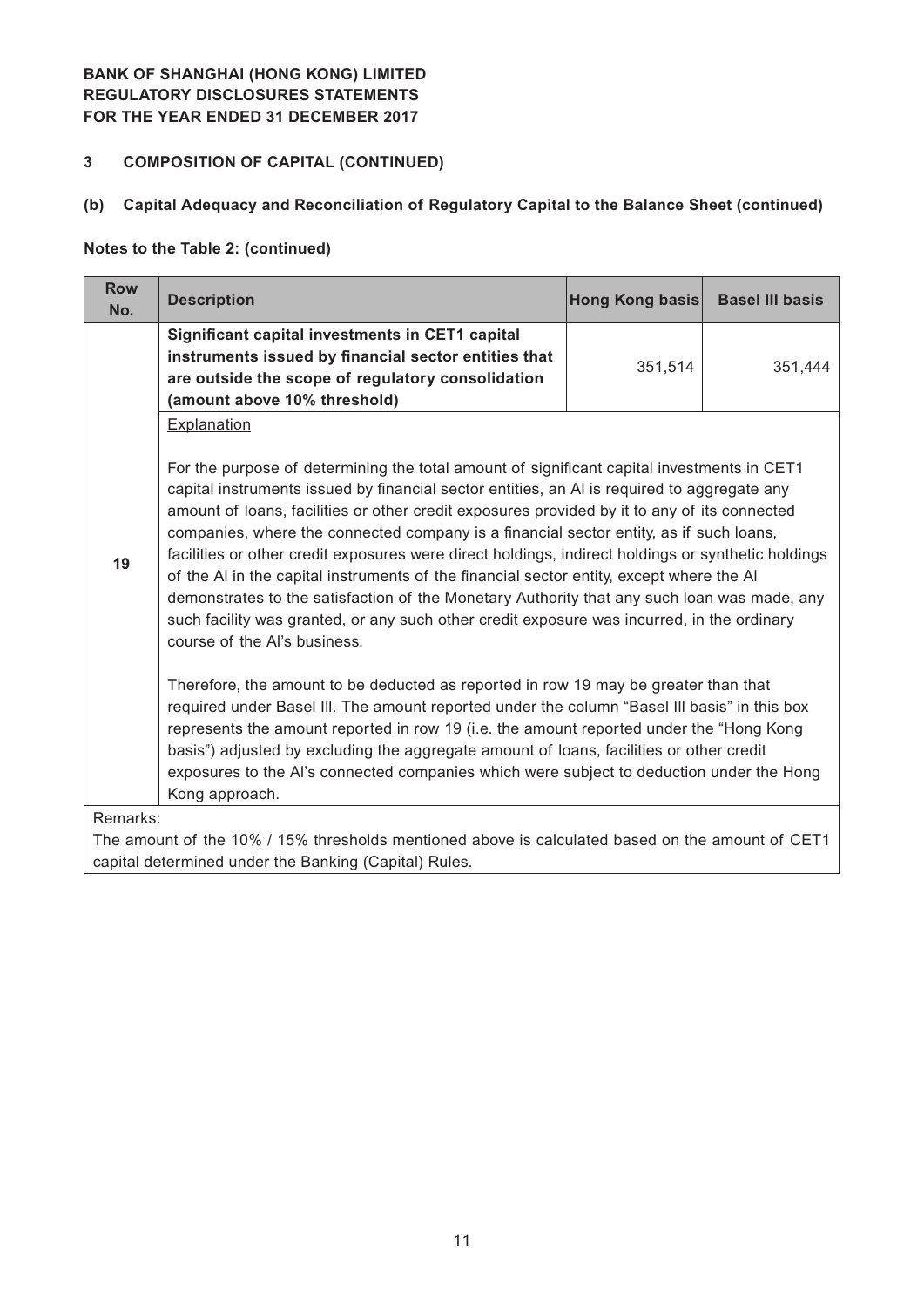## **3 COMPOSITION OF CAPITAL (CONTINUED)**

## **(c) Differences between Accounting and Regulatory Scopes of Consolidation and Mapping of Financial Statement Categories with Regulatory Risk Categories**

|                                                             | (a)                                                                          | (b)                                                                 | (c)                                    | (d)                                                    | (e)                                           | (f)                                    | (g)                                                                                     |
|-------------------------------------------------------------|------------------------------------------------------------------------------|---------------------------------------------------------------------|----------------------------------------|--------------------------------------------------------|-----------------------------------------------|----------------------------------------|-----------------------------------------------------------------------------------------|
|                                                             |                                                                              |                                                                     |                                        |                                                        | <b>Carrying values of items:</b>              |                                        |                                                                                         |
|                                                             | Carrying<br>values as<br>reported in<br>published<br>financial<br>statements | Carrying<br>values under<br>scope of<br>regulatory<br>consolidation | subject to<br>credit risk<br>framework | subject to<br>counterparty<br>credit risk<br>framework | subject to the<br>securitization<br>framework | subject to<br>market risk<br>framework | not subject to<br>capital<br>requirements<br>or subject to<br>deduction<br>from capital |
|                                                             | <b>HK\$'000</b>                                                              | <b>HK\$'000</b>                                                     | <b>HK\$'000</b>                        | <b>HK\$'000</b>                                        | <b>HK\$'000</b>                               | <b>HK\$'000</b>                        | <b>HK\$'000</b>                                                                         |
| <b>Assets</b>                                               |                                                                              |                                                                     |                                        |                                                        |                                               |                                        |                                                                                         |
| Cash and balances from<br>banks and central banks           | 424,887                                                                      | 289,368                                                             | 289,368                                |                                                        |                                               |                                        |                                                                                         |
| Placements with and<br>advances to banks                    | 7,065,494                                                                    | 7,048,990                                                           | 7,048,990                              |                                                        |                                               |                                        |                                                                                         |
| Trading securities                                          | 51,230                                                                       |                                                                     | $\overline{\phantom{0}}$               |                                                        |                                               |                                        |                                                                                         |
| Derivatives financial assets                                | 19,535                                                                       | 19,535                                                              |                                        | 19,535                                                 |                                               | 11,715                                 |                                                                                         |
| Loans and advances to<br>customers                          | 15,062,895                                                                   | 15,062,895                                                          | 15,062,895                             |                                                        |                                               |                                        |                                                                                         |
| Investment securities                                       | 2,914,030                                                                    | 1,562,489                                                           | 1,562,489                              | -                                                      |                                               |                                        |                                                                                         |
| Investment in associate                                     | 1,199                                                                        |                                                                     |                                        |                                                        |                                               |                                        |                                                                                         |
| Investment in subsidiaries                                  |                                                                              | 780,000                                                             | 428,486                                | -                                                      |                                               |                                        | 351,514                                                                                 |
| Property and equipments                                     | 20,169                                                                       | 16,330                                                              | 16,330                                 |                                                        |                                               |                                        |                                                                                         |
| Intangible assets                                           | 6,139                                                                        | 5,878                                                               |                                        |                                                        |                                               | $\overline{\phantom{0}}$               | 5,878                                                                                   |
| Current tax recoverable                                     | 1,128                                                                        | 1,128                                                               | 1,128                                  | -                                                      |                                               |                                        |                                                                                         |
| Deferred tax assets                                         | 8,030                                                                        | 8,030                                                               |                                        |                                                        |                                               |                                        | 8,030                                                                                   |
| Other assets                                                | 202,324                                                                      | 155,267                                                             | 155,267                                |                                                        |                                               |                                        |                                                                                         |
| <b>Total assets</b>                                         | 25,777,060                                                                   | 24,949,910                                                          | 24,564,953                             | 19,535                                                 |                                               | 11,715                                 | 365,422                                                                                 |
| <b>Liabilities</b>                                          |                                                                              |                                                                     |                                        |                                                        |                                               |                                        |                                                                                         |
| Deposits from customers                                     | 13,628,287                                                                   | 13,706,562                                                          | -                                      |                                                        |                                               |                                        | 13,706,562                                                                              |
| Deposits from banks                                         | 4,424,141                                                                    | 4,424,141                                                           | -                                      |                                                        |                                               |                                        | 4,424,141                                                                               |
| Derivative financial liabilities                            | 19,294                                                                       | 19,294                                                              | -                                      | 19,294                                                 |                                               |                                        |                                                                                         |
| Certificate of deposits and<br>other debt securities issued | 3,028,315                                                                    | 2,246,775                                                           |                                        |                                                        |                                               |                                        | 2,246,775                                                                               |
| Current tax payable                                         | 7,955                                                                        |                                                                     | -                                      |                                                        |                                               | -                                      |                                                                                         |
| Deferred tax liabilities                                    | 437                                                                          |                                                                     | -                                      |                                                        |                                               |                                        |                                                                                         |
| Other liabilities                                           | 214,262                                                                      | 145,279                                                             | -                                      |                                                        |                                               |                                        | 145,279                                                                                 |
| <b>Total liabilities</b>                                    | 21,322,691                                                                   | 20,542,051                                                          | -                                      | 19,294                                                 |                                               |                                        | 20,522,757                                                                              |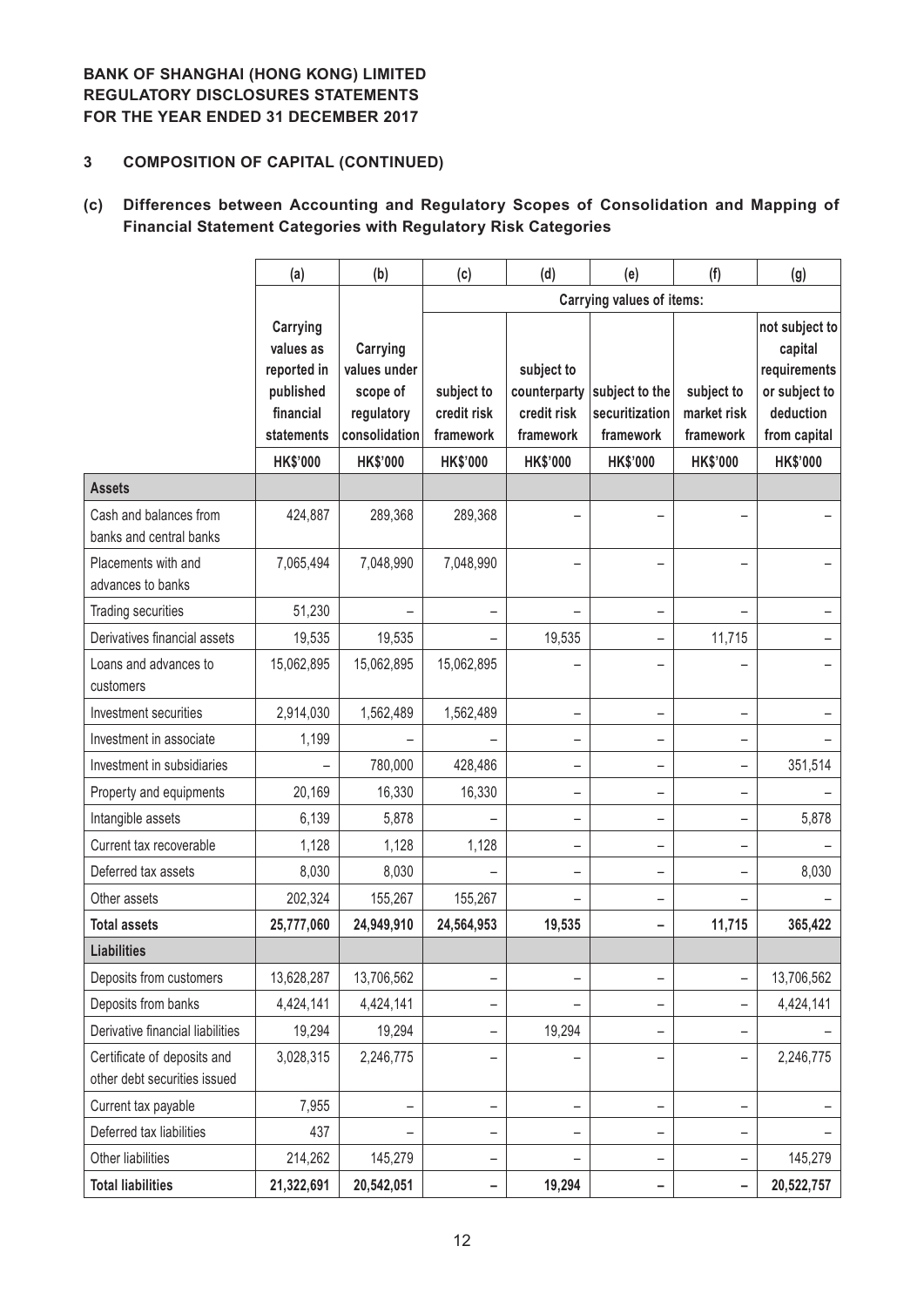## **3 COMPOSITION OF CAPITAL (CONTINUED)**

## **(c) Differences between Accounting and Regulatory Scopes of Consolidation and Mapping of Financial Statement Categories with Regulatory Risk Categories (continued)**

The above table illustrates the key differences between regulatory exposure amounts and accounting carrying values under the regulatory scope of consolidation. The amounts shown in the column "Carrying values under scope of regulatory consolidation" do not equal the sum of the amounts shown in the remaining columns of the table for "Derivative financial assets" and "Derivative financial liabilities as they are subject to regulatory capital charges in credit risk, counterparty credit risk and market risk categories.

## **(d) Differences between Regulatory Exposure Amounts and Carrying Values in Financial Statements**

|                |                                                                                                    | (a)             | (b)                      | (c)                         | (d)                                      | (e)                      |
|----------------|----------------------------------------------------------------------------------------------------|-----------------|--------------------------|-----------------------------|------------------------------------------|--------------------------|
|                |                                                                                                    |                 | Items subject to:        |                             |                                          |                          |
|                |                                                                                                    | <b>Total</b>    | credit risk<br>framework | securitization<br>framework | counterparty<br>credit risk<br>framework | market risk<br>framework |
|                |                                                                                                    | <b>HK\$'000</b> | <b>HK\$'000</b>          | <b>HK\$'000</b>             | <b>HK\$'000</b>                          | <b>HK\$'000</b>          |
| 1              | Asset carrying value amount under scope of<br>regulatory consolidation (as per template LI1)       | 24,584,488      | 24,564,953               |                             | 19,535                                   | 11,715                   |
| $\overline{2}$ | Liabilities carrying value amount under regulatory<br>scope of consolidation (as per template LI1) | 19,294          |                          |                             | 19,294                                   |                          |
| 3              | Total net amount under regulatory scope of<br>consolidation                                        | 24,565,194      | 24,564,953               |                             | 241                                      | 11,715                   |
| 4              | Off-balance sheet amounts                                                                          | 2,234,640       | 160,144                  |                             |                                          |                          |
| 5              | Potential future exposures                                                                         | 18,048          |                          |                             | 18,048                                   |                          |
| 6              | Differences due to consideration of provisions                                                     | 44,892          | 44,892                   |                             |                                          |                          |
| 7              | Differences due to specific regulatory adjustments<br>and other adjustments                        | (1, 134, 848)   | (1, 154, 142)            |                             | 19,294                                   |                          |
| 8              | Exposure amounts considered for regulatory<br>purposes                                             | 25,727,926      | 23,615,847               |                             | 37,583                                   | 11,715                   |

The key differences between regulatory exposure amounts and accounting carrying values under the regulatory scope of consolidation are: (i) off-balance sheet exposures including contingent liabilities and commitments after application of Credit Conversion Factor ("CCF"), (ii) potential future exposures for derivatives, (iii) differences due to consideration of provisions and (iv) differences due to specific regulatory adjustments and other differences, including recognition of effect of credit risk mitigations.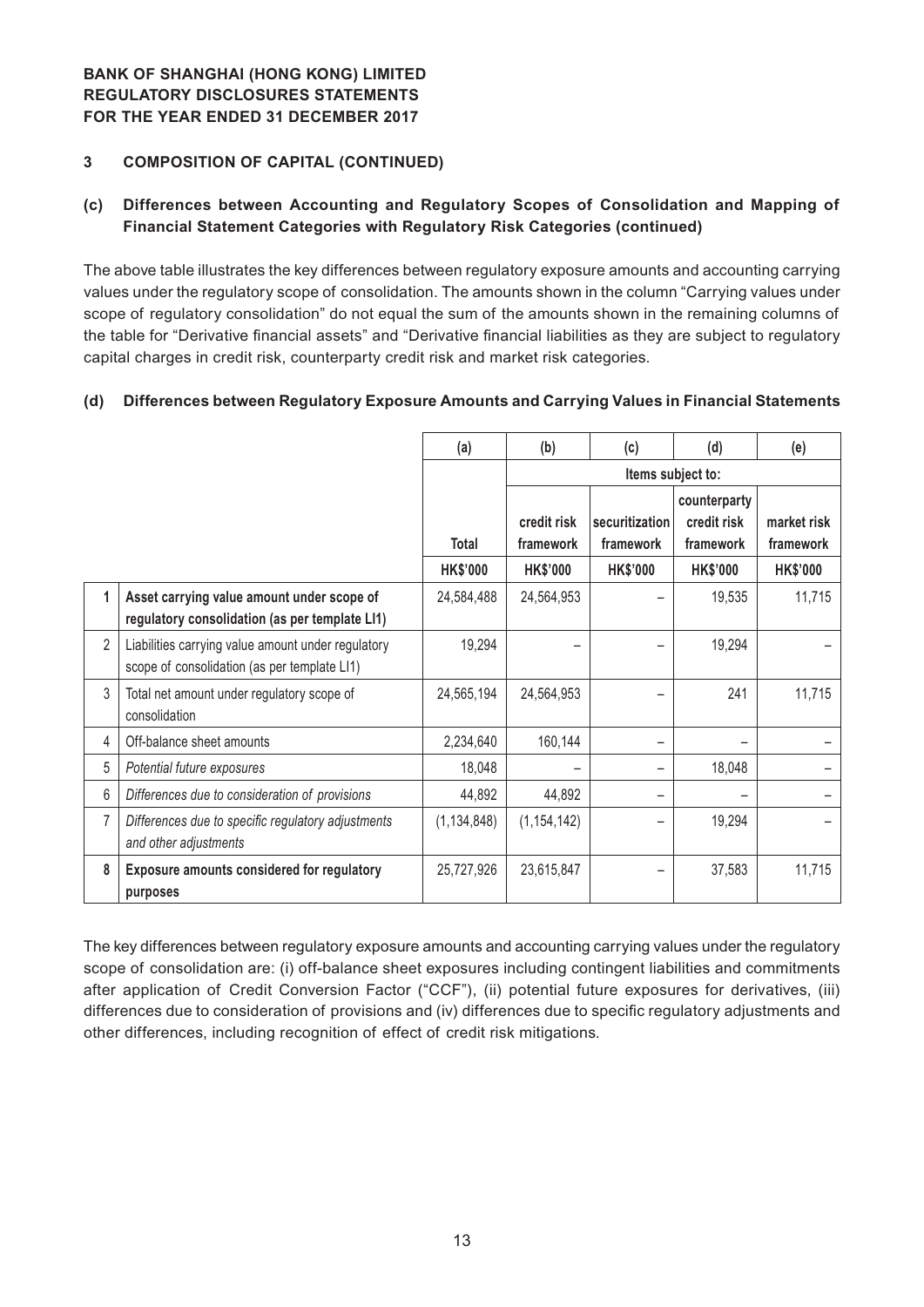# **3 COMPOSITION OF CAPITAL (CONTINUED)**

# **(e) Main Features of Capital Instruments**

| 1              | Issuer                                                                                             | Bank of Shanghai<br>(Hong Kong) Limited | Bank of Shanghai<br>(Hong Kong) Limited |
|----------------|----------------------------------------------------------------------------------------------------|-----------------------------------------|-----------------------------------------|
| $\overline{2}$ | Unique identifier (eg CUSIP. ISIN or Bloomberg identifier for private<br>placement)                | N/A                                     | N/A                                     |
| 3              | Governing law(s) of the instrument                                                                 | Hong Kong                               | Hong Kong                               |
|                | Regulatory treatment                                                                               |                                         |                                         |
| 4              | <b>Transitional Basel III rules</b>                                                                | Common Equity Tier 1                    | Common Equity Tier 1                    |
| 5              | Post-transitional Basel III rules                                                                  | Common Equity Tier 1                    | Common Equity Tier 1                    |
| 6              | Eligible at solo/group/group & solo                                                                | Solo                                    | Solo                                    |
| 7              | Instrument type (types to be specified by each jurisdiction)                                       | Ordinary shares                         | Ordinary shares                         |
| 8              | Amount recognised in regulatory capital (Currency in million, as of<br>most recent reporting date) | HK\$2,200 million                       | HK\$1,800 million                       |
| 9              | Par value of instrument                                                                            | HKS10 each                              | RMB10 each                              |
| 10             | Accounting classification                                                                          | Shareholders' equity                    | Shareholders' equity                    |
| 11             | Original date of issuance                                                                          | 12/2/1974                               | 3/1/2014                                |
| 12             | Perpetual or dated                                                                                 | Perpetual                               | Perpetual                               |
| 13             | Original maturity date                                                                             | No maturity                             | No maturity                             |
| 14             | Issuer call subject to prior supervisory approval                                                  | <b>No</b>                               | N <sub>o</sub>                          |
| 15             | Optional call date, contingent call dates and redemption amount                                    | Not applicable                          | Not applicable                          |
| 16             | Subsequent call dates, if applicable                                                               | Not applicable                          | Not applicable                          |
|                | Coupons/dividends                                                                                  |                                         |                                         |
| 17             | Fixed or floating dividend/coupon                                                                  | Floating                                | Floating                                |
| 18             | Coupon rate and any related index                                                                  | Not applicable                          | Not applicable                          |
| 19             | Existence of a dividend stopper                                                                    | <b>No</b>                               | <b>No</b>                               |
| 20             | Fully discretionary, partially discretionary or mandatory                                          | Fully discretionary                     | Fully discretionary                     |
| 21             | Existence of step up or other incentive to redeem                                                  | <b>No</b>                               | No                                      |
| 22             | Noncumulative or cumulative                                                                        | Noncumulative                           | Noncumulative                           |
| 23             | Convertible or non-convertible                                                                     | Non-convertible                         | Non-convertible                         |
| 24             | If convertible, conversion trigger(s)                                                              | Not applicable                          | Not applicable                          |
| 25             | If convertible, fully or partially                                                                 | Not applicable                          | Not applicable                          |
| 26             | If convertible, conversion rate                                                                    | Not applicable                          | Not applicable                          |
| 27             | If convertible, mandatory or optional conversion                                                   | Not applicable                          | Not applicable                          |
| 28             | If convertible, specify instrument type convertible into                                           | Not applicable                          | Not applicable                          |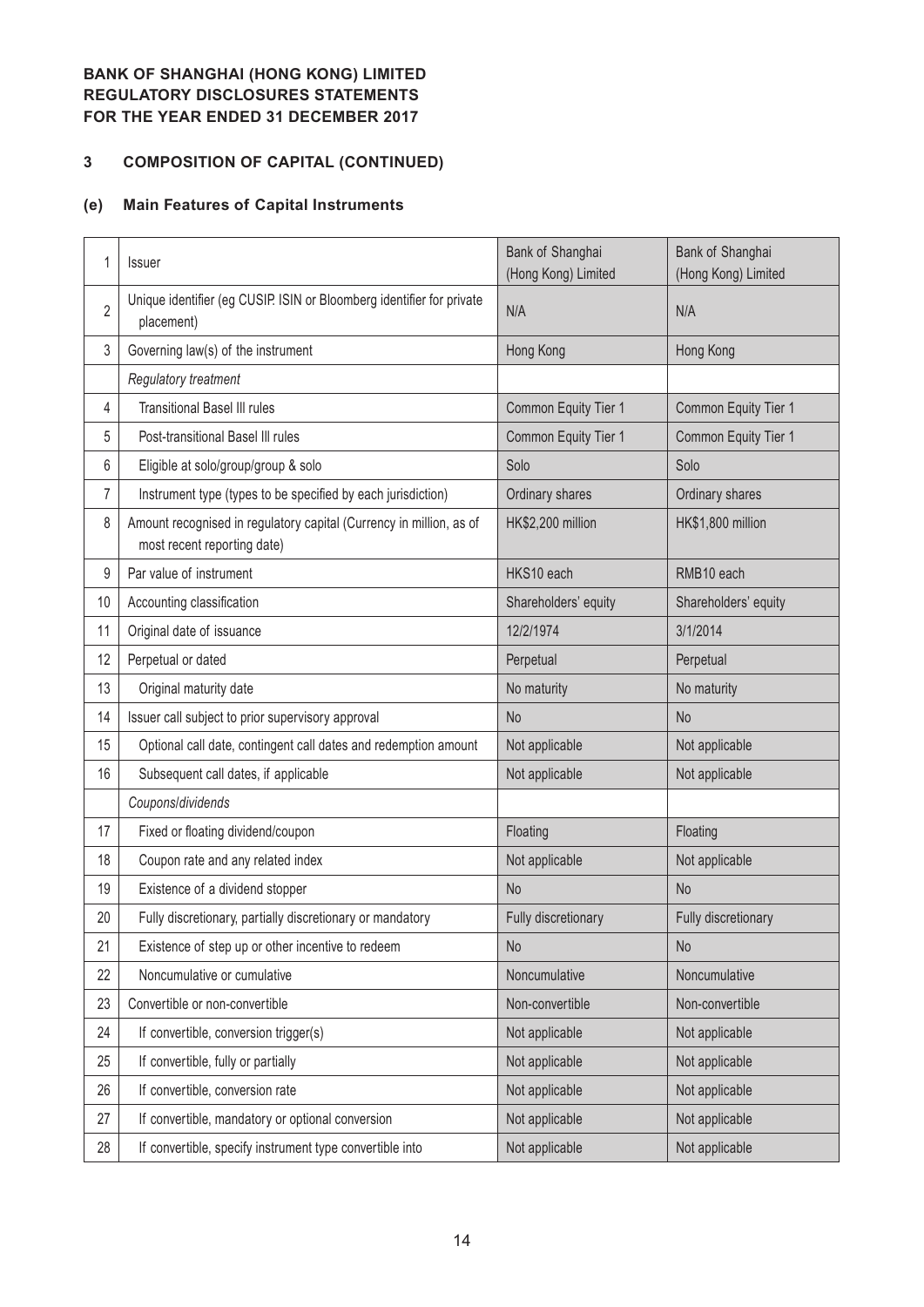# **3 COMPOSITION OF CAPITAL (CONTINUED)**

## **(e) Main Features of Capital Instruments (continued)**

| 29 | If convertible, specify issuer of instrument it converts into                                                    | Not applicable | Not applicable |
|----|------------------------------------------------------------------------------------------------------------------|----------------|----------------|
| 30 | Write-down feature                                                                                               | <b>No</b>      | N <sub>o</sub> |
| 31 | If write-down, write-down trigger(s)                                                                             | Not applicable | Not applicable |
| 32 | If write-down, full or partial                                                                                   | Not applicable | Not applicable |
| 33 | If write-down, permanent or temporary                                                                            | Not applicable | Not applicable |
| 34 | If temporary write-down, description of write-up mechanism                                                       | Not applicable | Not applicable |
| 35 | Position in subordination hierarchy in liquidation (specify instrument<br>type immediately senior to instrument) | Not applicable | Not applicable |
| 36 | Non-compliant transitioned features                                                                              | <b>No</b>      | <b>No</b>      |
| 37 | If yes, specify non-compliant features                                                                           | Not applicable | Not applicable |

## **4 LEVERAGE RATIO**

## **(a) Leverage ratio**

The leverage ratios were computed in accordance with the Leverage Ratio Framework issued by the HKMA.

|                  | 31 December 31 December |            |
|------------------|-------------------------|------------|
|                  | 2017                    | 2016       |
|                  | <b>HK\$'000</b>         | HK\$'000   |
| Tier 1 capital   | 3,934,044               | 4,121,288  |
| Exposure measure | 24,974,850              | 21,390,754 |
| Leverage Ratio   | 15.8%                   | 19.3%      |
|                  |                         |            |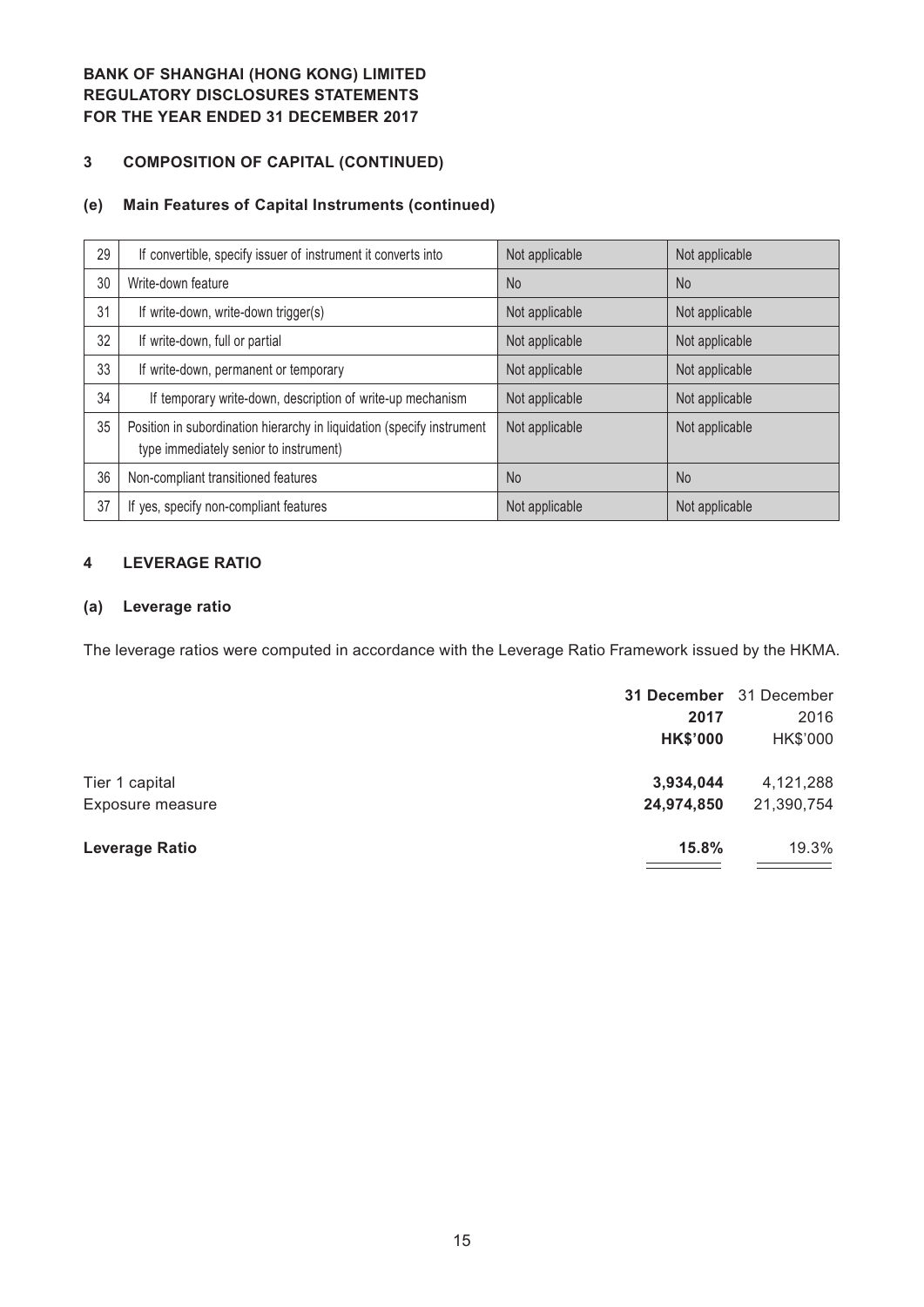# **4 LEVERAGE RATIO (CONTINUED)**

# **(b) Components of Leverage ratio**

## **Leverage Ratio Disclosure Template**

|                |                                                                                                                                             | Leverage ratio<br>framework<br>As at 31 December 2017 |  |  |  |  |
|----------------|---------------------------------------------------------------------------------------------------------------------------------------------|-------------------------------------------------------|--|--|--|--|
|                |                                                                                                                                             | <b>HK\$'000</b>                                       |  |  |  |  |
|                | On-balance sheet exposures                                                                                                                  |                                                       |  |  |  |  |
| 1              | On-balance sheet items (excluding derivatives and SFTs, but including collateral)                                                           | 24,975,268                                            |  |  |  |  |
| $\overline{2}$ | Less: Asset amounts deducted in determining Basel III Tier 1 capital (reported as negative<br>amounts)                                      | 473,815                                               |  |  |  |  |
| 3              | Total on-balance sheet exposures (excluding derivatives and SFTs) (sum of lines 1 and 2)                                                    | 24,501,453                                            |  |  |  |  |
|                | <b>Derivative exposures</b>                                                                                                                 |                                                       |  |  |  |  |
| 4              | Replacement cost associated with all derivatives transactions (i.e. net of eligible cash variation<br>margin)                               | 19,535                                                |  |  |  |  |
| 5              | Add-on amounts for PFE associated with all derivatives transactions                                                                         | 18,048                                                |  |  |  |  |
| 6              | Gross-up for derivatives collateral provided where deducted from the balance sheet assets<br>pursuant to the operative accounting framework |                                                       |  |  |  |  |
| 7              | Less: Deductions of receivables assets for cash variation margin provided in derivatives<br>transactions (reported as negative amounts)     |                                                       |  |  |  |  |
| 8              | Less: Exempted CCP leg of client-cleared trade exposures (reported as negative amounts)                                                     |                                                       |  |  |  |  |
| 9              | Adjusted effective notional amount of written credit derivatives                                                                            |                                                       |  |  |  |  |
| 10             | Less: Adjusted effective notional offsets and add-on deductions for written credit derivatives                                              |                                                       |  |  |  |  |
|                | (reported as negative amounts)                                                                                                              |                                                       |  |  |  |  |
| 11             | Total derivative exposures (sum of lines 4 to 10)                                                                                           | 37,583                                                |  |  |  |  |
|                | <b>Securities financing transaction exposures</b>                                                                                           |                                                       |  |  |  |  |
| 12             | Gross SFT assets (with no recognition of netting), after adjusting for sales accounting<br>transactions                                     |                                                       |  |  |  |  |
| 13             | Less: Netted amounts of cash payables and cash receivables of gross SFT assets (reported as<br>negative amounts)                            |                                                       |  |  |  |  |
| 14             | CCR exposure for SFT assets                                                                                                                 |                                                       |  |  |  |  |
| 15             | Agent transaction exposures                                                                                                                 |                                                       |  |  |  |  |
| 16             | Total securities financing transaction exposures {sum of lines 12 lo 15)                                                                    |                                                       |  |  |  |  |
|                | Other off-balance sheet exposures                                                                                                           |                                                       |  |  |  |  |
| 17             | Off-balance sheet exposure at gross notional amount                                                                                         | 2,234,640                                             |  |  |  |  |
| 18             | Less: Adjustments for conversion to credit equivalent amounts (reported as negative amounts)                                                | (1,798,826)                                           |  |  |  |  |
| 19             | Off-balance sheet items (sum of lines 17 and 18)                                                                                            | 435,814                                               |  |  |  |  |
|                | <b>Capital and total exposures</b>                                                                                                          |                                                       |  |  |  |  |
| 20             | Tier 1 capital                                                                                                                              | 3,934,044                                             |  |  |  |  |
| 21             | Total exposures (sum of lines 3, 11, 16 and 19)                                                                                             | 24,974,850                                            |  |  |  |  |
|                | Leverage ratio                                                                                                                              |                                                       |  |  |  |  |
| 22             | <b>Basel III leverage ratio</b>                                                                                                             | 15.8%                                                 |  |  |  |  |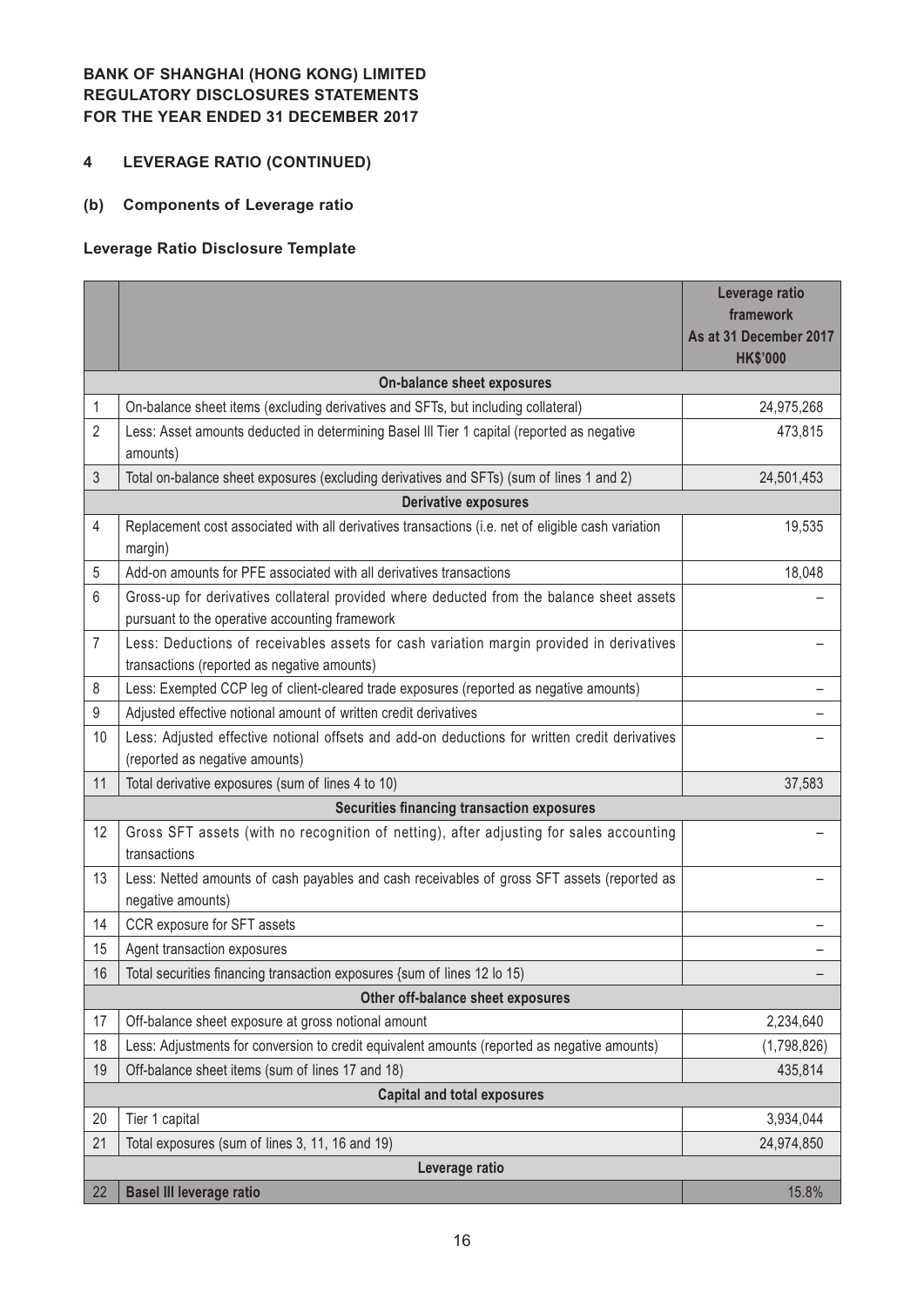# **4 LEVERAGE RATIO (CONTINUED)**

# **(c) Reconciliation of published financial statements to leverage ratio exposure**

|                |                                                                                                                                                                                       | Leverage ratio<br>framework as at<br>31 December 2017<br><b>HK\$'000</b> |
|----------------|---------------------------------------------------------------------------------------------------------------------------------------------------------------------------------------|--------------------------------------------------------------------------|
| 1              | Total consolidated assets as per published financial statements                                                                                                                       | 25,777,060                                                               |
| $\overline{2}$ | Adjustment for investments in banking, financial, insurance or commercial entities that are<br>consolidated for accounting purposes but outside the scope of regulatory consolidation | (827, 150)                                                               |
| 3              | Adjustment for fiduciary assets recognised on the balance sheet pursuant to the operative<br>(accounting framework but excluded from the leverage ratio exposure measure              |                                                                          |
| 4              | Adjustment for derivative financial instruments                                                                                                                                       | 18,048                                                                   |
| 5              | Adjustment for securities financing transaction (i.e. repos and similar secured lending)                                                                                              |                                                                          |
| 6              | Adjustment for off-balance sheet items(i.e. conversion to credit equivalent amounts of off-balance<br>sheet exposures)                                                                | 435,814                                                                  |
|                | Other adjustment                                                                                                                                                                      | (428, 922)                                                               |
| 8              | Leverage ratio exposures                                                                                                                                                              | 24,974,850                                                               |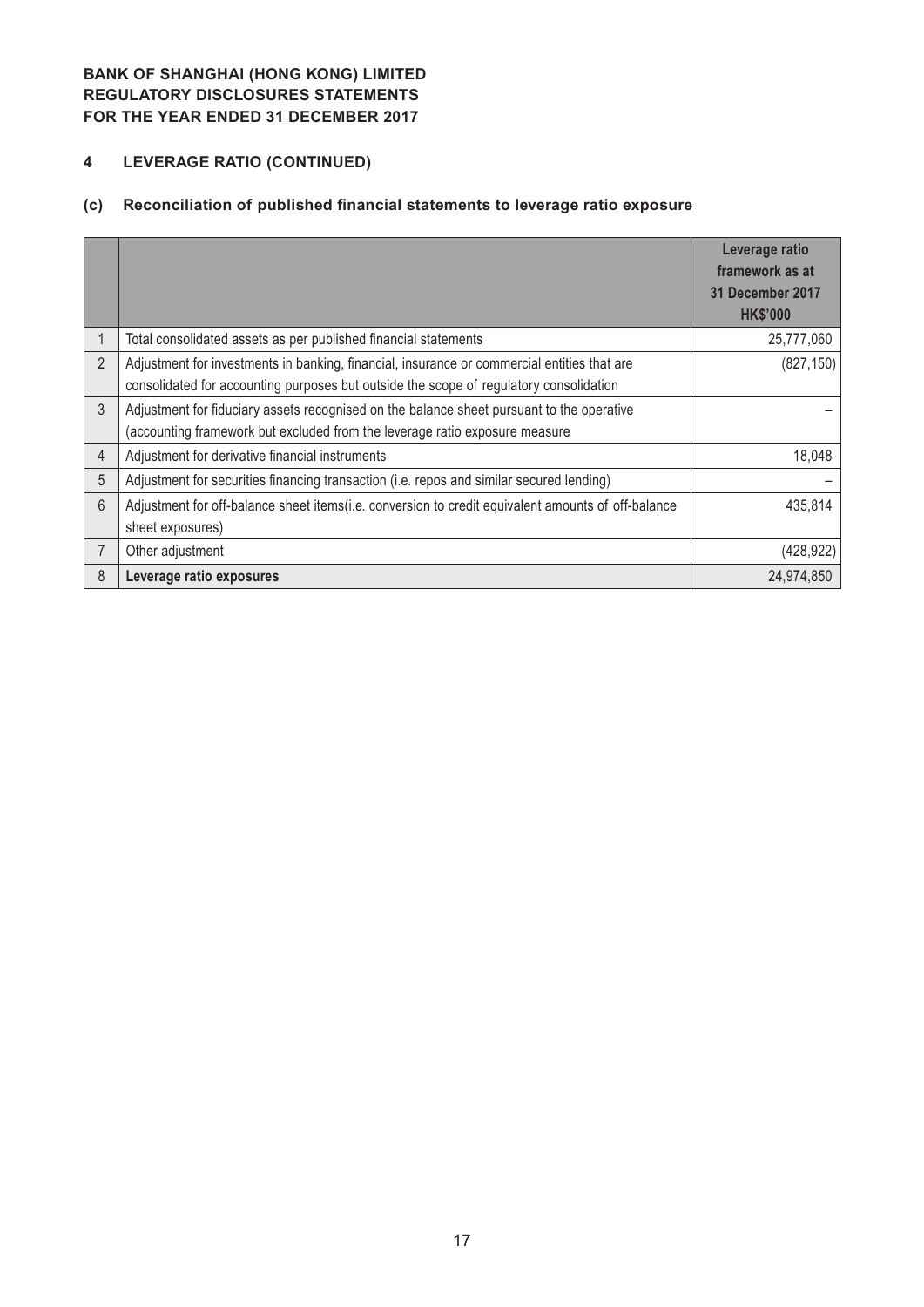## **5. RISK MANAGEMENT APPROACH**

In executing our strategic priorities and business opportunities, the Company is faced with economic, financial and other types of risk. These risks are interdependent and require a holistic approach to risk management. Very broadly, these risks can be aligned around the following key risk categories:

- • Credit
- **Market**
- **Liquidity**
- **Operational**
- **Reputational**
- **Business and Strategic**

These key risks are explained in further details in sections 7 to 11.

The Board oversees the Company's affairs and provides sound leadership for the Chief Executive Officer and management. Authorised by the Board, various Board committees oversee specific responsibilities based on clearly defined terms of references. Under our risk management approaches, the Board, through the Risk & Compliance Committee ("**RCC**"), sets our Risk Appetite, oversees the establishment of risk management policies and processes, and sets risk limits to guide the Company's risk-taking. The RCC also oversees the identification, monitoring, management and reporting of credit, market, liquidity, operational and reputational risks. To facilitate the RCC's risk oversight, the following risk management committees have been established:

- Asset & Liability Committee
- **Credit Committee**
- **Executive Committee**
- Operations and Technology Committee

These committees as a whole serve as an executive forum to discuss and implement the Company's risk management. Key responsibilities include

- Assess and approve risk-taking activities
- Oversee the Company's risk management infrastructure, which includes frameworks, decision criteria, authorities, people, policies, standards, processes, information and systems
- Approve risk policies, the evaluation and endorsement of risk models
- Assess and monitor specific credit concentration
- Recommend scenarios and the resulting macroeconomic variable projections used for enterprise-wide stress tests

The members in these committees comprise representatives from the Risk Management unit ("RMU") as well as key business and support units.

Our Risk Appetite takes into account a spectrum of risk types, and it is implemented using thresholds, policies, processes and controls.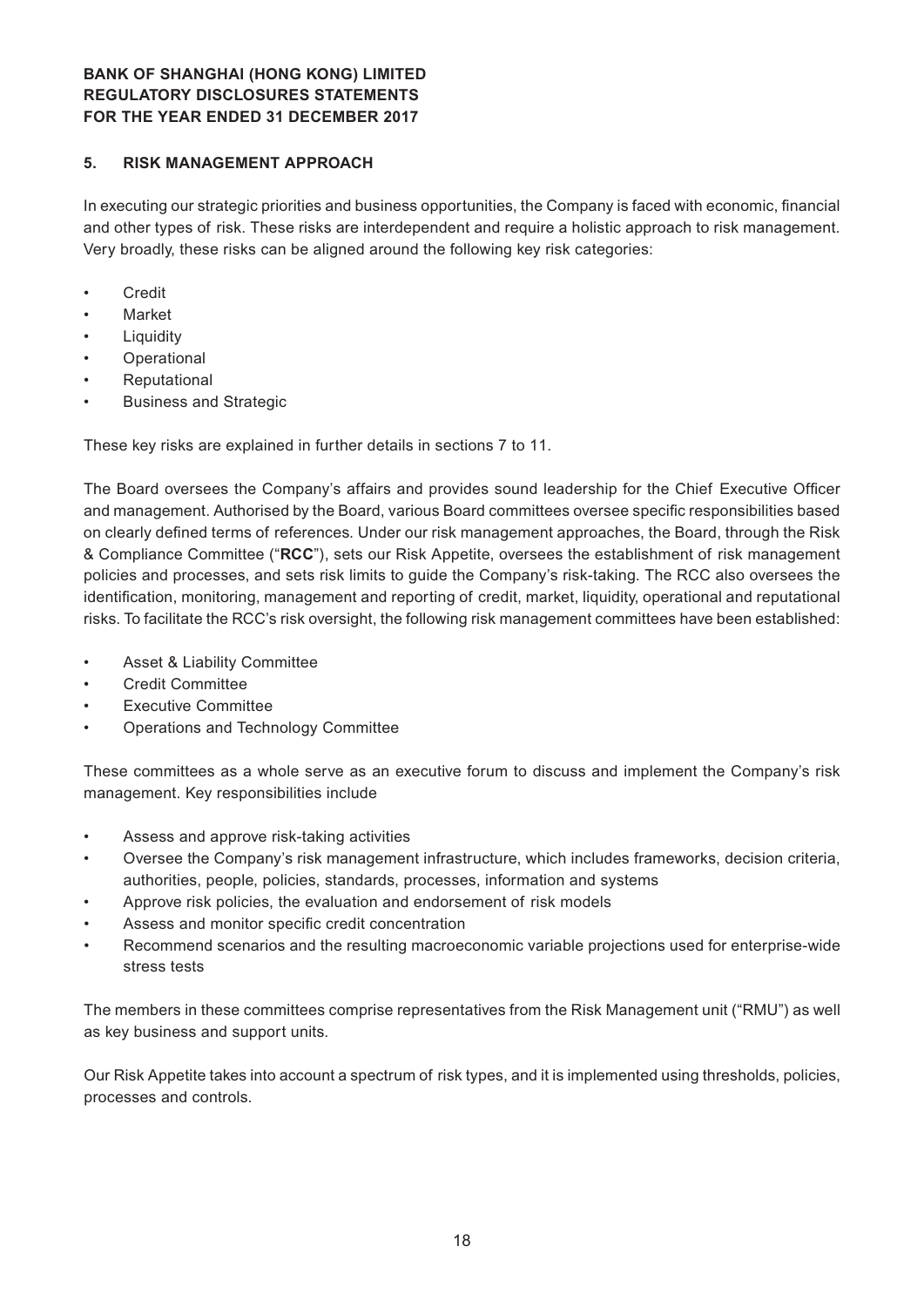### **5. RISK MANAGEMENT APPROACH (CONTINUED)**

Threshold structures are essential in making the Company's Risk Appetite an intrinsic part of our businesses, because they help to keep all our risks within acceptable levels. Portfolio risk limits for the quantifiable risk types reach all parts of the Company from the top down, and these are implemented using formal frameworks. As for the non-quantifiable risk types, these are controlled under qualitative principles through established policies.

We manage these risks by diversifying our risk across industries and individual exposures. The Company has three lines of defense when it comes to risk taking where each line of defense has a clear responsibility. Working closely with the support units, our business units are our first line of defense for risk management. Their responsibilities include identification and management of risks inherent in their businesses and ensuring that our business operations remain within approved boundaries of our risk appetite and policies.

Corporate oversight and control functions such as Compliance and parts of Technology and Finance form the second line of defense. They are responsible for design and maintenance of the internal control frameworks covering financial, operational, compliance and information technology controls as well as risk management policies and systems. In addition, RMU is responsible for identifying individual and portfolio risk, approving transactions and trades and ensuring that they are within approved limits, and monitoring and reporting on the portfolio. These are carried out with a view of current and future potential developments, and evaluated through stress testing.

Bank Audit forms the third line of defense. It provides an independent assessment and assurance on the reliability, adequacy and effectiveness of our system of internal controls, risk management procedures, governance framework and processes.

The Bank believes that effective safeguards against undesired business conduct have to go beyond a "tickthe-box" mentality. Other than relying on published codes of conduct, the Bank also advocates the following organizational safeguards to maintain a strong risk and governance culture:

- • Tone from the top
- Aligning strategies and incentives via key performance index. Performance is assessed against the key performance index to determine remuneration, providing a clear line of sight between employee goals and organizational imperatives
- Respecting voice of control functions
- Risk ownership
- Having established escalation protocols
- Encouraging constructive challenges at all level
- Reinforcing cultural alignment

In addition to cultivating a strong risk and governance culture, robust internal control processes and systems have been designed and implemented to support the respective risk management approaches. These are reviewed regularly by the respective risk units to assess and ensure their effectiveness.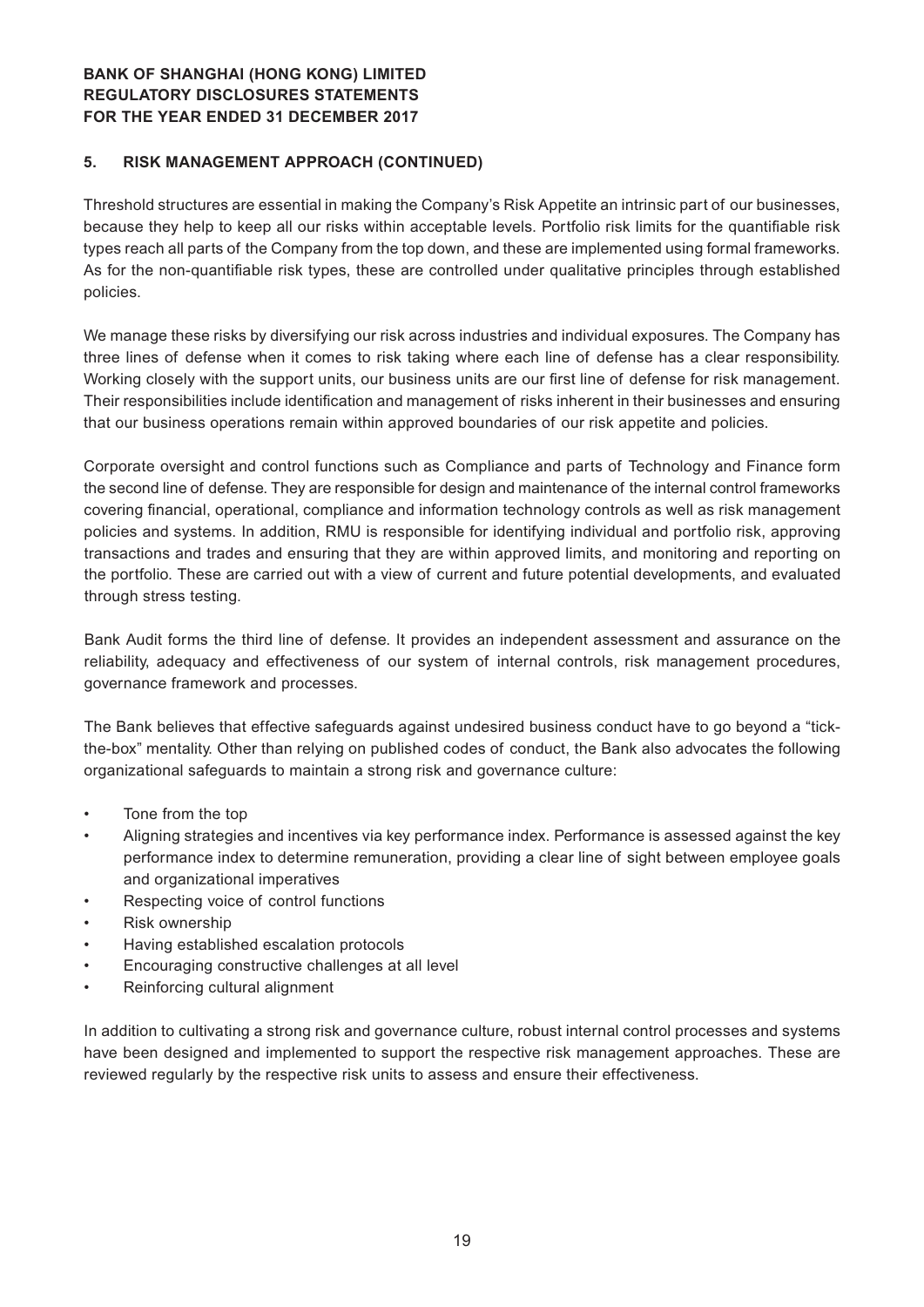### **5. RISK MANAGEMENT APPROACH (CONTINUED)**

Risk management reports including exposure and position information for all significant risk areas are provided to the risk management committees and senior management on a regular basis, as deemed appropriate. The Company, through various risk management committees, determines the risk reporting requirements that best suit the business. This includes the following:

- risk exposures and profile against risk limits and risk strategy
- • large risk events and subsequent remedial action plans
- market developments such as macro-economic, credit, industry, country risks, emerging risk concentrations and stress tests related to these developments

Stress testing is an integral part of our risk management process, and includes both sensitivity analysis and scenario analysis. This related to regulatory and internal stress test over the whole portfolio and gamut of risk types. Every stress test is documented and results are discussed at the relevant risk management committees.

This element alerts senior management of our potential vulnerability to exceptional but plausible adverse events. As such, stress testing enables us to assess capital adequacy and identify potentially risky portfolio segments as well as inherent systematic risks. This then allows us to develop the right contingency plans, exit strategies and mitigating actions beforehand.

The capital planning process according to our Internal Capital Adequacy Assessment Process seeks to align our expected business trajectory to our Risk Appetite. This is done by comparing the projected demand for capital to the projected supply of capital in stress scenarios.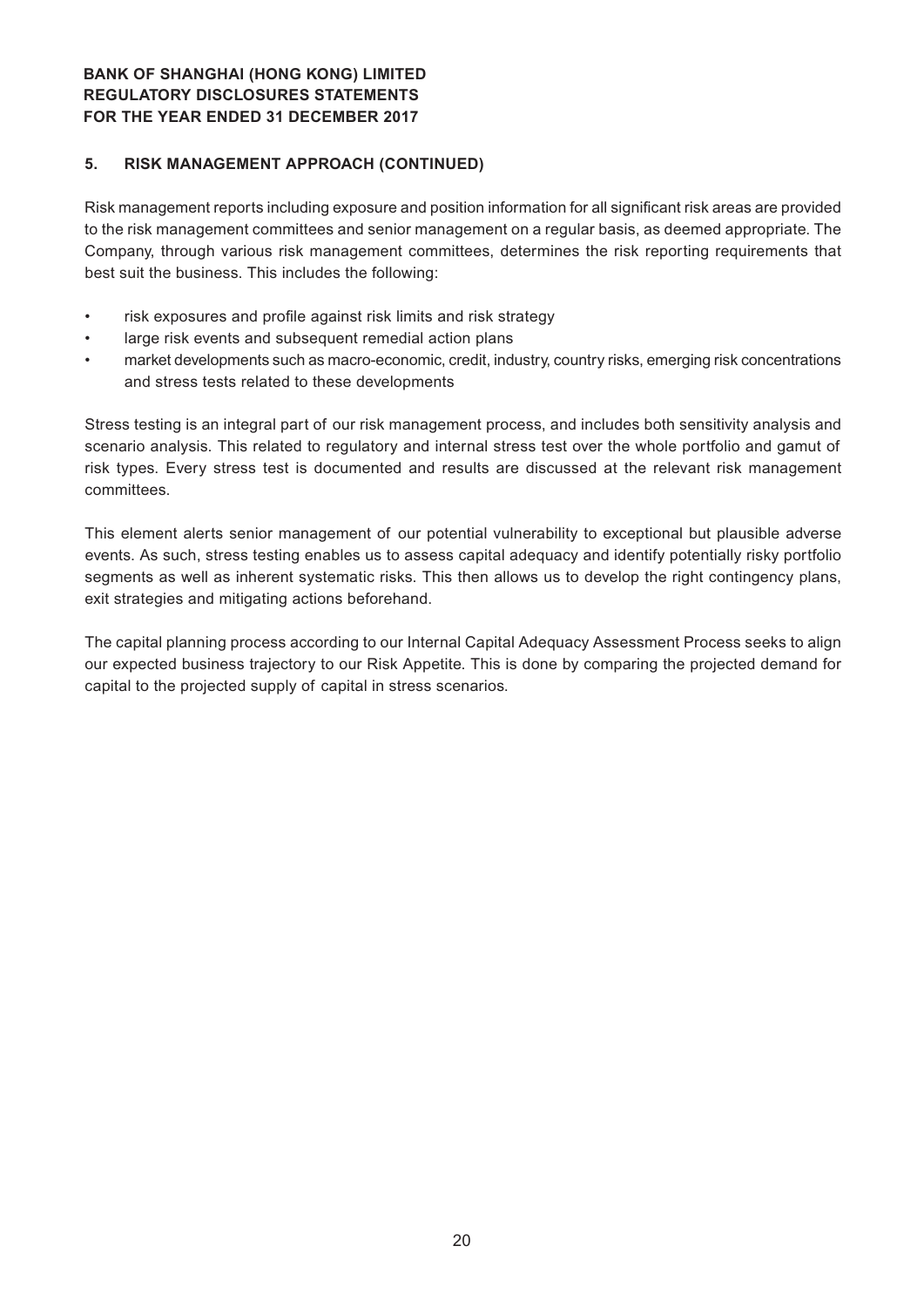### **6 OVERVIEW OF RISK-WEIGHTED AMOUNT**

The table below sets out the RWA by risk types and their corresponding capital requirements (i.e. 8% of the RWA).

|    |                                                                     |                     | <b>RWA</b>           |                     |
|----|---------------------------------------------------------------------|---------------------|----------------------|---------------------|
|    |                                                                     | 31 December<br>2017 | 30 September<br>2017 | 31 December<br>2017 |
|    |                                                                     | <b>HK\$'000</b>     | <b>HK\$'000</b>      | <b>HK\$'000</b>     |
|    | Credit risk for non-securitization exposures                        | 15,585,580          | 13,271,631           | 1,246,846           |
| 2  | Of which STC approach                                               | 15,585,580          | 13,271,631           | 1,246,846           |
| 4  | Counterparty credit risk                                            | 42,510              | 42,020               | 3,401               |
| 5a | Of which CEM                                                        | 20,447              | 18,682               | 1,636               |
| 16 | Market risk                                                         | 959,850             | 961,338              | 76,788              |
| 17 | Of which STM approach                                               | 959,850             | 961,338              | 76,788              |
| 19 | Operational risk                                                    | 638,863             | 585,188              | 51,109              |
| 20 | Of which BIA approach                                               | 638,863             | 585,188              | 51,109              |
| 23 | Amounts below the thresholds for deduction (subject)<br>to 250% RW) | 1,071,390           | 1,063,754            | 85,711              |
| 25 | <b>Total</b>                                                        | 18,298,193          | 15,923,931           | 1,463,855           |

Total RWA increased mainly attributable to increase in RWA for credit risk, which was driven by the increase in business volume and the shift of assets mix from bank exposures to corporate exposures during the quarter.

## **7 CREDIT RISK**

## **(a) Qualitative Disclosures**

#### **(i) General Qualitative Disclosures**

Credit risk arises from borrowers or counterparties failing to meet their debt or contractual obligations. It includes both the risk of lending as well as the pre-settlement and settlement risk of foreign exchange, derivatives and debt securities.

The Company's Credit Risk Policy sets forth the principles by which the Company conducts its credit risk management and control activities.

These policies, supplemented by a number of operational policies and standards, ensure consistency in identifying, assessing, underwriting, measuring, reporting and controlling credit risk across the Company, and provide guidance in the formulation of business-specific credit risk policies and standards.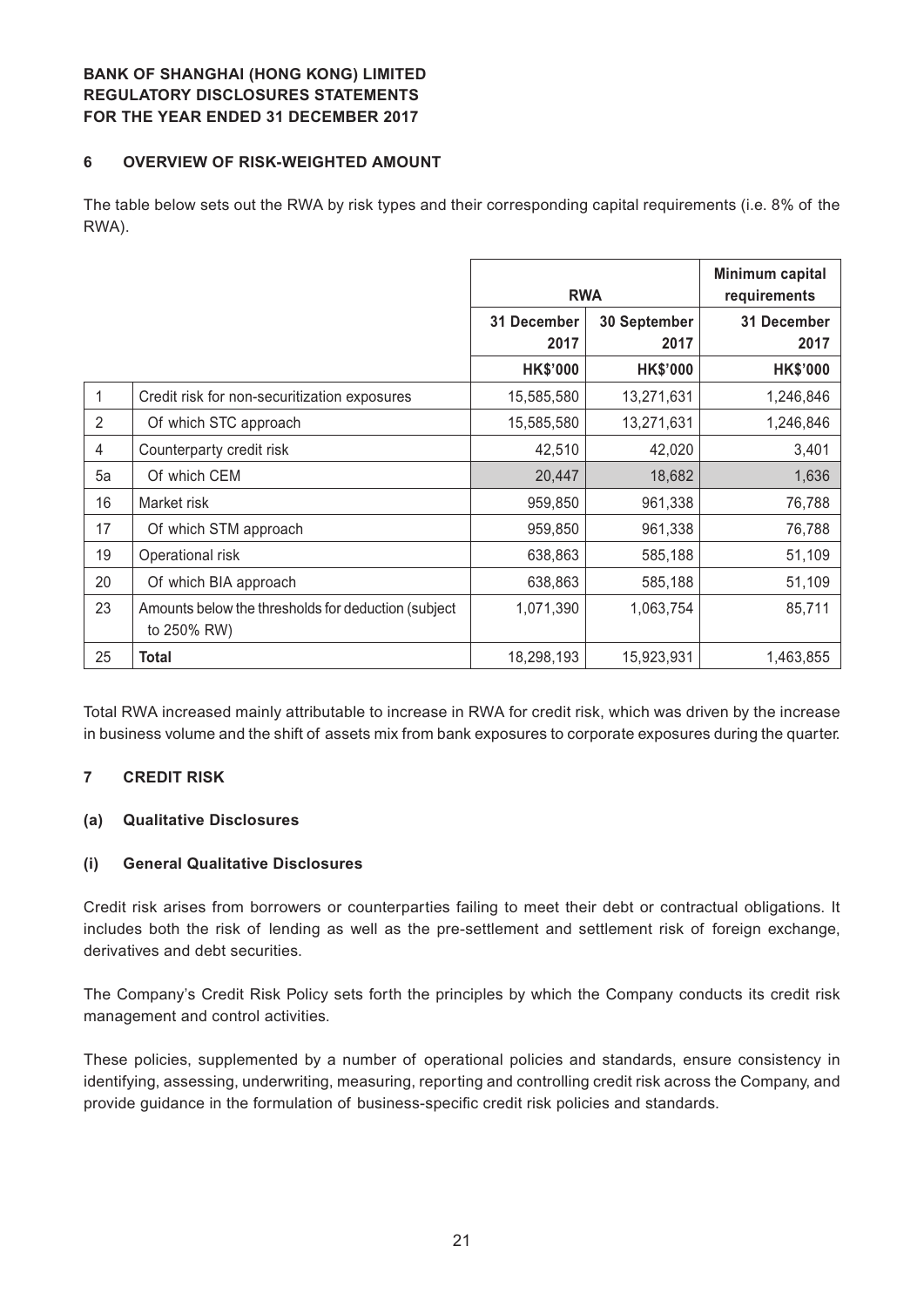## **7 CREDIT RISK (CONTINUED)**

## **(a) Qualitative Disclosures (continued)**

## **(i) General Qualitative Disclosures (continued)**

In managing its risk profile, the Company has some criteria in place that serve to support the Company's portfolio strategy planning and ensure sound, well-defined and consistent credit underwriting standards across business units of the Company. The Company sets Risk Appetite to specify the guidelines for the acceptance of risks associated with the extension of credit facilities. The delegation of authority sets out the level of credit authority required for approval of credit extension to a counterparty group.

RMU is the second line of defense responsible for the development and maintenance of credit risk management and internal control frameworks. It provides independent review and challenge to the first line of defense (e.g. Business Units) who are ultimately responsible for the identification, assessment and management of risk on an end-to-end basis and in conformity with approved risk appetite and policies.

Various functions under RMU reports to the Chief Risk Officer:

- Credit risk managers approve and control credit risk and portfolio quality and ensure compliance with all applicable credit policies, and procedures.
- Credit control units act as a monitoring function to perform independent checks on completeness of documentation to be executed, and compliance of conditions precedent / credit conditions prior to the activation of credit facilities / disbursement / accommodation of credit excess and ad-hoc facilities.

The Company's ultimate credit authority is vested with the Company's Board of Directors.

Please refer to Section 5 on the risk management committees established to discuss the various risk types.

RMU also partners the Compliance unit to ensure all risk-taking activities abide by all regulations, while Internal Audit unit serves as a third line of defense to provide an independent assessment and assurance on the reliability, adequacy and effectiveness of our system of internal controls, risk management procedures, governance framework and processes.

The Company constantly invests in systems to support risk monitoring and reporting for our businesses. The end-to-end credit process is continually reviewed and improved through various front-to-back initiatives involving the business units, operations, RMU and other key stakeholders.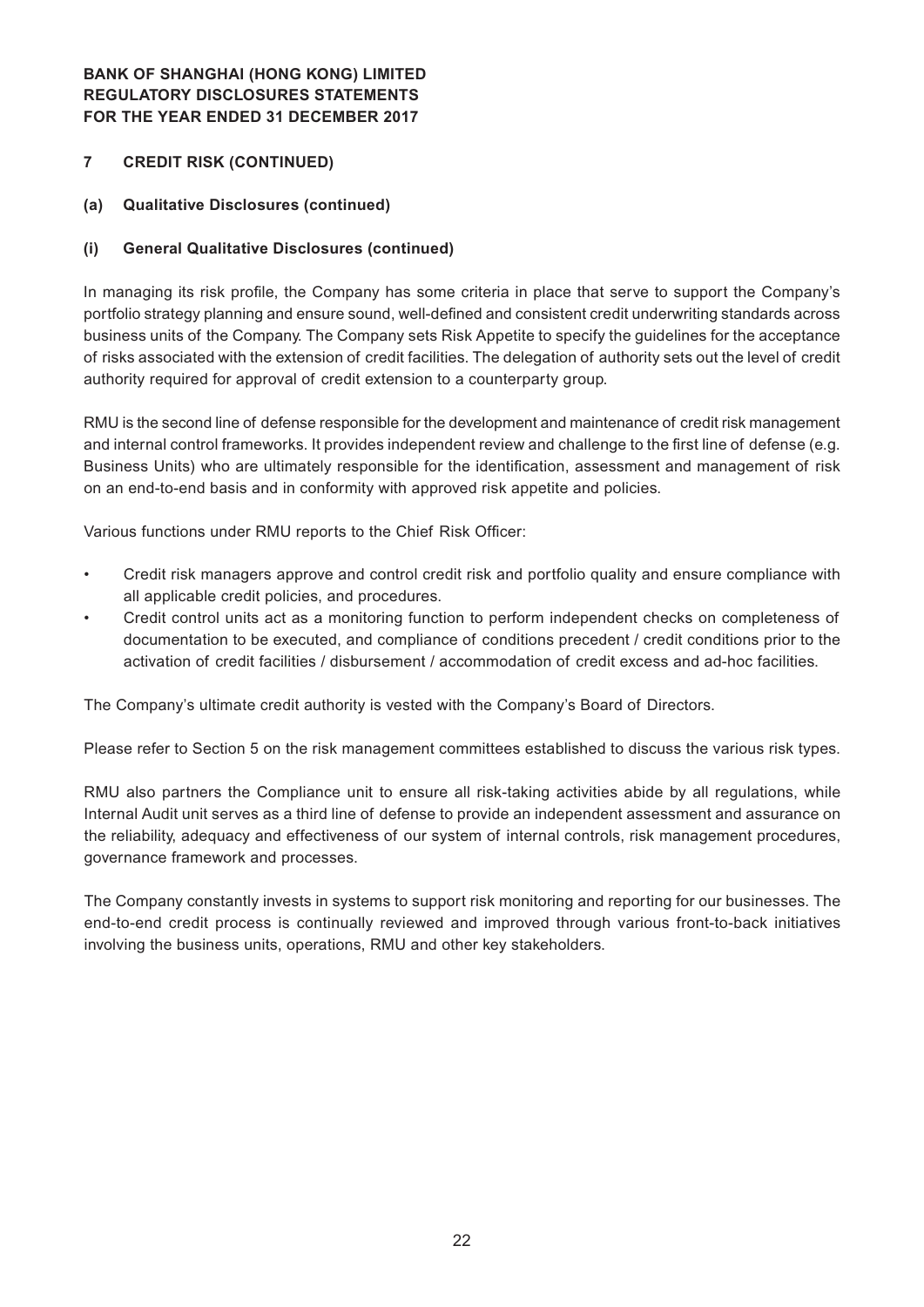## **7 CREDIT RISK (CONTINUED)**

## **(a) Qualitative Disclosures (continued)**

#### **(ii) Qualitative Disclosures related to Credit Risk Mitigation techniques**

The Company's Credit Risk Policy provides policy requirements and references on:

- • Eligible collaterals
- Collateral valuation and valuation method
- Appointment of valuers / appraisers
- Loan-to-valuation / margin calls

Core processes for collateral evaluation include frequency of valuation for the various asset classes.

Where possible, the Company takes collateral as a secondary recourse to the borrower. This includes, but not limited to, cash, marketable securities, real estate, trade receivables, inventory and equipment, and other physical and/or financial collateral. The Company may also take fixed and floating charges on the assets of borrowers. Policies are in place to determine the eligibility of collateral for credit risk mitigation. These include requiring specific collateral to meet minimum operational requirements in order to be considered as effective risk mitigants. The Company's collateral is generally diversified and periodic valuations of collateral are required. For derivatives, collateral arrangements are typically covered under market-standard documentation, such as International Swaps & Derivatives Association (ISDA) Agreements and Master Repurchase Agreements. The collateral received is marked-to-market on a frequency the Company and the counterparties mutually agreed upon, governed by internal guidelines with respect to the collateral eligibility. In the event of a default, the credit risk exposure is reduced by master-netting arrangements where the Company is allowed to offset what the Company owes a counterparty against what is due from that counterparty in a netting-eligible jurisdiction.

In times of difficulty, the Company will review the customer's specific situation and circumstances to assist them in restructuring their repayment liabilities.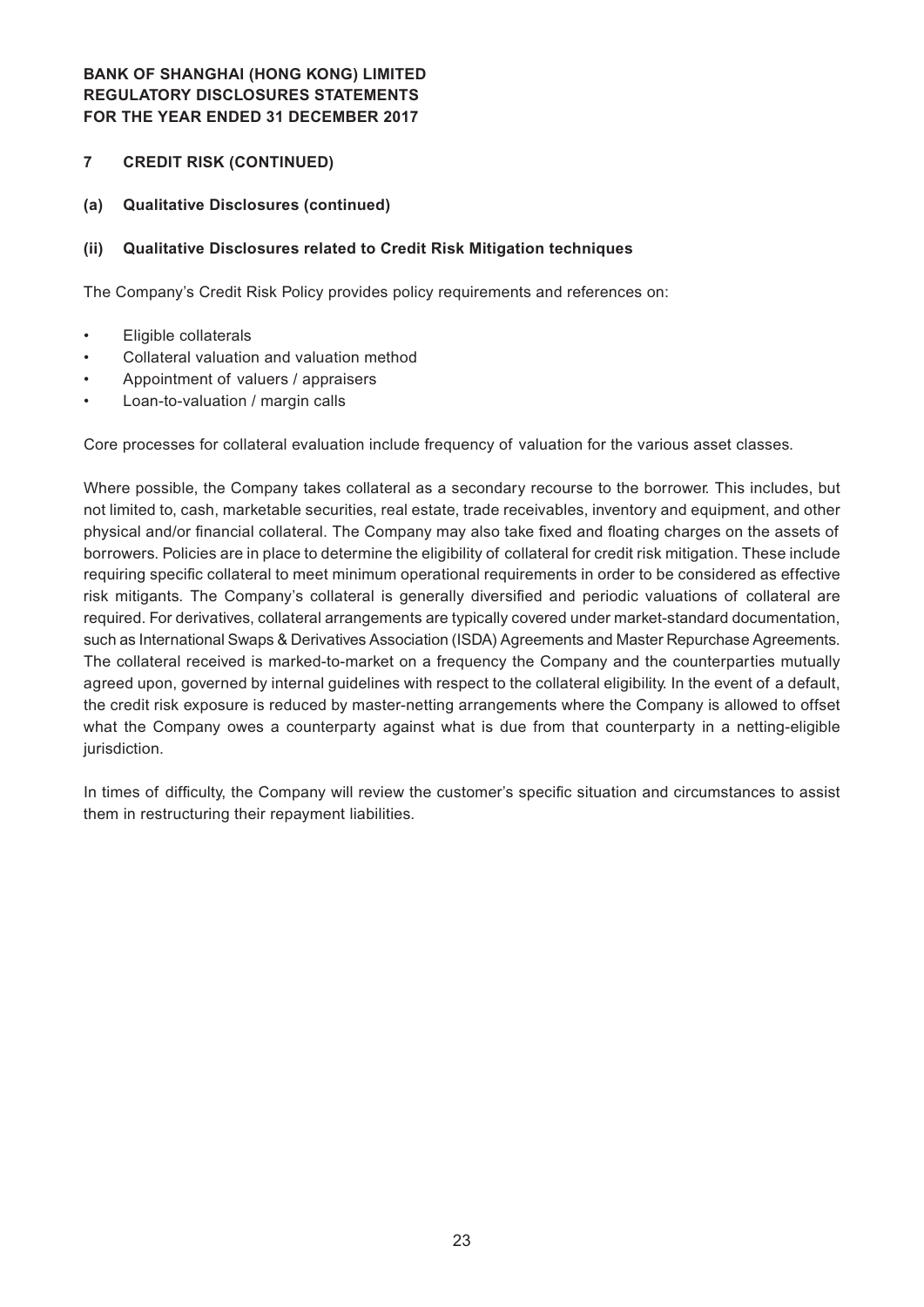- **7 CREDIT RISK (CONTINUED)**
- **(a) Qualitative Disclosures (continued)**

## **(iii) Additional Disclosures related to the Credit Quality of Assets**

HKMA's Loan Classification System requires credit portfolios to be categorised into one of the following five categories, according to the Company's assessment of a borrower's ability to repay a credit facility from its normal sources of income.

| Pass:            | This refers to loans where borrowers are current in meeting commitments and full<br>repayment of interest and principal is not in doubt.                                                                                                                                                                                                                                                                                                                                                        |
|------------------|-------------------------------------------------------------------------------------------------------------------------------------------------------------------------------------------------------------------------------------------------------------------------------------------------------------------------------------------------------------------------------------------------------------------------------------------------------------------------------------------------|
| Special Mention: | This refers to loans where borrowers are experiencing difficulties which may<br>threaten the lender's position. Ultimate loss is not expected at this stage but could<br>occur if adverse conditions persist.                                                                                                                                                                                                                                                                                   |
| Substandard:     | This refers to loans where borrowers are displaying a definable weakness that is<br>likely to jeopardize repayment. The Company is relying heavily on available security.<br>This would include loans where some loss of principal or interest is possible after<br>taking account of the net realizable value of the security, and rescheduled loans<br>where concessions have been made to a borrower on interest or principal such<br>as to render the loan "non-commercial" to the Company. |
| Doubtful:        | This refers to loans where collection in full is improbable and the Company expects<br>to sustain a loss of principal and/or interest after taking account of the net realizable<br>value of the security.                                                                                                                                                                                                                                                                                      |
| Loss:            | This refers to loans which are considered uncollectible after exhausting all collection<br>efforts such as realization of collateral, institution of legal proceedings, etc.                                                                                                                                                                                                                                                                                                                    |

Credit facilities are classified as restructured assets when the Company grants non-commercial concessions to a borrower because it is in a worse financial position or is unable to meet the original repayment schedule. A restructured credit facility is classified into the appropriate non-performing grade based on the assessment of the borrower's financial condition and its ability to repay according to the restructured terms.

Such credit facilities are not returned to the performing status until there are reasonable grounds to conclude that the borrower will be able to service all future principal and interest payments on the credit facility in accordance with the restructured terms.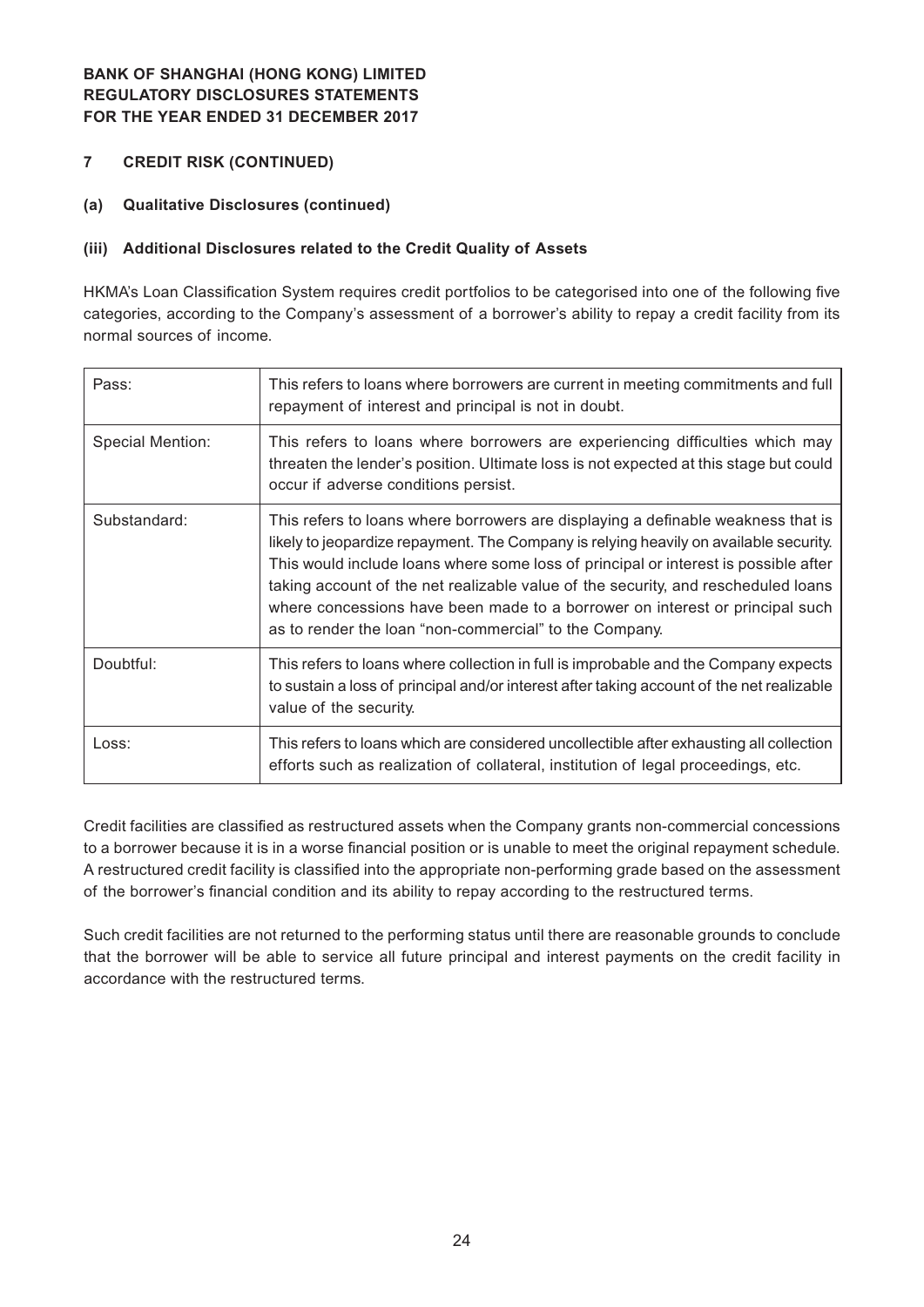## **7 CREDIT RISK (CONTINUED)**

**(a) Qualitative Disclosures (continued)**

## **(iii) Additional Disclosures related to the Credit Quality of Assets (continued)**

Currently, different terminology and criteria exists for the categorization of quality of credit exposures for various purpose:

1. Prudential / Regulatory definition for capital adequacy purpose – "Default"

Under Basel, a default is considered to have occurred when an obligor is considered Unlikely to Pay (UTP) (with list of such indicators specified in the Basel Accord) its credit obligations in full without recourse to actions such as realizing collateral (if held), or the obligor is more than 90 Days Past Due (90DPD) on any material obligation. It should be noted that the Basel UTP and 90DPD criteria are aligned to the Company's definition of Subjective and Technical Default respectively.

2. Accounting definition for valuation / provisioning purpose – "Credit-Impaired"

Under HKFRS 9, a financial asset is considered credit-impaired when one or more events (with list of such events specified in the HKFRS 9) that have a detrimental impact on the estimated future cash flows of that financial asset have occurred. All such financial instruments are classified as Stage 3 and requires individual assessment of provisions under the principle of HKFRS 9. This is aligned to the Company's definition. In other words exposures which are classified as Default under Basel purpose are considered to be Credit-Impaired for HKFRS 9 purpose.

## **(iv) ECAI rating under the STC approach**

The Company adopted the Standard (Credit Risk) Approach for credit risk. The Company used the credit ratings from the following external credit assessment institutions ("ECAIs") for all classes of credit exposures mentioned below:

- Moody's Investors Services
- Standard and Poor's Rating Services
- **Fitch Ratings**

The process used to map ECAIs issue specific rating to the exposures recorded in the Company's banking book is consistent with those prescribed in the Banking (Capital) Rules.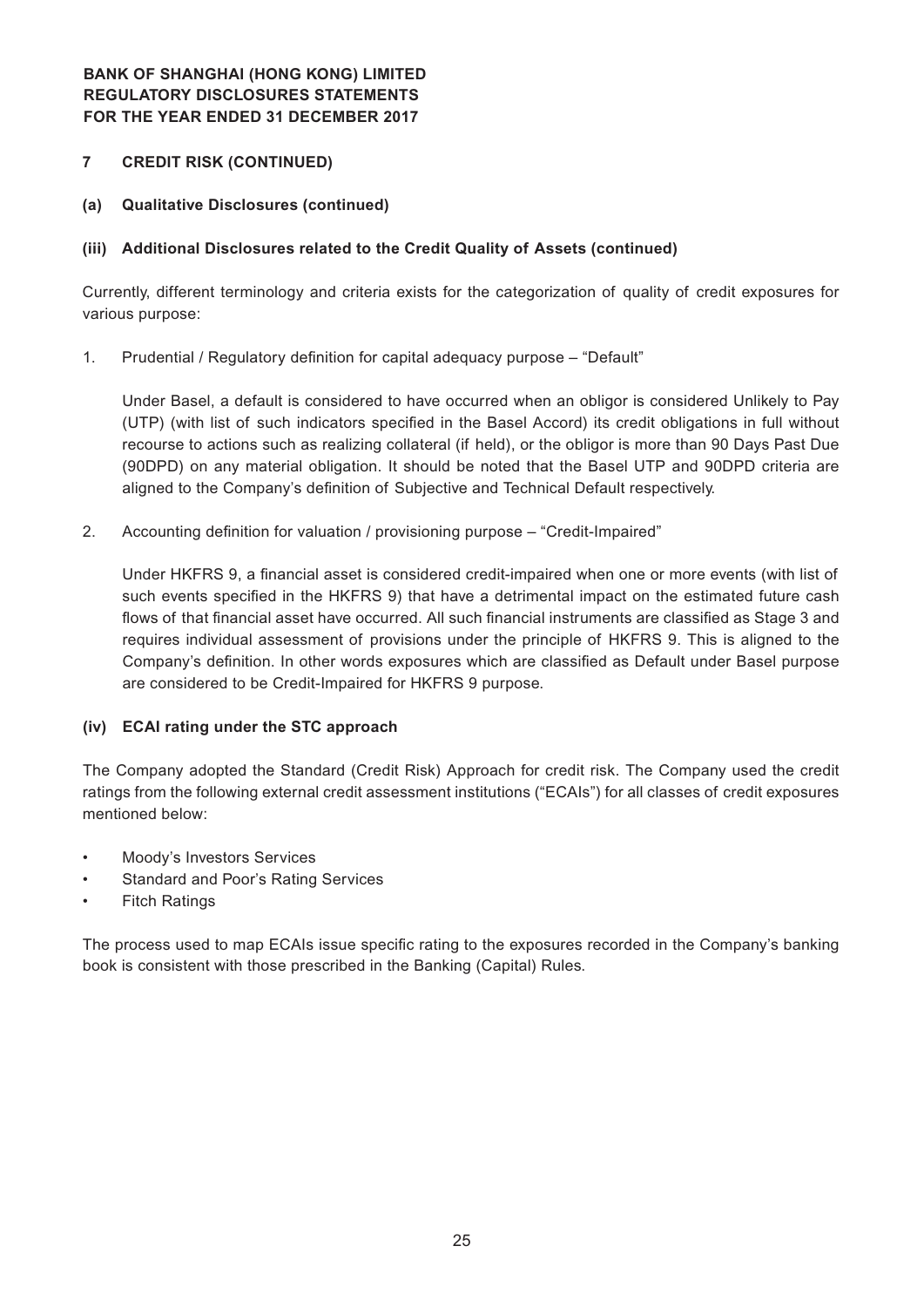#### **7 CREDIT RISK (CONTINUED)**

#### **(b) Credit quality of assets**

|   |                             | Gross carrying amounts of |                 |                    |                   |
|---|-----------------------------|---------------------------|-----------------|--------------------|-------------------|
|   |                             | <b>Defaulted</b>          | Non-defaulted   | Allowances/        |                   |
|   | As at 31 December 2017      | exposures                 | exposures       | <i>impairments</i> | <b>Net values</b> |
|   |                             | <b>HK\$'000</b>           | <b>HK\$'000</b> | <b>HK\$'000</b>    | <b>HK\$'000</b>   |
|   | Loans                       | 274,365                   | 22,492,912      | 265,819            | 22,501,458        |
| 2 | Debt securities             |                           | 1,575,038       |                    | 1,575,038         |
| 3 | Off-balance sheet exposures |                           | 683,315         |                    | 683,315           |
| 4 | Total                       | 274,365                   | 24,751,265      | 265,819            | 24,759,811        |

A default is considered to have occurred with regard to a particular borrower when either or both of the following events have taken place:

- a) Subjective default: Borrower is considered to be unlikely to pay its credit obligations in full, without taking action such as realising security (if held).
- b) Technical default: Borrower is more than 90 days past due on any credit obligation.

Loans included balances with banks and central bank, placements with and advances to banks, loans and advances to customers and related interest receivables.

Debt securities included non-trading investment securities and related interest receivables.

Off-balance sheet exposures included direct credit substitutes, transaction-related contingencies, trade-related contingencies and irrecoverable loans commitment.

#### **(c) Changes in Stock of Defaulted Loans and Debt Securities**

|   |                                                                        | <b>HK\$'000</b> |
|---|------------------------------------------------------------------------|-----------------|
|   | Defaulted loans and debt securities as at 30 June 2017                 |                 |
| 2 | Loans and debt securities that have defaulted since the last reporting | 274,365         |
| 3 | Returned to non-defaulted status                                       |                 |
| 4 | Amounts written off                                                    |                 |
| 5 | Other changes                                                          |                 |
|   | Defaulted loans and debt securities as at 31 December 2017             | 274.365         |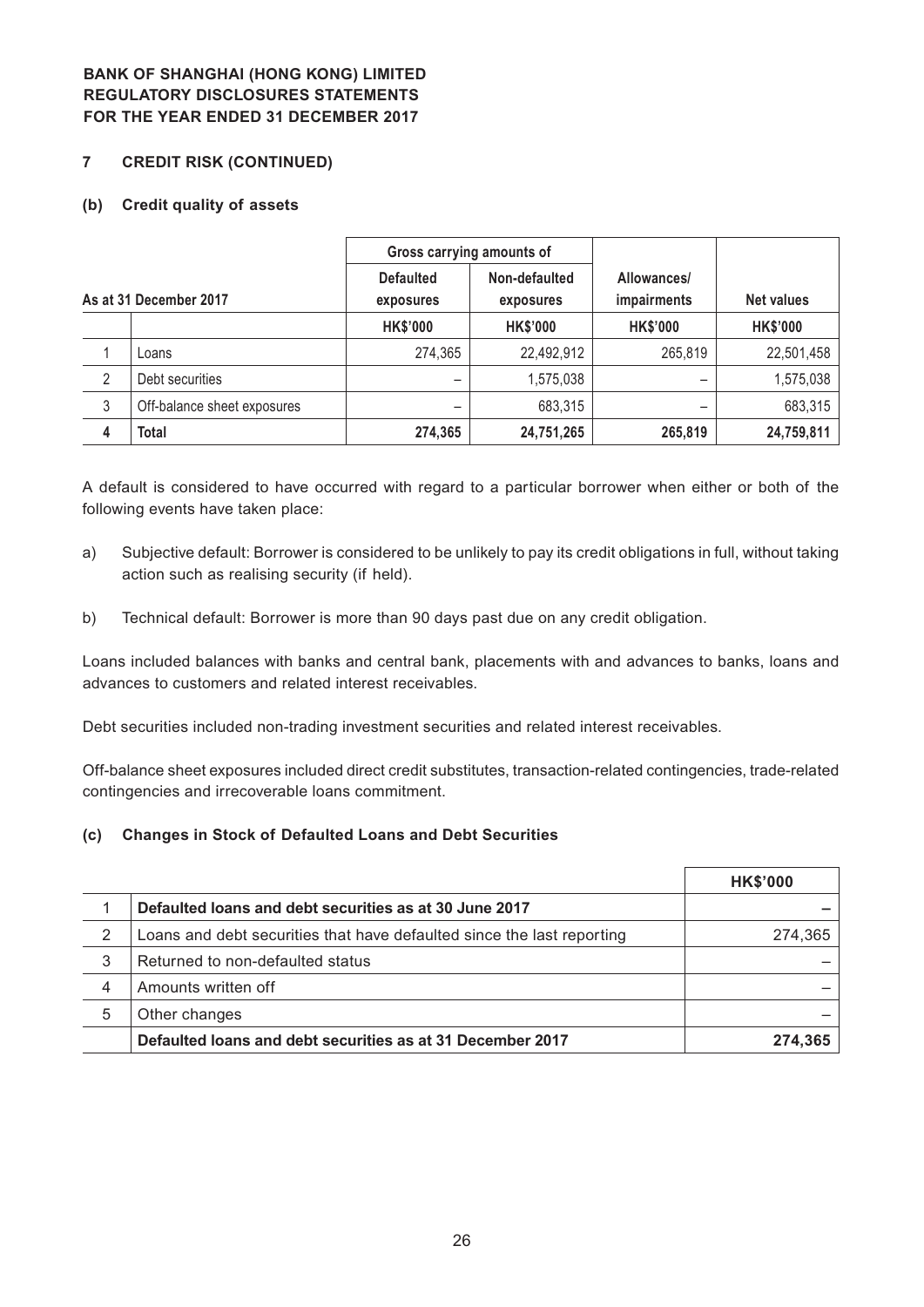**7 CREDIT RISK (CONTINUED)**

# **(d) Additional Quantitative Disclosures related to Credit Quality of Assets**

## **(i) Credit risk exposure by geographical areas, industry and residual maturity**

| <b>Geographical area</b><br><b>HK\$'000</b> | As at<br>31 December 2017 |
|---------------------------------------------|---------------------------|
| - Hong Kong                                 | 5,349,807                 |
| - China                                     | 18,205,250                |
| - Others                                    | 1,470,573                 |
| <b>Total</b>                                | 25,025,630                |

| <b>Industry</b><br><b>HK\$'000</b> | As at<br>31 December 2017 |
|------------------------------------|---------------------------|
| - Banks                            | 12,363,239                |
| - Official sector                  | 460,031                   |
| - Non-bank private sector          |                           |
| o Property development             | 2,053,805                 |
| o Property investment              | 876,634                   |
| o Financial concerns               | 4,125,554                 |
| o Wholesale and retail trade       | 746,118                   |
| o Manufacturing                    | 1,163,414                 |
| o Transport & transport equipment  | 1,018,123                 |
| o Individuals                      | 194,160                   |
| o Others                           | 2,024,552                 |
| Total                              | 25,025,630                |

| <b>Residual maturity</b>                      | As at            |
|-----------------------------------------------|------------------|
| <b>HK\$'000</b>                               | 31 December 2017 |
| - Up to and including one year                | 18,652,980       |
| - Over one year and up to including two years | 2,121,945        |
| - Over two years                              | 4,250,705        |
| <b>Total</b>                                  | 25,025,630       |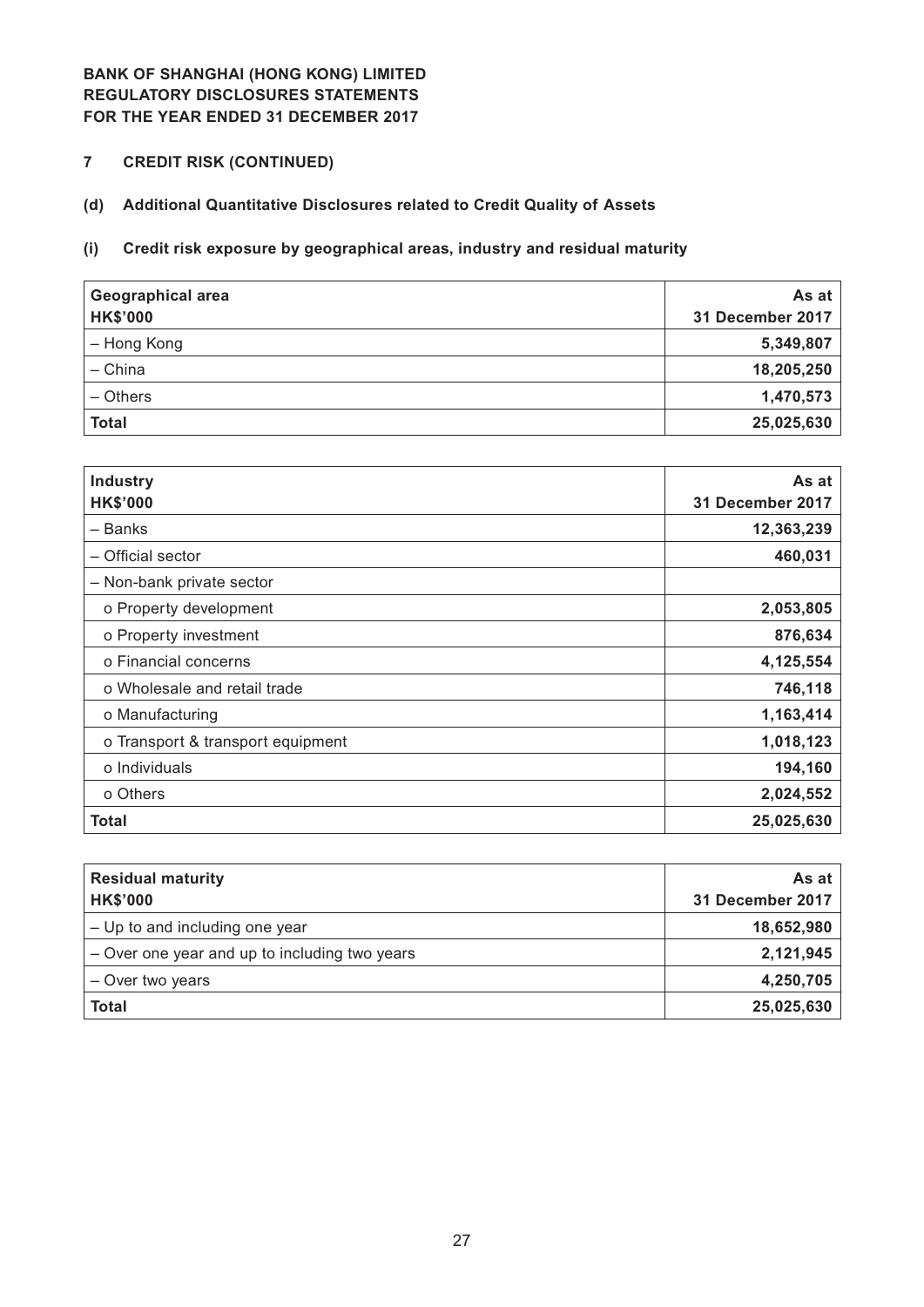**7 CREDIT RISK (CONTINUED)**

## **(d) Additional Quantitative Disclosures related to Credit Quality of Assets (continued)**

#### **(ii) Impaired exposures and related allowances and write-offs by geographical area and industries**

| Geographical area<br><b>HK\$'000</b>                                     |                   | 31 December 2017      |                       |
|--------------------------------------------------------------------------|-------------------|-----------------------|-----------------------|
|                                                                          | <b>Hong Kong</b>  | China                 | <b>Total</b>          |
| Gross outstanding<br>Of which:                                           | 7.174             | 267.192               | 274.366               |
| Exposures subject to individual impairment allowance<br>Less: Impairment | 7.174<br>(7, 174) | 267,192<br>(213, 754) | 274,366<br>(220, 928) |
|                                                                          |                   | 53,438                | 53,438                |

Impaired exposures subject to individual impairment allowance are mainly related to others and wholesale and retail trade.

#### **(iii) Aging analysis of accounting past due exposures**

Please refer to section 18 overdue and rescheduled assets for details.

#### **(iv) Breakdown of restructured exposures**

There were no restructured exposures as at 31 December 2017 and 31 December 2016.

#### **(e) Overview of Recognized Credit Risk Mitigation**

|              |                        | <b>Exposures</b><br>unsecured:<br>carrying amount | <b>Exposures</b><br>to be secured | <b>Exposures</b><br>secured by<br>recognized<br>collateral | <b>Exposures</b><br>secured by<br>recognized<br>guarantees | <b>Exposures</b><br>secured by<br>recognized<br>credit derivative<br>contracts |
|--------------|------------------------|---------------------------------------------------|-----------------------------------|------------------------------------------------------------|------------------------------------------------------------|--------------------------------------------------------------------------------|
|              | As at 31 December 2017 | <b>HK\$'000</b>                                   | <b>HK\$'000</b>                   | <b>HK\$'000</b>                                            | <b>HK\$'000</b>                                            | <b>HK\$'000</b>                                                                |
|              | Loans                  | 17,429,302                                        | 5,072,156                         | 694,485                                                    | 4,377,671                                                  |                                                                                |
| 2            | Debt securities        | 1,575,038                                         |                                   |                                                            |                                                            |                                                                                |
| $\mathbf{3}$ | <b>Total</b>           | 19,004,340                                        | 5,072,156                         | 694,485                                                    | 4,377,671                                                  |                                                                                |
| 4            | Of which defaulted     | 53,438                                            |                                   |                                                            |                                                            |                                                                                |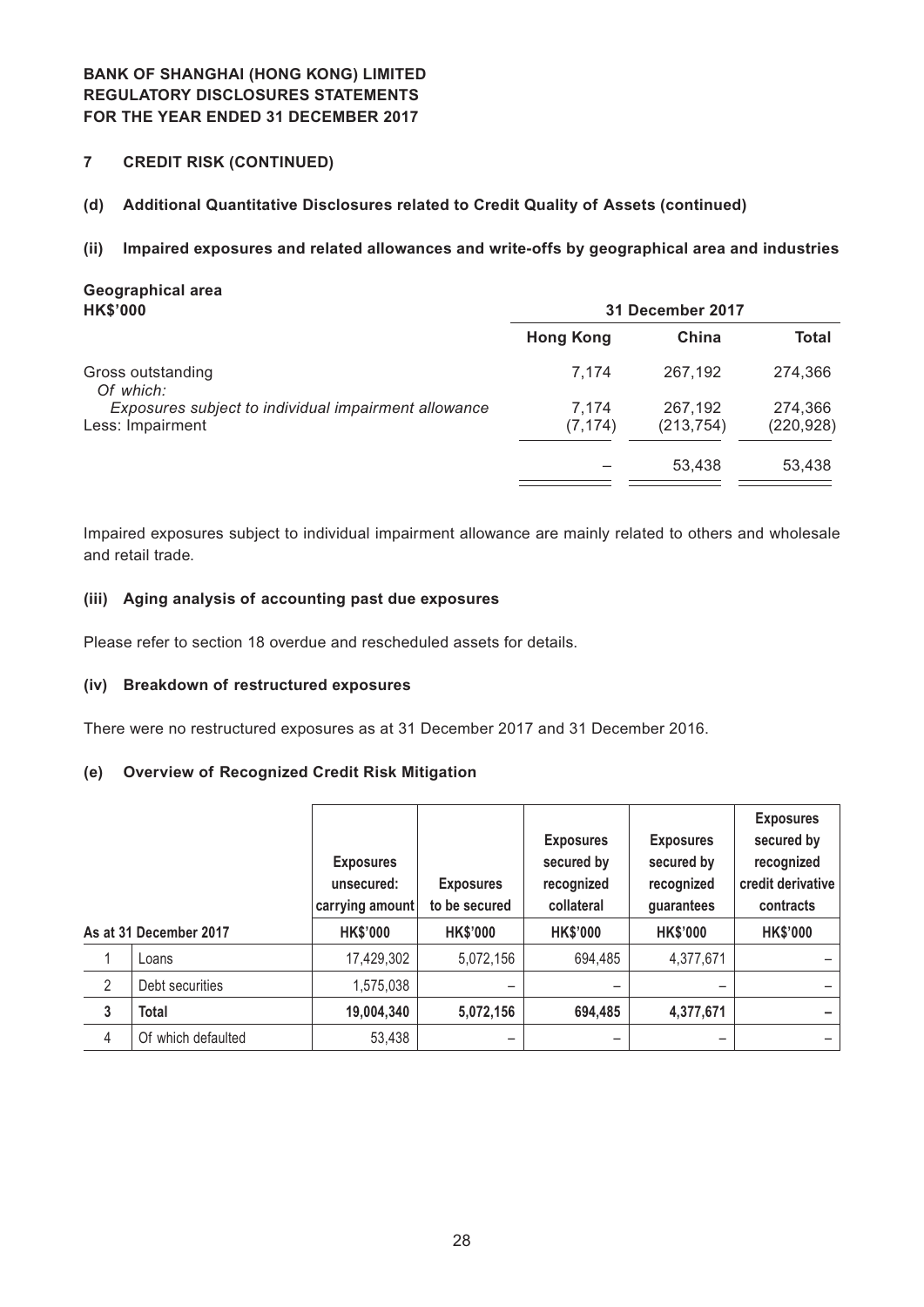# **7 CREDIT RISK (CONTINUED)**

# **(f) Credit Risk Exposures and Effects of Recognized Credit Risk Mitigation – STC approach**

|                |                                                                                                                                  | As at 31 December 2017     |                             |                                                           |                                           |                     |                    |  |
|----------------|----------------------------------------------------------------------------------------------------------------------------------|----------------------------|-----------------------------|-----------------------------------------------------------|-------------------------------------------|---------------------|--------------------|--|
|                |                                                                                                                                  | and pre-CRM                | <b>Exposures pre-CCF</b>    |                                                           | <b>Exposures post-CCF</b><br>and post-CRM | RWA and RWA density |                    |  |
|                | <b>Exposure classes</b>                                                                                                          | On-balance<br>sheet amount | Off-balance<br>sheet amount | On-balance<br>Off-balance<br>sheet amount<br>sheet amount |                                           | <b>RWA</b>          | <b>RWA density</b> |  |
|                |                                                                                                                                  | <b>HK\$'000</b>            | <b>HK\$'000</b>             | <b>HK\$'000</b>                                           | <b>HK\$'000</b>                           | <b>HK\$'000</b>     | $\frac{0}{0}$      |  |
| $\mathbf{1}$   | Sovereign exposures                                                                                                              | 336,868                    | -                           | 336,868                                                   |                                           |                     |                    |  |
| $\overline{2}$ | PSE exposures                                                                                                                    | 123,419                    | $\overline{\phantom{0}}$    | 123,419                                                   |                                           | 31,701              | 26                 |  |
| 2a             | Of which: domestic PSEs                                                                                                          | 100,029                    | -                           | 100,029                                                   |                                           | 20,006              | 20                 |  |
| 2c             | Of which: foreign PSEs                                                                                                           | 23,390                     | $\overline{\phantom{0}}$    | 23,390                                                    |                                           | 11,695              | 50                 |  |
| 3              | Multilateral development bank exposures                                                                                          |                            | $\overline{\phantom{0}}$    |                                                           |                                           |                     |                    |  |
| 4              | Bank exposures                                                                                                                   | 7,559,629                  | 1,838,763                   | 11,938,511                                                | 33,496                                    | 4,719,563           | 38                 |  |
| 5              | Securities firm exposures                                                                                                        | 200,091                    | 53,307                      | 200,091                                                   | 26,654                                    | 126,699             | 50                 |  |
| $6\phantom{a}$ | Corporate exposures                                                                                                              | 15,419,923                 | 2,727,935                   | 9,886,899                                                 | 137,578                                   | 10,166,330          | 102                |  |
| 7              | CIS exposures                                                                                                                    |                            | $\overline{\phantom{0}}$    |                                                           |                                           |                     |                    |  |
| 8              | Cash items                                                                                                                       | $\equiv$                   | $\overline{\phantom{0}}$    | $\equiv$                                                  |                                           |                     |                    |  |
| 9              | Exposures in respect of failed delivery on<br>transactions entered into on a basis other<br>than a delivery-versus-payment basis |                            | $\overline{\phantom{0}}$    |                                                           |                                           |                     |                    |  |
| 10             | Regulatory retail exposures                                                                                                      | 25,375                     | $\overline{\phantom{0}}$    | 25,375                                                    | $\qquad \qquad -$                         | 19,031              | 75                 |  |
| 11             | Residential mortgage loans                                                                                                       |                            | -                           |                                                           | $\qquad \qquad -$                         |                     | -                  |  |
| 12             | Other exposures which are not past due<br>exposures                                                                              | 891,101                    | -                           | 891,101                                                   |                                           | 1,533,935           | 172                |  |
| 13             | Past due exposures                                                                                                               | 53,438                     | -                           | 53,438                                                    | $\overline{\phantom{0}}$                  | 80,157              | 150                |  |
| 14             | Significant exposures to commercial entities                                                                                     |                            | -                           |                                                           |                                           |                     |                    |  |
| 15             | Total                                                                                                                            | 24,609,844                 | 4,620,005                   | 24,455,702                                                | 197,728                                   | 16,677,416          | 70                 |  |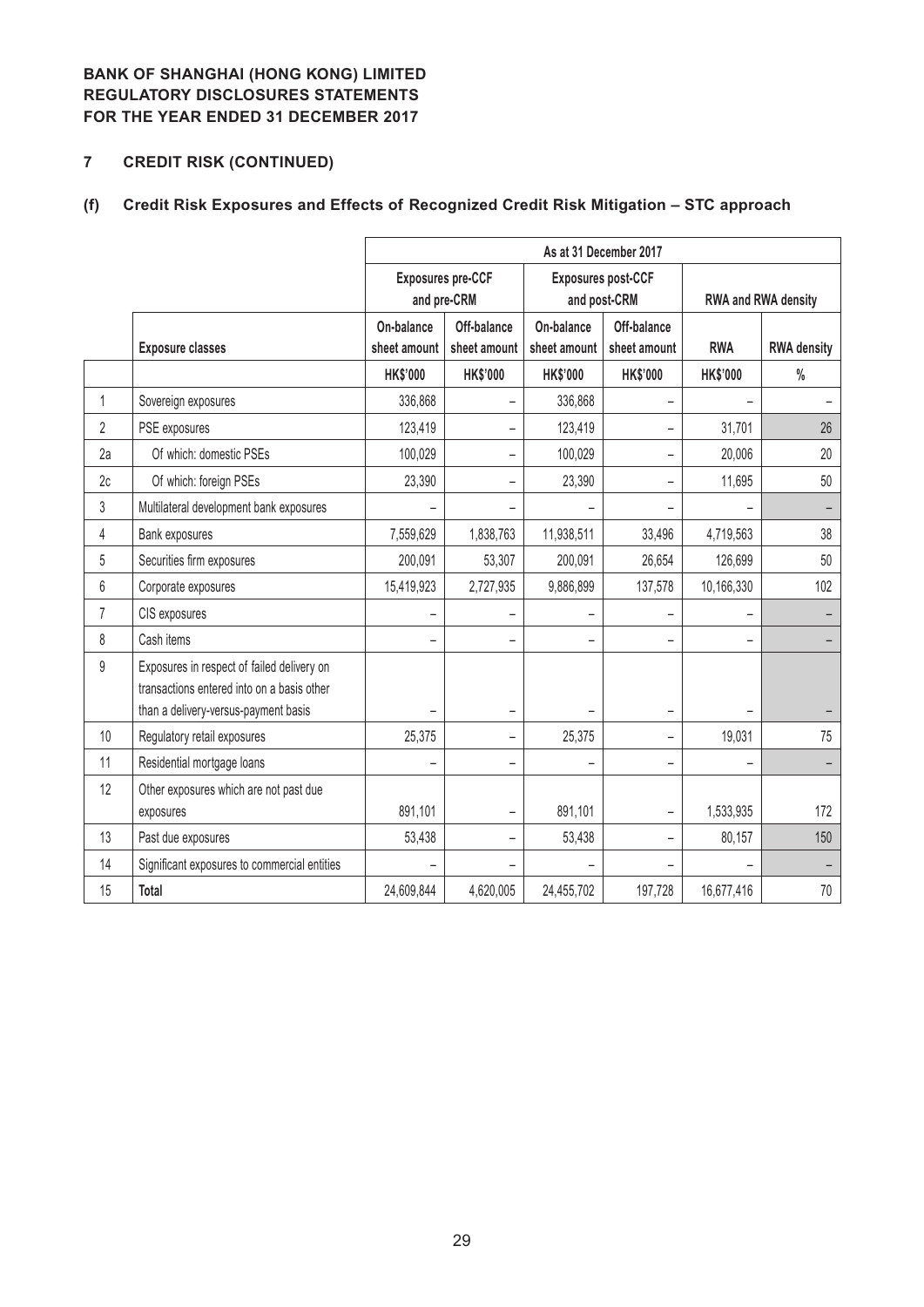# **7 CREDIT RISK (CONTINUED)**

# **(g) Credit Risk Exposures by Asset Classes and by Risk Weights - STC approach**

|                |                                                                                                                                        |                              |                          |                          |                          |                          | As at 31 December 2017   |                   |                          |                          |                           |                                                                                        |
|----------------|----------------------------------------------------------------------------------------------------------------------------------------|------------------------------|--------------------------|--------------------------|--------------------------|--------------------------|--------------------------|-------------------|--------------------------|--------------------------|---------------------------|----------------------------------------------------------------------------------------|
|                |                                                                                                                                        | $0\%$<br><b>HK\$'000</b>     | 10%<br>HK\$'000          | 20%<br>HK\$'000          | 35%<br><b>HK\$'000</b>   | 50%<br><b>HK\$'000</b>   | 75%<br><b>HK\$'000</b>   | 100%<br>HK\$'000  | 150%<br>HK\$'000         | 250%<br><b>HK\$'000</b>  | <b>Others</b><br>HK\$'000 | <b>Total credit</b><br>risk exposures<br>amount (post CCF<br>and post CRM)<br>HK\$'000 |
| $\mathbf 1$    | Sovereign exposures                                                                                                                    | 336,868                      | L.                       |                          |                          |                          | $\overline{a}$           | L                 | L.                       |                          |                           | 336,868                                                                                |
| $\overline{2}$ | PSE exposures                                                                                                                          | $\overline{\phantom{0}}$     | $\overline{a}$           | 100,029                  | $\overline{a}$           | 23,390                   | $\overline{a}$           |                   | $\overline{a}$           |                          |                           | 123,419                                                                                |
| 2a             | Of which: domestic PSEs                                                                                                                | $\qquad \qquad \blacksquare$ | $\overline{a}$           | 100,029                  | $\overline{a}$           |                          | $\overline{\phantom{0}}$ | $\qquad \qquad -$ | $\overline{\phantom{0}}$ | $\overline{\phantom{0}}$ |                           | 100,029                                                                                |
| 2b             | Of which foreign PSEs                                                                                                                  | $\overline{a}$               | $\overline{a}$           | $\overline{\phantom{a}}$ | $\overline{a}$           | 23,390                   | $\overline{a}$           | L                 | L                        |                          |                           | 23,390                                                                                 |
| 3              | Multilateral development bank<br>exposures                                                                                             | $\overline{a}$               | $\overline{\phantom{0}}$ |                          |                          |                          | -                        |                   | ÷                        |                          |                           |                                                                                        |
| 4              | Bank exposures                                                                                                                         | $\overline{\phantom{0}}$     | $\overline{a}$           | 4,221,467                | $\bar{ }$                | 7,750,540                | $\overline{a}$           | L                 | $\overline{\phantom{0}}$ | ÷                        | $\overline{\phantom{0}}$  | 11,972,007                                                                             |
| 5              | Securities firm exposures                                                                                                              | -                            | $\overline{\phantom{0}}$ | $\overline{\phantom{0}}$ | $\overline{\phantom{0}}$ | 200,091                  | $\overline{\phantom{a}}$ | 26,654            |                          | L,                       |                           | 226,745                                                                                |
| 6              | Corporate exposures                                                                                                                    | $\overline{a}$               | $\overline{a}$           | $\overline{\phantom{0}}$ | $\overline{a}$           | 612,554                  | $\frac{1}{\sqrt{2}}$     | 8,515,663         | 896,260                  | $\overline{a}$           | -                         | 10,024,477                                                                             |
| $\overline{1}$ | CIS exposures                                                                                                                          | $\overline{a}$               | $\overline{a}$           | $\overline{\phantom{a}}$ | $\overline{a}$           |                          | $\overline{a}$           |                   | $\overline{a}$           | L                        | $\overline{a}$            |                                                                                        |
| 8              | Cash items                                                                                                                             | ÷                            |                          | $\overline{\phantom{0}}$ |                          |                          | L                        |                   |                          |                          |                           |                                                                                        |
| 9              | Exposures in respect of failed<br>delivery on transactions<br>entered into on a basis other<br>than a delivery-versus-payment<br>basis | Ĭ.                           | ÷                        | $\overline{\phantom{a}}$ |                          |                          |                          |                   | L,                       |                          |                           |                                                                                        |
| $10\,$         | Regulatory retail exposures                                                                                                            | $\overline{\phantom{0}}$     | $\overline{\phantom{0}}$ | $\blacksquare$           | $\bar{\phantom{a}}$      | $\overline{\phantom{0}}$ | 25,375                   | ÷,                | -                        | $\overline{a}$           | ÷,                        | 25,375                                                                                 |
| 11             | Residential mortgage loans                                                                                                             | $\overline{\phantom{0}}$     | $\overline{\phantom{0}}$ | $\qquad \qquad -$        | $\overline{a}$           |                          | $\overline{\phantom{0}}$ |                   | $\overline{\phantom{0}}$ |                          |                           |                                                                                        |
| 12             | Other exposures which are not<br>past due exposures                                                                                    | $\overline{a}$               | $\overline{a}$           | $\overline{\phantom{a}}$ |                          |                          | $\qquad \qquad -$        | 462,545           |                          | 428,556                  |                           | 891,101                                                                                |
| 13             | Past due exposures                                                                                                                     | $\overline{\phantom{0}}$     | $\overline{\phantom{a}}$ | $\overline{\phantom{a}}$ | $\overline{\phantom{a}}$ | $\overline{\phantom{a}}$ | $\overline{\phantom{a}}$ | $\overline{a}$    | 53,438                   |                          | $\overline{\phantom{0}}$  | 53,438                                                                                 |
| 14             | Significant exposures to<br>commercial entities                                                                                        |                              | $\overline{a}$           |                          |                          |                          | L                        |                   |                          |                          |                           |                                                                                        |
| 15             | Total                                                                                                                                  | 336,868                      | $\overline{a}$           | 4,321,496                | $\frac{1}{2}$            | 8,586,575                | 25,375                   | 9,004,862         | 949,698                  | 428,556                  | $\overline{\phantom{0}}$  | 23,653,430                                                                             |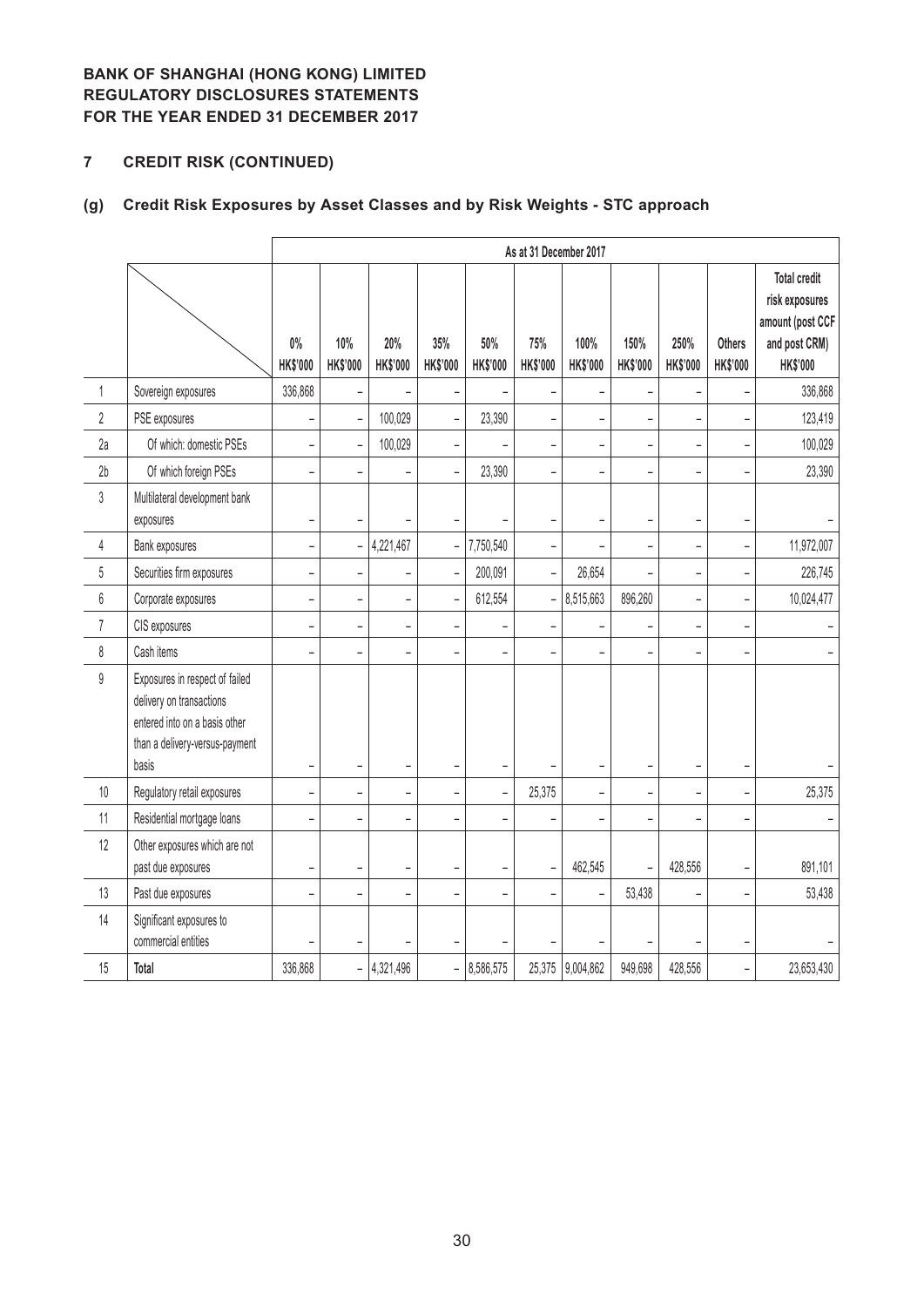## **8 COUNTERPARTY CREDIT RISK ("CCR")**

#### **(a) Qualitative Disclosures related to Counterparty Credit Risk**

Counterparty Credit Risk is defined as the risk that a counterparty could default before the final settlement of the cash flows of derivatives or securities financing transactions.

Pre-settlement credit risk for traded products arising from a counterparty potentially defaulting on its obligations is quantified by evaluation of the market price, plus potential future exposure.

Issuer default risk that may also arise from derivatives, notes and securities are generally measured based on jump-to-default computations.

The Company's Credit Risk Policy and related standards set out the Company's overarching requirements for guarantees and Traded Products.

Credit limits and exposures to counterparties are subject to the Company's overarching credit risk management framework. Counterparties are assessed individually using an internal rating model and assigned credit risk ratings. After the credit exposures are assessed, credit limits are proposed by the business unit, and are approved by the credit risk function after an independent credit assessment.

The Company actively monitors and manages our exposure to counterparties in OTC derivative trades to protect our balance sheet in the event of a counterparty default. Counterparty risk exposures that may be adversely affected by market risk events are identified, reviewed and acted upon by management, and highlighted to the appropriate risk management committees.

Furthermore, the Company enters into master netting / collateral arrangements with counterparties where it is appropriate and feasible to mitigate counterparty risk.

The Company's Credit Risk Policy provide the definition and management of specific wrong-way risk (SWWR). SWWR arises when the credit exposure of a counterparty (from the traded product transaction) directly correlates with the probability of default of the counterparty. An example of SWWR is when a counterparty buys or sells its own equity share.

The Company does not have external credit ratings, which thus have no impact on the Company's collateral obligations under derivative contracts.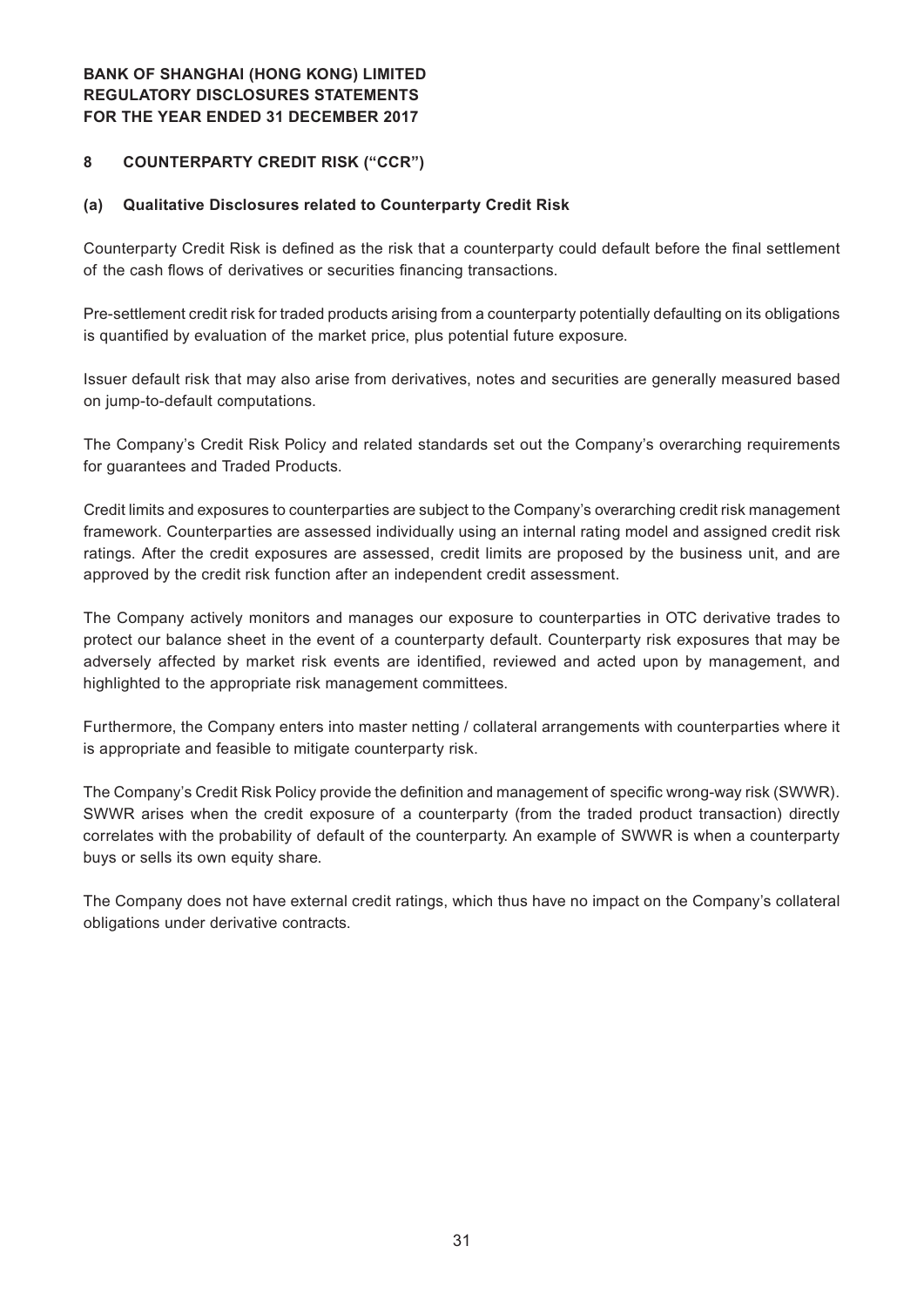# **8 COUNTERPARTY CREDIT RISK ("CCR") (CONTINUED)**

## **(b) Analysis of Counterparty Default Risk Exposures (Other than those to CCPs) by Approaches**

|                |                                      | As at 31 December 2017                      |                               |                                                |                                                                                          |                                                          |                               |  |  |
|----------------|--------------------------------------|---------------------------------------------|-------------------------------|------------------------------------------------|------------------------------------------------------------------------------------------|----------------------------------------------------------|-------------------------------|--|--|
|                |                                      | Replacement<br>cost (RC)<br><b>HK\$'000</b> | <b>PEE</b><br><b>HK\$'000</b> | <b>Effect</b><br><b>EPE</b><br><b>HK\$'000</b> | Alpha $(\alpha)$<br>used for<br>computing<br>default risk<br>exposure<br><b>HK\$'000</b> | Default risk<br>exposure<br>after CRM<br><b>HK\$'000</b> | <b>RWA</b><br><b>HK\$'000</b> |  |  |
|                | <b>CEM</b>                           | 19,535                                      | 18,048                        |                                                | N/A                                                                                      | 37,583                                                   | 20,447                        |  |  |
| 2              | IMM (CCR) approach                   |                                             | $\overline{\phantom{m}}$      |                                                | $\qquad \qquad$                                                                          |                                                          |                               |  |  |
| $\mathfrak{Z}$ | Simple Approach (for SFTs)           |                                             | -                             |                                                | -                                                                                        | -                                                        |                               |  |  |
| $\overline{4}$ | Comprehensive Approach<br>(for SFTs) |                                             | -                             |                                                | $\overline{\phantom{0}}$                                                                 |                                                          |                               |  |  |
| 5              | VaR (for SFTs)                       |                                             |                               |                                                | -                                                                                        |                                                          |                               |  |  |
| 6              | <b>Total</b>                         | 19,535                                      | 18,048                        |                                                |                                                                                          | 37,583                                                   | 20,447                        |  |  |

## **(c) CVA Capital Charge**

|   |                                                                                    | As at 31 December 2017                 |                               |
|---|------------------------------------------------------------------------------------|----------------------------------------|-------------------------------|
|   |                                                                                    | <b>EAD post CRM</b><br><b>HK\$'000</b> | <b>RWA</b><br><b>HK\$'000</b> |
|   | Netting sets for which CVA capital charge is calculated by the advanced CVA method |                                        |                               |
|   | (i) VaR (after application of multiplication factor if applicable)                 |                                        |                               |
| 2 | (ii) Stressed VaR (after application of multiplication factor if applicable)       |                                        |                               |
| 3 | Netting sets for which CVA capital charge is calculated by the standardized        |                                        |                               |
|   | CVA method                                                                         | 37,583                                 | 22,063                        |
| 4 | Total                                                                              | 37,583                                 | 22,063                        |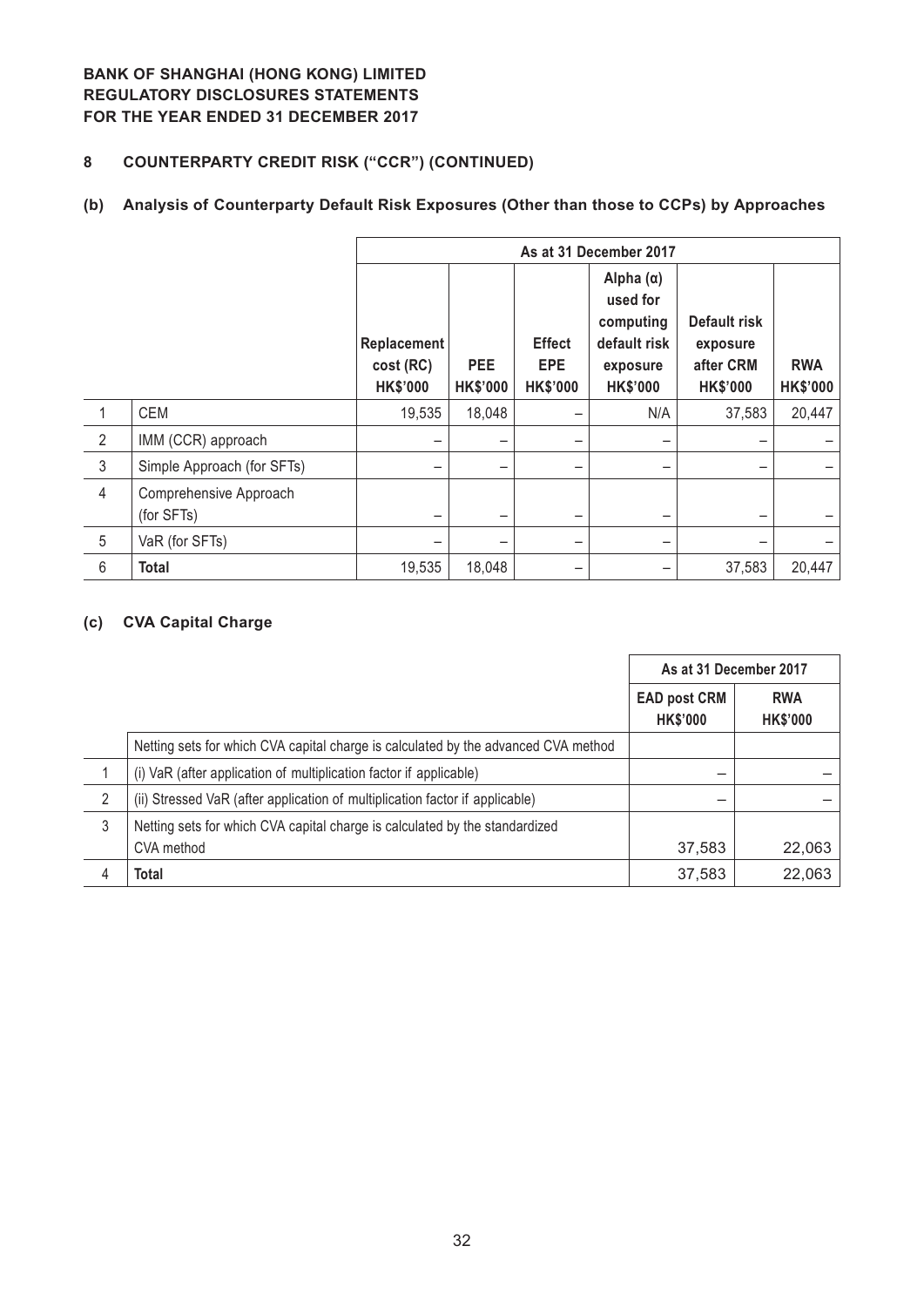## **8 COUNTERPARTY CREDIT RISK ("CCR") (CONTINUED)**

## **(d) Counterparty Default Risk Exposures (Other than those to CCPs) by Asset Classes and by Risk Weights – for STC approach**

|                |                                                     | As at 31 December 2017   |                          |                          |                              |                          |                          |                          |                          |                          |                                  |                                                                       |
|----------------|-----------------------------------------------------|--------------------------|--------------------------|--------------------------|------------------------------|--------------------------|--------------------------|--------------------------|--------------------------|--------------------------|----------------------------------|-----------------------------------------------------------------------|
|                | <b>Risk Weight</b><br><b>Exposure class</b>         | $0\%$<br>HK\$'000        | 10%<br><b>HK\$'000</b>   | 20%<br><b>HK\$'000</b>   | 35%<br><b>HK\$'000</b>       | 50%<br><b>HK\$'000</b>   | 75%<br><b>HK\$'000</b>   | 100%<br><b>HK\$'000</b>  | 150%<br><b>HK\$'000</b>  | 250%<br><b>HK\$'000</b>  | <b>Others</b><br><b>HK\$'000</b> | <b>Total default</b><br>risk exposure<br>after CRM<br><b>HK\$'000</b> |
| 1              | Sovereign exposures                                 | $\overline{\phantom{a}}$ | -                        | -                        |                              | -                        | $\overline{\phantom{a}}$ |                          | -                        |                          |                                  |                                                                       |
| 2              | PSE exposures                                       | $\qquad \qquad -$        | -                        | $\qquad \qquad -$        | -                            | -                        | $\overline{\phantom{a}}$ |                          | $\qquad \qquad -$        |                          |                                  |                                                                       |
| 2a             | Of which: domestic PSEs                             | $\overline{\phantom{a}}$ | -                        | $\overline{\phantom{0}}$ | -                            | $\qquad \qquad -$        | $\overline{\phantom{a}}$ | -                        | $\qquad \qquad -$        | L                        | $\overline{\phantom{a}}$         |                                                                       |
| 2 <sub>b</sub> | Of which: foreign PSEs                              | $\qquad \qquad -$        | ۳                        | $\overline{\phantom{0}}$ | ۳                            | $\overline{\phantom{0}}$ | $\overline{\phantom{0}}$ |                          | $\overline{\phantom{0}}$ |                          | -                                |                                                                       |
| 3              | Multilateral development bank<br>exposures          | $\overline{\phantom{a}}$ | $\qquad \qquad -$        | ۳                        | $\qquad \qquad -$            | $\qquad \qquad -$        | $\overline{\phantom{a}}$ | -                        | $\qquad \qquad -$        | $\overline{\phantom{0}}$ | $\overline{\phantom{0}}$         |                                                                       |
| 4              | Bank exposures                                      | $\qquad \qquad -$        | -                        | 225                      | $\overline{\phantom{a}}$     | 33,271                   | $\qquad \qquad -$        | -                        | $\overline{\phantom{0}}$ |                          |                                  | 33,496                                                                |
| 5              | Securities firm exposures                           | $\overline{\phantom{a}}$ | -                        | $\qquad \qquad -$        | -                            |                          | $\overline{\phantom{a}}$ | -                        | $\qquad \qquad -$        | −                        | $\overline{\phantom{a}}$         |                                                                       |
| $6\,$          | Corporate exposures                                 | $\blacksquare$           | -                        | $\overline{\phantom{0}}$ | $\overline{\phantom{0}}$     | $\overline{\phantom{0}}$ | $\overline{\phantom{a}}$ | 4,087                    | $\overline{\phantom{0}}$ | ۳                        | $\overline{\phantom{a}}$         | 4,087                                                                 |
| 7              | CIS exposures                                       | $\overline{\phantom{a}}$ | -                        | $\qquad \qquad -$        | -                            | $\overline{\phantom{a}}$ | $\overline{\phantom{a}}$ | -                        | $\qquad \qquad -$        | L                        | $\overline{\phantom{a}}$         |                                                                       |
| $\,$ 8 $\,$    | Regulatory retail exposures                         | $\overline{\phantom{a}}$ | $\overline{\phantom{0}}$ | -                        | $\qquad \qquad \blacksquare$ | $\overline{\phantom{0}}$ | $\overline{\phantom{a}}$ | $\overline{\phantom{a}}$ | -                        | ÷                        | $\qquad \qquad$                  |                                                                       |
| 9              | Residential mortgage loans                          | $\overline{\phantom{a}}$ | $\overline{\phantom{a}}$ | -                        | ۳                            | $=$                      | $\overline{\phantom{a}}$ | $\overline{\phantom{0}}$ | -                        |                          | $=$                              |                                                                       |
| 10             | Other exposures which are not<br>past due exposures | $\overline{\phantom{0}}$ | $\overline{\phantom{a}}$ | ۳                        | -                            | $\overline{\phantom{a}}$ | -                        | $\overline{\phantom{0}}$ | ۳                        | -                        | $\overline{\phantom{a}}$         |                                                                       |
| 11             | Significant exposures to<br>commercial entities     | -                        | -                        | -                        | $\overline{a}$               | $\qquad \qquad -$        | -                        | -                        | -                        | $\overline{\phantom{0}}$ | $\qquad \qquad -$                |                                                                       |
| 12             | <b>Total</b>                                        | $\overline{\phantom{m}}$ | -                        | 225                      | $\overline{\phantom{0}}$     | 33,271                   | $\overline{\phantom{a}}$ | 4,087                    | $\qquad \qquad -$        | -                        | $\qquad \qquad -$                | 37,583                                                                |

## **(e) Composition of Collateral for Counterparty Default Risk Exposures (including those for Contracts or Transactions Cleared through CCPs)**

|                          | As at 31 December 2017        |                                                 |                               |                                    |                                           |                                         |  |  |
|--------------------------|-------------------------------|-------------------------------------------------|-------------------------------|------------------------------------|-------------------------------------------|-----------------------------------------|--|--|
|                          |                               | Derivative contracts                            |                               |                                    | <b>SFTs</b>                               |                                         |  |  |
|                          |                               | Fair value of recognized<br>collateral received |                               | Fair value of posted<br>collateral | Fair value of<br>recognized               | Fair value of                           |  |  |
|                          | Segregated<br><b>HK\$'000</b> | Unsegregated<br><b>HK\$'000</b>                 | Segregated<br><b>HK\$'000</b> | Unsegregated<br><b>HK\$'000</b>    | collateral<br>received<br><b>HK\$'000</b> | posted<br>collateral<br><b>HK\$'000</b> |  |  |
| Cash - domestic currency |                               |                                                 |                               | -                                  |                                           |                                         |  |  |
| Cash - other currencies  |                               | 3,676                                           | -                             | -                                  |                                           |                                         |  |  |
| Total                    |                               | 3,676                                           | -                             | -                                  |                                           |                                         |  |  |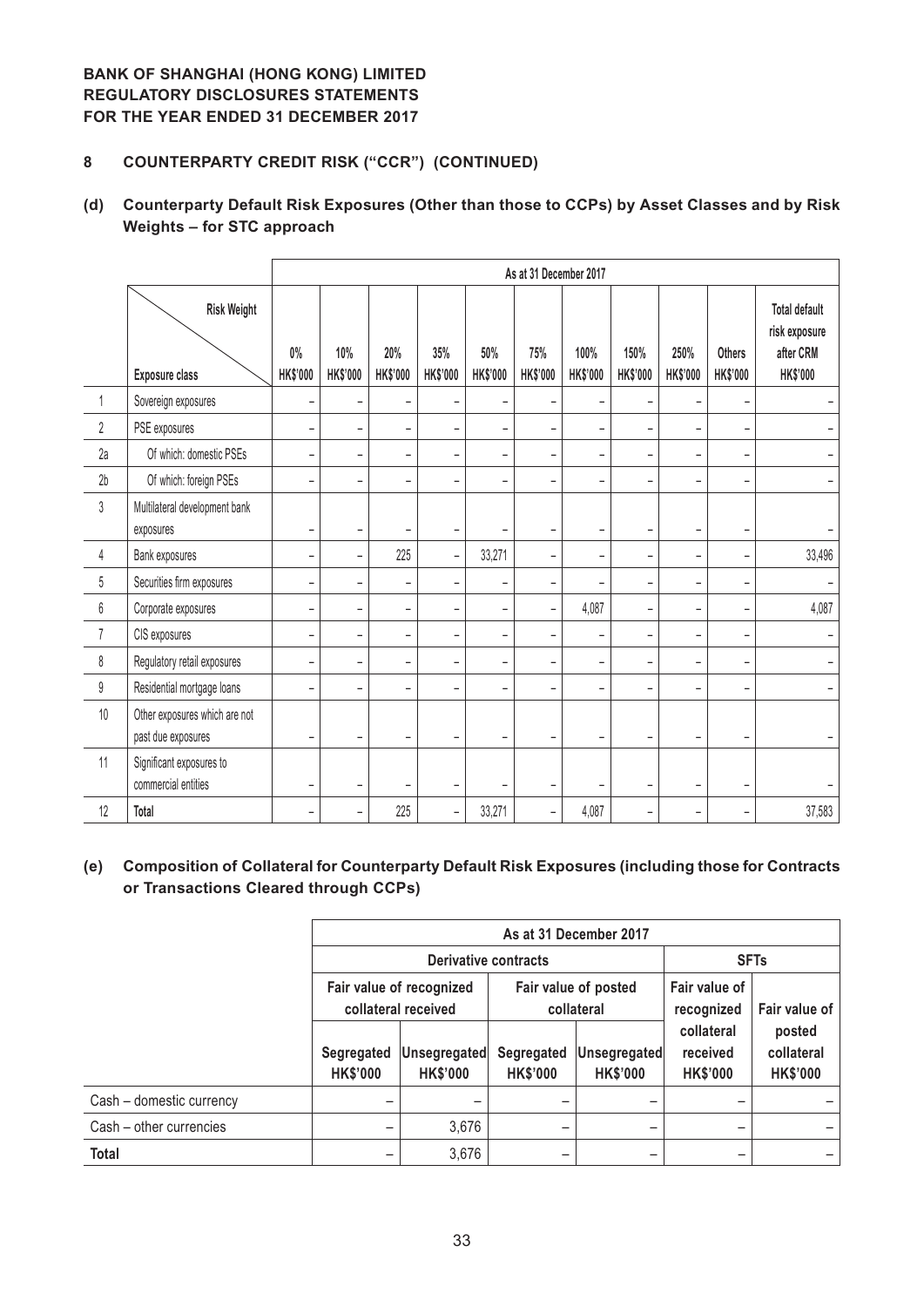#### **9 MARKET RISK**

#### **(a) Qualitative Disclosures**

Market risk is the risk of loss on assets, liabilities and commitments arising from the net effect of changes in market rates, such as foreign exchange rates and interest rates.

Market risk exposures are coming from either Trading book or Banking book.

Trading book consists of:

- proprietary positions in financial instruments taken for short-term resale or to benefit in the short term from actual or expected differences between the buying and selling prices or from other price or interest rate variations;
- positions arising from the execution of trade orders from customers and market making;
- positions taken to hedge other elements of the trading book.

Banking book consists of:

positions other than those categorised under the trading book.

The Company's approach to market risk management is formulated on the following building blocks:

- **Market Risk Policies**
- **Market Risk Systems**
- Market Risk Measurement, Monitoring and Reporting

The Company's market risk policies are designed to identify and analyse these market risks so as to set appropriate risk limits and controls, and to monitor the risks and adhere to limits by means of reliable and up-to-date information systems. Such policy is a compilation of sets of market risk related policies to govern the market risk profile of the Company and to ensure that market risk management strategies are effectively implemented for the Company. The Company has market risk management policies on foreign exchange, interest rate, debt securities and liquidity.

The level of sophistication of the Company's risk management information systems is commensurate with the nature, scale and complexity of the Company's business activities.

Market risk limits are put in place to control the Company's exposure to various quantifiable market risks associated with its business activities. Risk limits are set in line with the Company's risk appetite and are suitable for the size and complexity of the Company's business activities and compatible with the sophistication of its products and services. Market risk limits are reviewed at least annually to ensure its adequacy and appropriateness under the prevailing business environment. As and when the portfolio or market conditions change significantly, underlying assumptions for establishing the limits will then be reviewed in the context of changes in strategy, or according to the risk tolerance of the Company, market conditions, and regulatory requirement etc. Market risk exposures are monitored on a frequent basis.

Stress testing is an essential tool for the Company to manage market risk and is run on interest rate, foreign exchange and liquidity on a regular basis. It helps alert the Company's management to adverse unexpected outcomes related to a variety of risks to which the Company is exposed, and provides an indication of the amount of financial resources (including capital and liquidity) that might be necessary to absorb losses caused by, or to withstand, severe stressed conditions.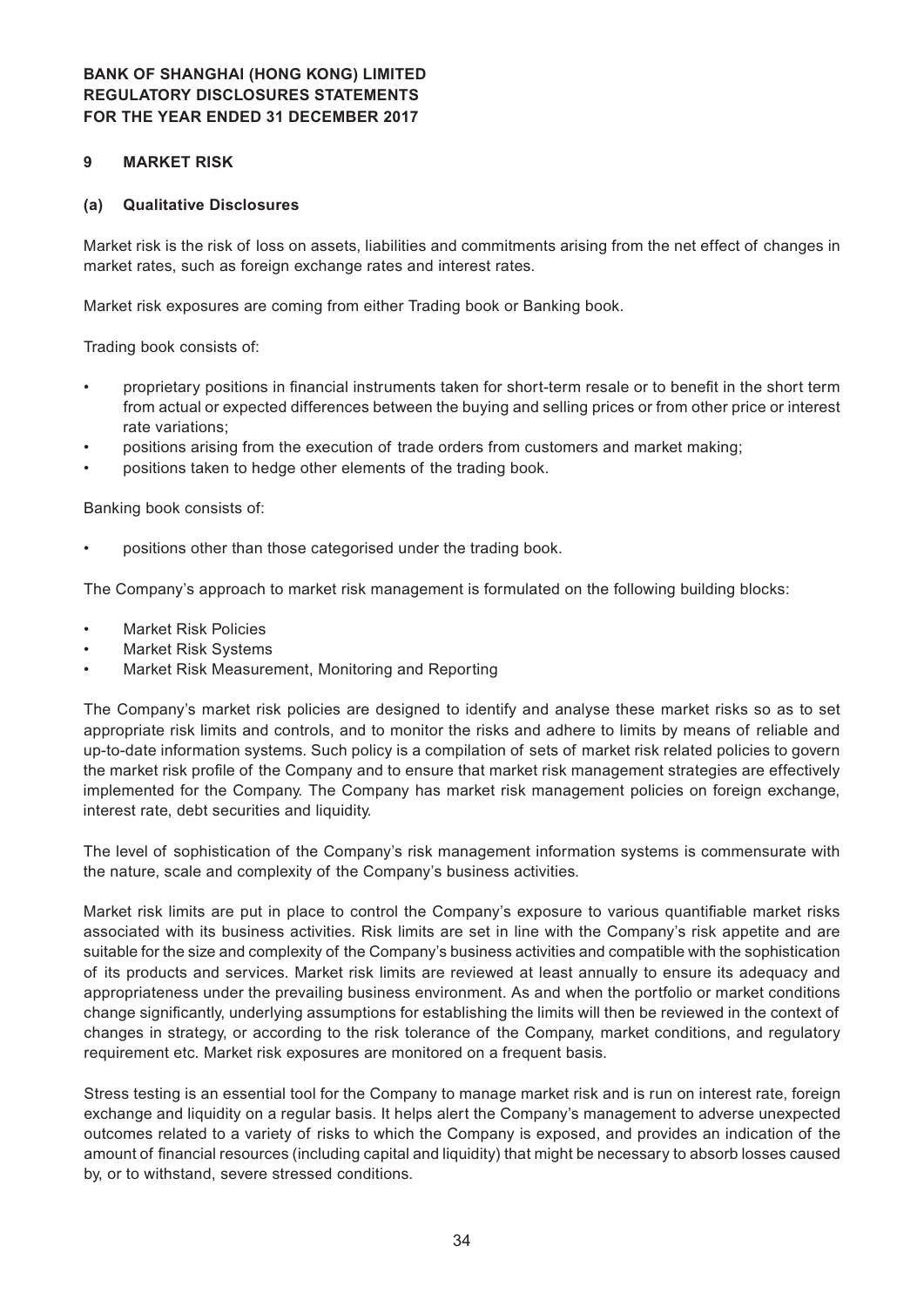#### **9 MARKET RISK (CONTINUED)**

#### **(b) Market Risk under Standardized Approach**

|                |                                                     | 31 December 2017              |
|----------------|-----------------------------------------------------|-------------------------------|
|                |                                                     | <b>RWA</b><br><b>HK\$'000</b> |
|                | <b>Outright product exposures</b>                   |                               |
| 1              | Interest rate exposures (general and specific risk) | 9,675                         |
| 2              | Equity exposures (general and specific risk)        |                               |
| 3              | Foreign exchange (including gold) exposures         | 950,175                       |
| 4              | Commodity exposures                                 |                               |
|                | <b>Option exposures</b>                             |                               |
| 5              | Simplified approach                                 |                               |
| 6              | Delta-plus approach                                 |                               |
| $\overline{7}$ | Other approach                                      |                               |
| 8              | Securitization exposures                            |                               |
| 9              | <b>Total</b>                                        | 959,850                       |

#### **10. OPERATIONAL RISK**

Operational risk is inherent in our business activities and it may arise from inadequate or failed internal processes, people, or systems, or from external events.

The Company's objective is to keep operational risk at appropriate levels, taking into account the markets the Company operates in, the characteristics of the businesses as well as our economic and regulatory environment.

The Company's approach to operational risk management comprises the following building blocks:

**Policies** 

The Company Operational Risk Management ("ORM") Policy sets our overall approach for managing operational risk in a structured, systematic and consistent manner.

There are policies in place to govern ORM practices across the Company. These include corporate operational risk policies that are owned by the respective corporate oversight and control functions. The key policies address risk areas relating to technology, compliance, fraud, money laundering, financing of terrorisms and sanctions, new product and outsourcing.

**Risk Methodologies** 

The Company adopts the Basic Indicator Approach to compute operational risk regulatory capital.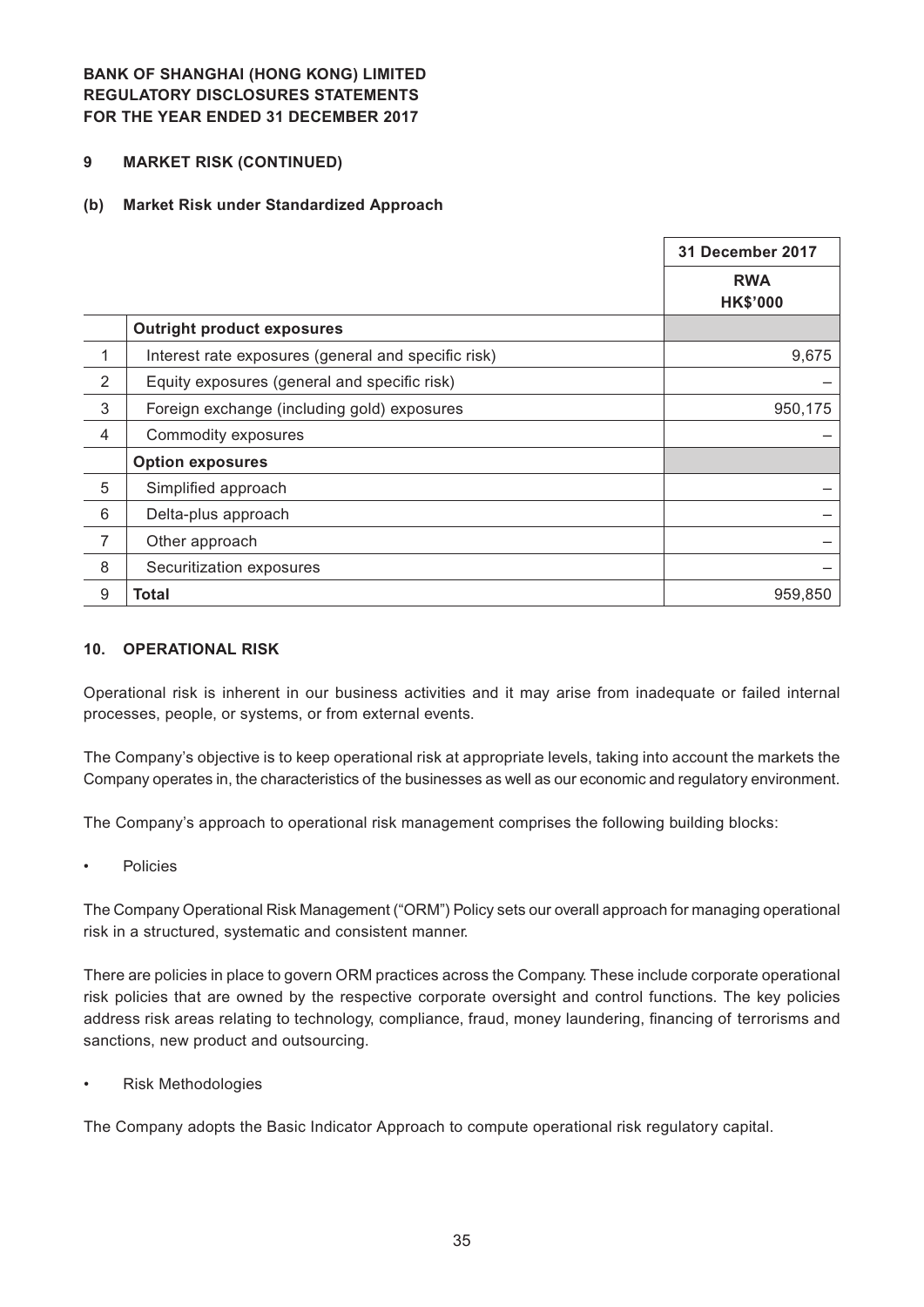#### **10. OPERATIONAL RISK (CONTINUED)**

To manage and control operational risk, we use various tools including risk and control self-assessment, operational risk event management and key risk indicator monitoring.

Risk and control self-assessment is conducted by each business or support unit to identify key operational risk and assess the effectiveness of internal controls. When control issues are identified, the units develop action plans and track the resolution of the issues.

Operational risk events, including any significant incidents that may impact the Company's reputation, must be reported. Key risk indicators with pre-defined escalation triggers are employed to facilitate risk monitoring in a forward looking manner.

Additional methodologies are in place to address subject-specific risks, including, but not limited to, the following:

#### *Technology risk*

Information technology risk is managed through an enterprise technology risk approach. This covers risk governance, communication, monitoring, assessment, mitigation and acceptance, and is supported by a set of information security policies and standards, control processes and risk mitigation programs.

We have also established policies and standards to manage and address cyber security risk. To enhance the management of this risk, the Company has appointed a Technology Risk Management Officer who is responsible for our cyber security risk management strategy and program.

#### *Compliance risk*

Compliance risk refers to the risk of the Company not being able to successfully conduct our business because of any failure to comply with laws, regulatory requirements, industry codes or standards of business and professional conduct applicable to the financial sector.

This includes, in particular, laws and regulations applicable to the licensing and conducting of banking or other financial businesses, financial crime such as anti-money laundering and countering the financing of terrorism, fraud and bribery/corruption. We maintain a compliance program designed to identify, assess, measure, mitigate and report on such risks through a combination of policy and relevant systems and controls.

The Company also provides relevant training and implements assurance processes. We strongly believe in the need to promote a strong compliance culture as well, and this is developed through the leadership of our Board and senior management.

#### *Fraud risk*

The Company has established minimum standards for our business and support units to prevent, detect, investigate and remediate fraud and related events. These standards are implemented at the unit levels and aim to provide end-to-end management for fraud and related issues within the Company.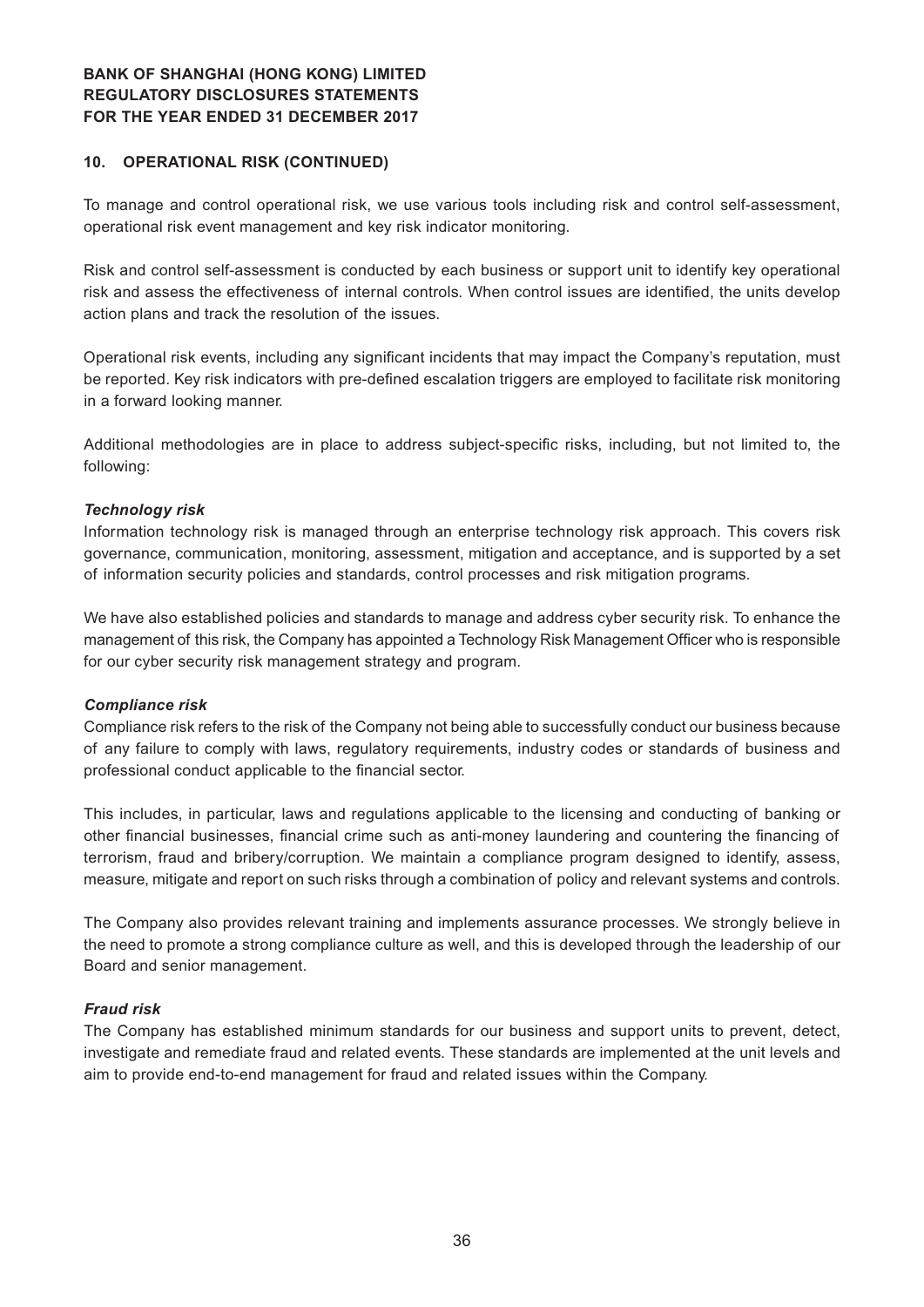#### **10. OPERATIONAL RISK (CONTINUED)**

#### *Money laundering, financing of terrorism and sanctions risks*

There are minimum standards for our business and support units to mitigate and manage our actual and/or potential exposure to money laundering, terrorist financing, sanctions, corruption, or other illicit financial activities. Accountabilities have also been established for the protection of the Company's assets and reputation, as well as the interests of our customers and shareholders.

#### *New product and outsourcing risks*

Each new product, service or outsourcing initiative is subject to a risk review and sign-off process, where relevant risks are identified and assessed by departments independent of the risk-taking unit proposing the product or service.

#### *Other mitigation programs*

To manage business disruptions effectively, business continuity management is vital as part of the Company's risk mitigation program.

A robust crisis management and business continuity management program is in place within essential business services for unforeseen events. Planning for business resilience includes the identification of key business processes via Business Impact Analysis as well as the documentation and maintenance of our Business Continuity Plan ("BCP").

The Company's BCP aims to minimize the impact of business interruption stemming from severe loss scenarios, and provide a reasonable level of service until normal business operations are resumed. Within the crisis management structure, we have in place an incident management process. This covers the situation from the point it begins and the crisis is declared to when the relevant committees or teams are activated to manage the crisis.

Exercises are conducted at least annually, simulating different scenarios to test our BCPs and crisis management protocol. These scenarios include technology issues affecting essential banking services across the Company, natural disasters with wide geographical impact, safety-at-risk incidents (e.g. terrorism) and other events leading to significant business disruption. The effectiveness of these exercises, as well as the Company's business continuity readiness, our alignment to regulatory guidelines and our disclosure of residual risks, are communicated with the Operations and Technology Committee.

To mitigate losses from specific unexpected and significant event risks, the Company purchases insurance policies from third-party insurers. The Company has acquired insurance policies relating to crime and professional indemnity; director and officer liability; property damage and business interruption; and general liability.

#### *Processes, systems and reports*

Robust internal control processes and systems are integral to identifying, monitoring, managing and reporting operational risk. All units are responsible for the day-to-day management of operational risk in their products, processes, systems and activities, in accordance with the various frameworks and policies. The Operations and Technology Committee and other corporate oversight and control functions oversee and monitor the effectiveness of operational risk management, assess key operational risk issues with the units to determine the impact across the Company, and report and/or escalate key operational risks to relevant senior management and Board-level committees with recommendations on appropriate risk mitigation strategies.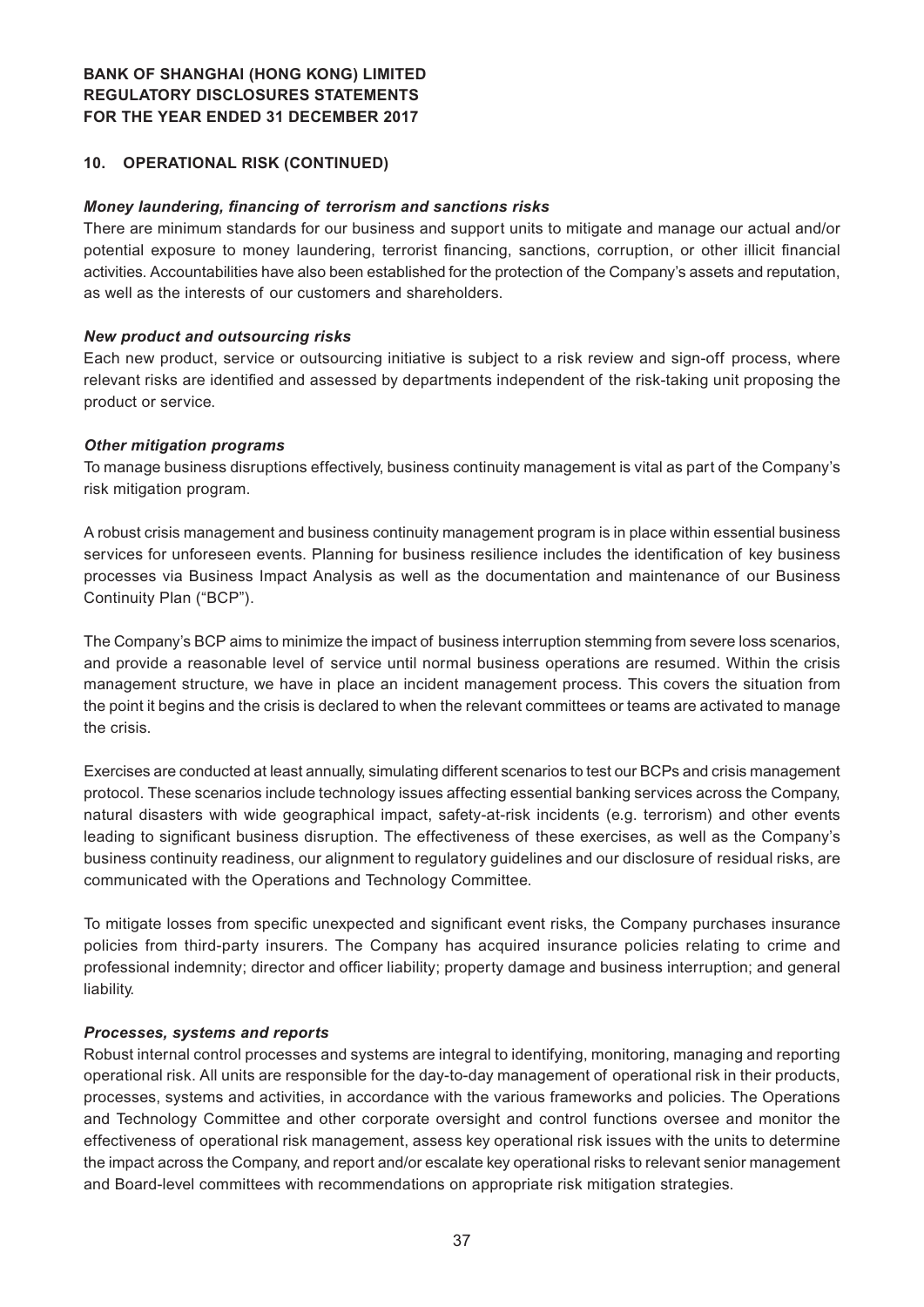#### **11 INTEREST RATE RISK IN BANKING BOOK**

In accordance with the prudential return "Interest Rate Risk Exposures" issued by the HKMA, the Company calculated, on a quarterly basis, the impact on earnings over the next 12 months under a scenario that interest rate would rise 200 basis points.

|            | 2017<br>\$'000 | 2016<br>\$'000 |
|------------|----------------|----------------|
| <b>HKD</b> | 33,000         | 44,000         |
| <b>USD</b> | 44,000         | 38,000         |
| <b>RMB</b> | 13,000         | 9,000          |

#### **12 INTERNATIONAL CLAIMS**

International claims are exposures of counterparties based on the location of the counterparties after taking into account the transfer of risk. For a claim guaranteed by a party situated in a country different from the counterparty, risk will be transferred to the country of the guarantor. For a claim on the branch of a bank, the risk will be transferred to the country where its head office is situated. Claims on individual countries or areas, after risk transfer, amounting to 10% or more of the aggregate international claims are shown as follows:

|                             |              |                        |                                      | Non-bank private sector         |            |
|-----------------------------|--------------|------------------------|--------------------------------------|---------------------------------|------------|
| As at 31 December 2017:     | <b>Banks</b> | <b>Official sector</b> | Non-bank<br>financial<br>institution | Non-financial<br>private sector | Total      |
| Developed countries         | 906.828      |                        | 188.284                              | 73.071                          | 1,168,183  |
| Offshore centers            | 412,052      | 298.379                | 2,555,833                            | 2,879,513                       | 6.145.777  |
| of which Hong Kong SAR      | 296.153      | 298,379                | 2.555.833                            | 2.879.513                       | 6.029.877  |
| Developing Asia and Pacific | 6,406,037    |                        | 736,718                              | 10,742,684                      | 17,885,439 |
| of which China              | 6.406.037    |                        | 736,718                              | 10,516,277                      | 17,659,032 |
|                             | 7,724,917    | 298,379                | 3.480.835                            | 13,695,268                      | 25,199,399 |
|                             |              |                        |                                      |                                 |            |

|                             |              |                        |                                      | Non-bank private sector         |            |
|-----------------------------|--------------|------------------------|--------------------------------------|---------------------------------|------------|
| As at 31 December 2016:     | <b>Banks</b> | <b>Official sector</b> | Non-bank<br>financial<br>institution | Non-financial<br>private sector | Total      |
|                             |              |                        |                                      |                                 |            |
| Developed countries         | 1,508,705    |                        | 67,001                               | 32                              | 1,575,738  |
| Offshore centers            | 1.400.160    | 129.739                | 1.780.193                            | 3.605.495                       | 6,915,587  |
| of which Hong Kong SAR      | 1,270,736    | 129.739                | 1.780.193                            | 3.485.153                       | 6,665,821  |
| Developing Asia and Pacific | 4,353,152    |                        | 660,143                              | 7,595,038                       | 12,608,333 |
| of which China              | 4.352.736    |                        | 660.143                              | 7,370,624                       | 12.383.503 |
|                             | 7,262,017    | 129.739                | 2.507.337                            | 11.200.565                      | 21,099,658 |

The geographical analysis has taken into account of transfer of risk.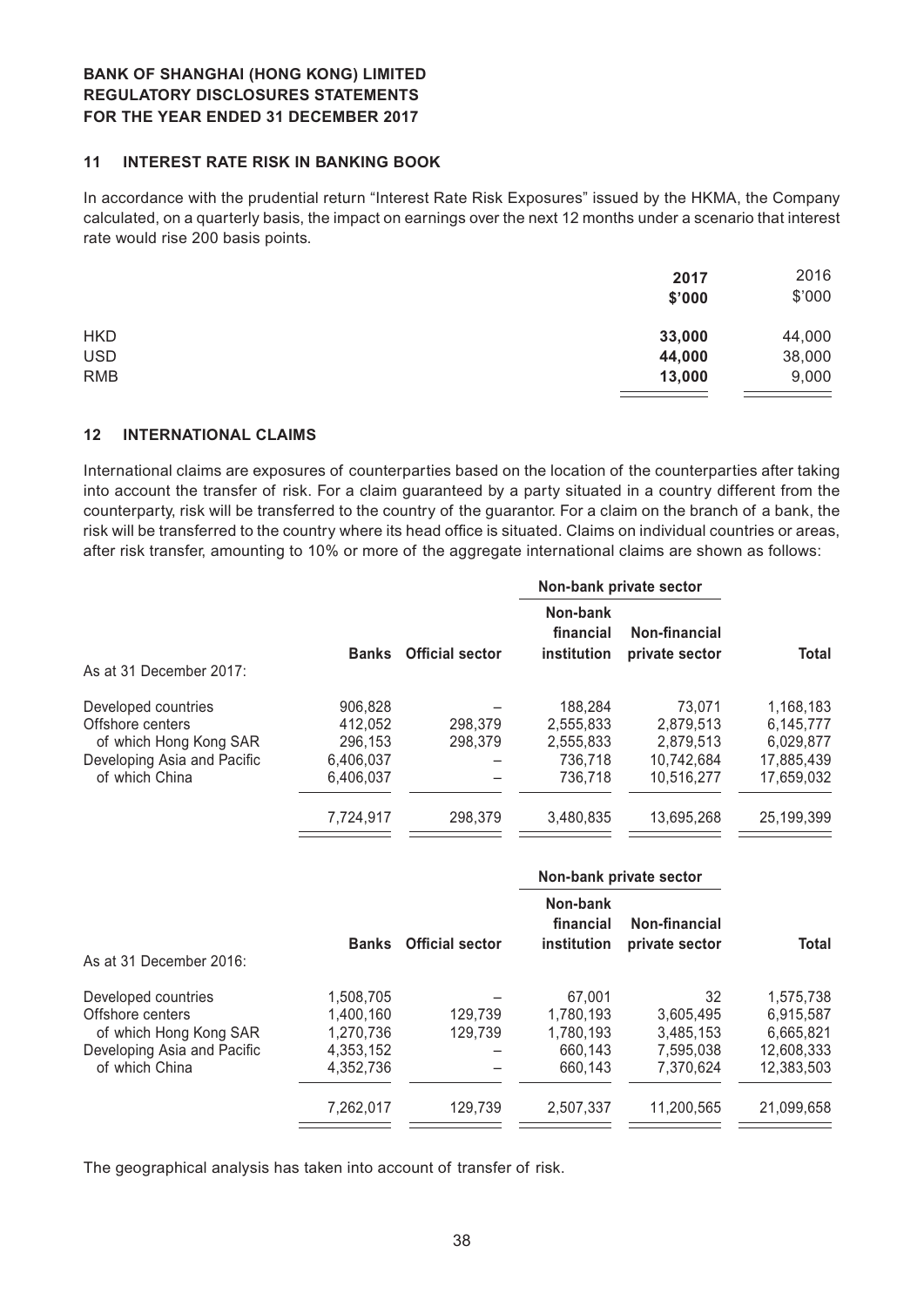## **13 SEGMENTAL INFORMATION**

The operating results, assets and liabilities of the Company were attributable to its business in Hong Kong.

Senior management allocated resources and assessed the performance of the business as a whole and thus there was only one reportable segment. Therefore, no additional reportable segment and geographical information were presented.

#### **14 NON-BANK MAINLAND EXPOSURES**

The analysis of non-bank Mainland China exposures is based on the categories of non-bank counterparties and the types of direct exposures defined by the HKMA under the Disclosure Rules with reference to the HKMA return in respect of non-bank Mainland China exposures.

|    |                                                                                                                | <b>On-balance</b> | <b>Off-balance</b> |                 |
|----|----------------------------------------------------------------------------------------------------------------|-------------------|--------------------|-----------------|
|    |                                                                                                                | sheet             | sheet              | <b>Total</b>    |
|    |                                                                                                                | exposure          | exposure           | exposures       |
|    | At 31 December 2017                                                                                            | <b>HK\$'000</b>   | <b>HK\$'000</b>    | <b>HK\$'000</b> |
|    |                                                                                                                |                   |                    |                 |
| 1. | Central government, central government-owned                                                                   |                   |                    |                 |
| 2. | entities and their subsidiaries and joint ventures (JVs)<br>Local governments, local government-owned entities | 2,192,135         | 117,231            | 2,309,366       |
|    | and their subsidiaries and JVs                                                                                 | 562,229           |                    | 562,229         |
| 3. | PRC nationals residing in Mainland China or other<br>entities incorporated in Mainland China and their         |                   |                    |                 |
|    | subsidiaries and JVs                                                                                           | 5,168,755         | 92,384             | 5,261,139       |
| 4. | Other entities of central government not reported in<br>item 1 above                                           |                   |                    |                 |
| 5. | Other entities of local governments not reported in                                                            | 921,982           | 203,200            | 1,125,182       |
|    | item 2 above                                                                                                   | 443,400           |                    | 443,400         |
| 6. | PRC nationals residing outside Mainland China or<br>entities incorporated outside Mainland China where         |                   |                    |                 |
|    | the credit is granted for use in Mainland China                                                                | 3,299,984         | 266,600            | 3,566,584       |
| 7. | Other counterparties where the exposures are<br>considered by the reporting institution to be non-bank         |                   |                    |                 |
|    | Mainland China exposures                                                                                       | 2,109,161         | 1,361              | 2,110,522       |
|    |                                                                                                                |                   |                    |                 |
|    |                                                                                                                | 14,697,646        | 680,776            | 15,378,422      |
|    |                                                                                                                |                   |                    |                 |
|    | Total assets after provision                                                                                   | 24,969,602        |                    |                 |
|    |                                                                                                                |                   |                    |                 |
|    | On-balance sheet exposures as percentage of total assets                                                       | 58.86%            |                    |                 |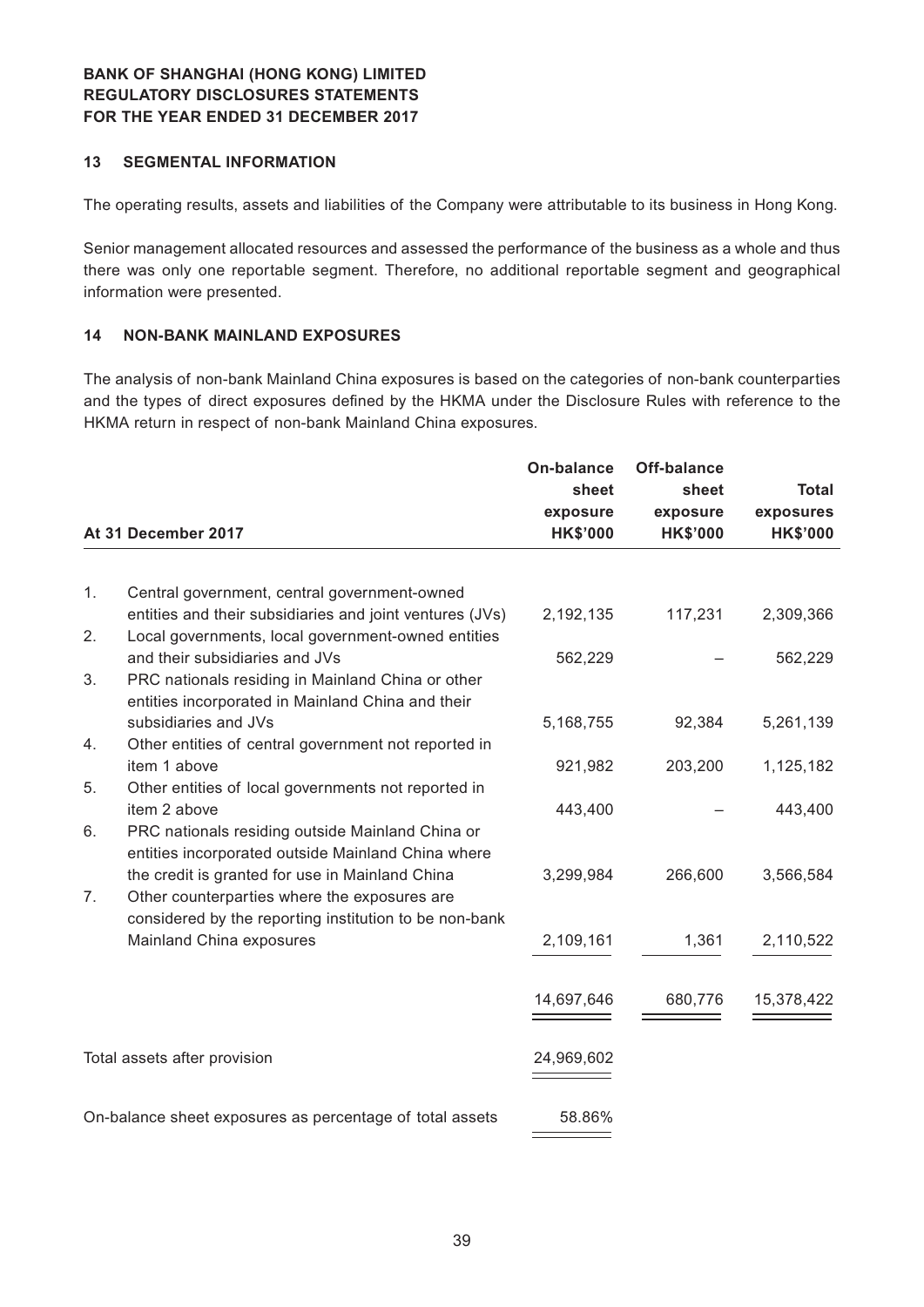# **14 NON-BANK MAINLAND EXPOSURES (CONTINUED)**

|    | At 31 December 2016                                                                                                                                       | <b>On-balance</b><br>sheet<br>exposure<br><b>HK\$'000</b> | <b>Off-balance</b><br>sheet<br>exposure<br><b>HK\$'000</b> | <b>Total</b><br>exposures<br><b>HK\$'000</b> |
|----|-----------------------------------------------------------------------------------------------------------------------------------------------------------|-----------------------------------------------------------|------------------------------------------------------------|----------------------------------------------|
|    |                                                                                                                                                           |                                                           |                                                            |                                              |
| 1. | Central government, central government-owned<br>entities and their subsidiaries and joint ventures (JVs)                                                  | 1,933,186                                                 |                                                            | 1,933,186                                    |
| 2. | Local governments, local government-owned entities                                                                                                        |                                                           |                                                            |                                              |
| 3. | and their subsidiaries and JVs<br>PRC nationals residing in Mainland China or other<br>entities incorporated in Mainland China and their                  | 401,532                                                   |                                                            | 401,532                                      |
|    | subsidiaries and JVs                                                                                                                                      | 3,140,738                                                 | 21,713                                                     | 3,162,451                                    |
| 4. | Other entities of central government not reported in<br>item 1 above                                                                                      | 278,358                                                   | 310,188                                                    | 588,546                                      |
| 5. | Other entities of local governments not reported in                                                                                                       |                                                           |                                                            |                                              |
|    | item 2 above                                                                                                                                              | 201,937                                                   |                                                            | 201,937                                      |
| 6. | PRC nationals residing outside Mainland China or<br>entities incorporated outside Mainland China where                                                    |                                                           |                                                            |                                              |
| 7. | the credit is granted for use in Mainland China<br>Other counterparties where the exposures are<br>considered by the reporting institution to be non-bank | 3,525,556                                                 | 279,932                                                    | 3,805,488                                    |
|    | Mainland China exposures                                                                                                                                  | 2,876,483                                                 |                                                            | 2,876,483                                    |
|    |                                                                                                                                                           |                                                           |                                                            |                                              |
|    |                                                                                                                                                           | 12,357,790                                                | 611,833                                                    | 12,969,623                                   |
|    | Total assets after provision                                                                                                                              | 21,079,131                                                |                                                            |                                              |
|    | On-balance sheet exposures as percentage of total assets                                                                                                  | 58.63%                                                    |                                                            |                                              |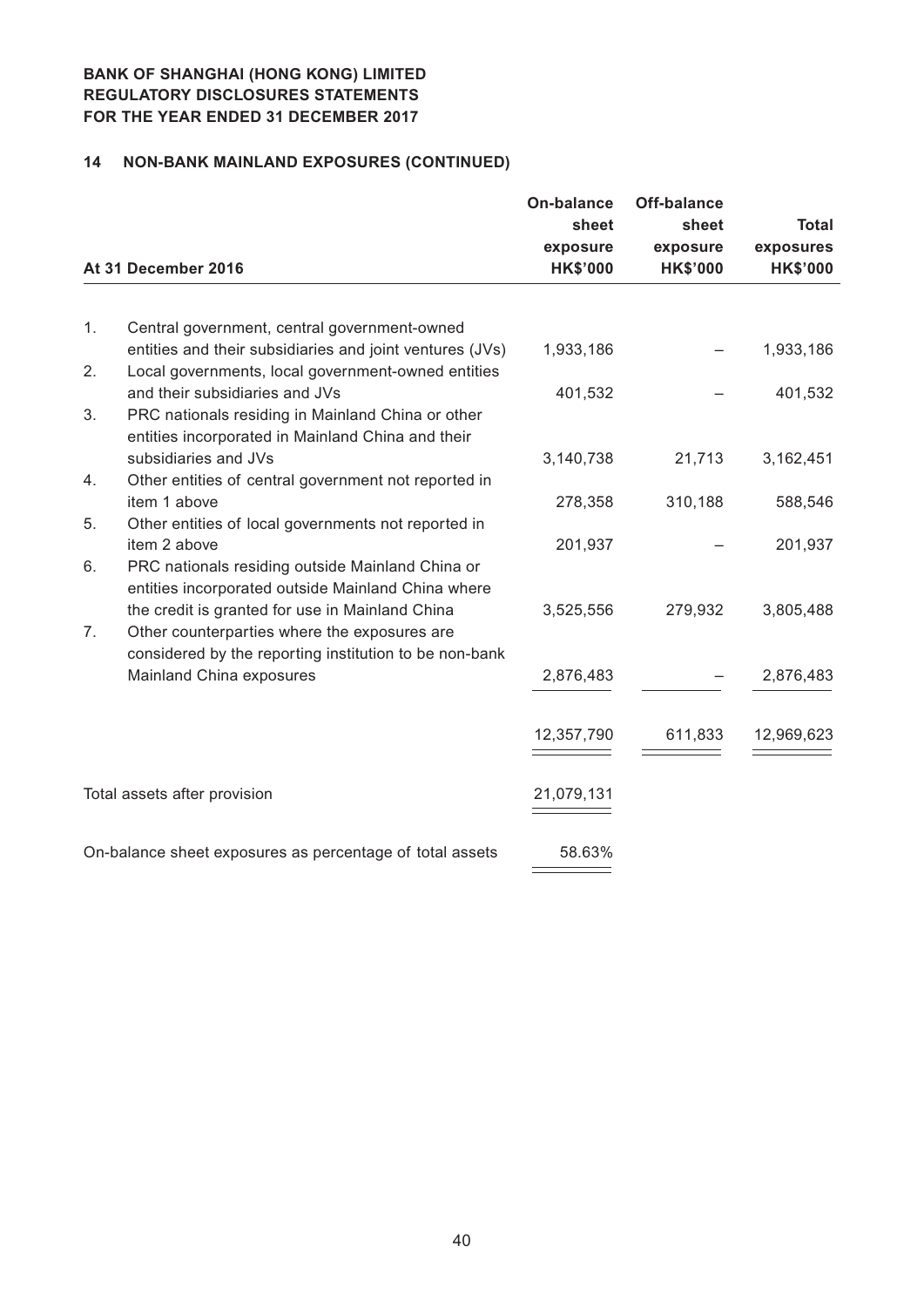#### **15 CURRENCY CONCENTRATIONS**

The Company and its subsidiaries had the following net foreign currency exposures which exceeded 10% of the net foreign currency exposure in all currencies:

|                                                                                                   |                                                          |                                       | <b>Other</b><br>foreign               | Total<br>foreign                                           |
|---------------------------------------------------------------------------------------------------|----------------------------------------------------------|---------------------------------------|---------------------------------------|------------------------------------------------------------|
|                                                                                                   | <b>USD</b><br>\$'000                                     | <b>RMB</b><br>\$'000                  | currencies<br>\$'000                  | currencies<br>\$'000                                       |
|                                                                                                   | HK\$<br>equivalent                                       | HK\$<br>equivalent                    | HK\$<br>equivalent                    | HK\$<br>equivalent                                         |
| At 31 December 2017                                                                               |                                                          |                                       |                                       |                                                            |
| <b>Spot assets</b><br><b>Spot liabilities</b><br><b>Forward purchases</b><br><b>Forward sales</b> | 19,119,477<br>(18, 129, 828)<br>836,130<br>(399, 632)    | 1,500,492<br>(2,729,335)<br>407,575   | 1,386,128<br>(543, 509)<br>(850, 159) | 22,006,097<br>(21, 402, 672)<br>1,243,705<br>(1, 249, 791) |
| Net long/(short) non-structural position                                                          | 1,426,147                                                | (821, 268)                            | (7, 540)                              | 597,339                                                    |
| At 31 December 2016                                                                               |                                                          |                                       |                                       |                                                            |
| Spot assets<br>Spot liabilities<br>Forward purchases<br>Forward sales                             | 12,359,877<br>(10, 795, 118)<br>357,129<br>(1, 114, 806) | 1,412,929<br>(3,503,265)<br>1,090,131 | 533,707<br>(442, 309)<br>(87, 992)    | 14,306,513<br>(14, 740, 692)<br>1,447,260<br>(1, 202, 798) |
| Net long/(short) non-structural position                                                          | 807,082                                                  | (1,000,205)                           | 3,406                                 | (189, 717)                                                 |

As at 31 December 2017 and 2016, there was no net structural position.

#### **16 LIQUIDITY RATIO**

The Company has complied with the LMR requirement in accordance with Banking (Liquidity) Rules which set a minimum requirement of 25%. The average liquidity ratio for the twelve-month period represented the simple average of each calendar month's average LMR, which was computed on a "single company" basis as required by the HKMA for regulatory reporting purposes.

|                                      | 2017<br>% | 2016<br>$\%$ |
|--------------------------------------|-----------|--------------|
| Average liquidity ratio for the year | -51       | 54           |

#### **Approach to Liquidity Risk Management**

Objectives, framework and process are in place for risk governance, measurement and monitoring of the Group's liquidity risk. Details of the Group's liquidity risk management approach are delineated in the 2017 annual financial statements.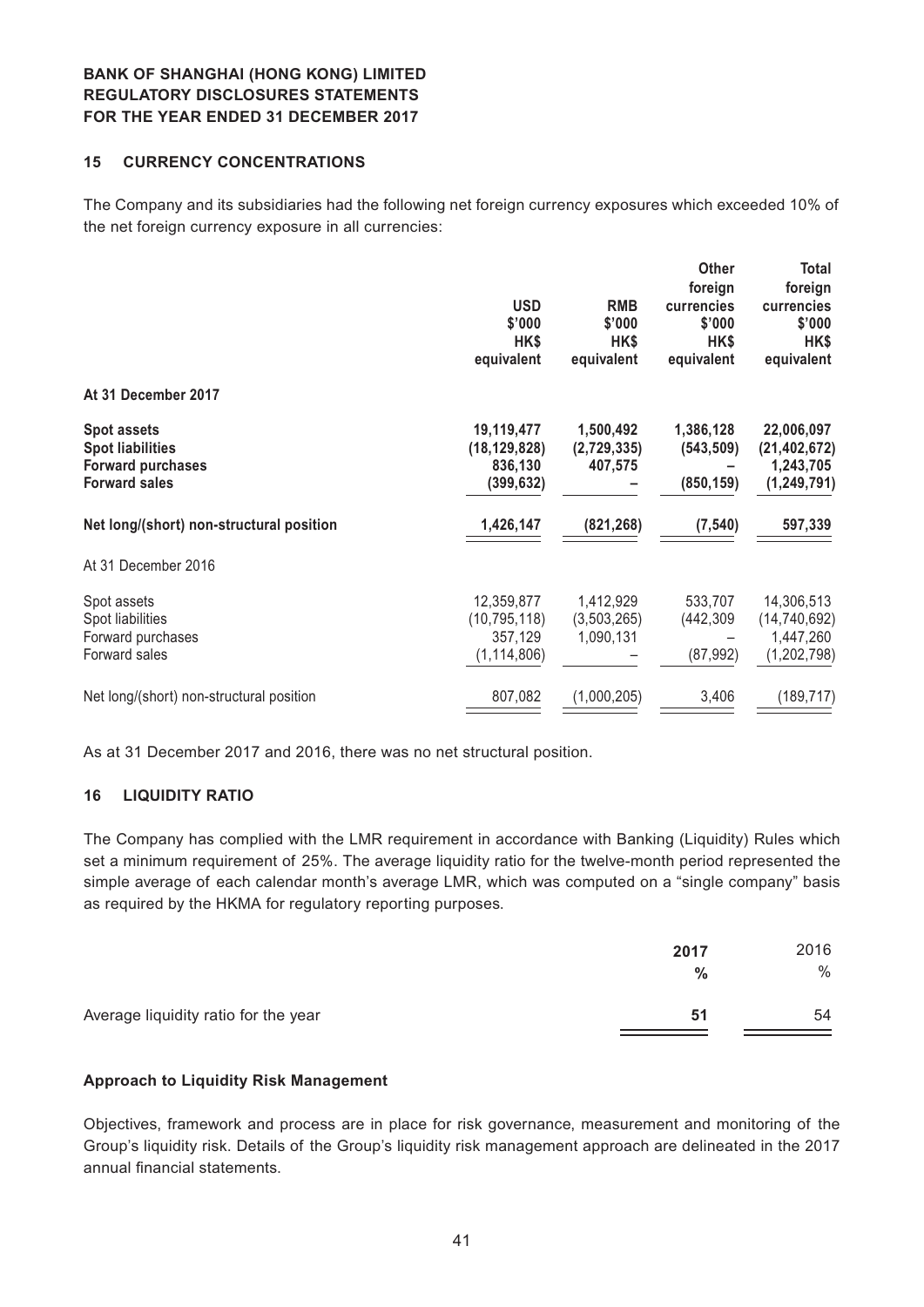## **17 FURTHER ANALYSIS OF LOANS AND ADVANCES TO CUSTOMERS**

Individually impaired loans and advances, overdue loans and advances, individually assessed and collectively assessed loan impairment allowances, in respect of industry sectors representing not less than 10% of gross loans and advances to customers are analysed as follows:

|                             | 31 December 2017                                                            |                                                            |                                                                                               |                                                                                        |  |  |
|-----------------------------|-----------------------------------------------------------------------------|------------------------------------------------------------|-----------------------------------------------------------------------------------------------|----------------------------------------------------------------------------------------|--|--|
|                             | <b>Individually</b><br>impaired<br>loans and<br>advances<br><b>HK\$'000</b> | <b>Overdue</b><br>loans and<br>advances<br><b>HK\$'000</b> | <b>Individually</b><br>assessed<br><b>loan</b><br>impairment<br>allowances<br><b>HK\$'000</b> | <b>Collectively</b><br>assessed<br>loan<br>impairment<br>allowances<br><b>HK\$'000</b> |  |  |
| <b>Financial concerns</b>   |                                                                             |                                                            |                                                                                               | (13, 175)                                                                              |  |  |
| <b>Property development</b> |                                                                             |                                                            |                                                                                               | (8,366)                                                                                |  |  |
| <b>Property investment</b>  |                                                                             |                                                            |                                                                                               | (3, 520)                                                                               |  |  |
| <b>Manufacturing</b>        |                                                                             |                                                            |                                                                                               | (3,637)                                                                                |  |  |
| Wholesale and retail trade  | (6,990)                                                                     | (6,990)                                                    | (6,990)                                                                                       | (2,788)                                                                                |  |  |

|                            | 31 December 2016 |           |              |              |  |
|----------------------------|------------------|-----------|--------------|--------------|--|
|                            |                  |           | Individually | Collectively |  |
|                            | Individually     |           | assessed     | assessed     |  |
|                            | impaired         | Overdue   | loan         | loan         |  |
|                            | loans and        | loans and | impairment   | impairment   |  |
|                            | advances         | advances  | allowances   | allowances   |  |
|                            | HK\$'000         | HK\$'000  | HK\$'000     | HK\$'000     |  |
| <b>Financial concerns</b>  |                  |           |              | (8, 787)     |  |
| Wholesale and retail trade |                  |           |              | (4, 186)     |  |
| Property development       |                  |           |              | (5, 771)     |  |
| Manufacturing              |                  |           |              | (7, 400)     |  |